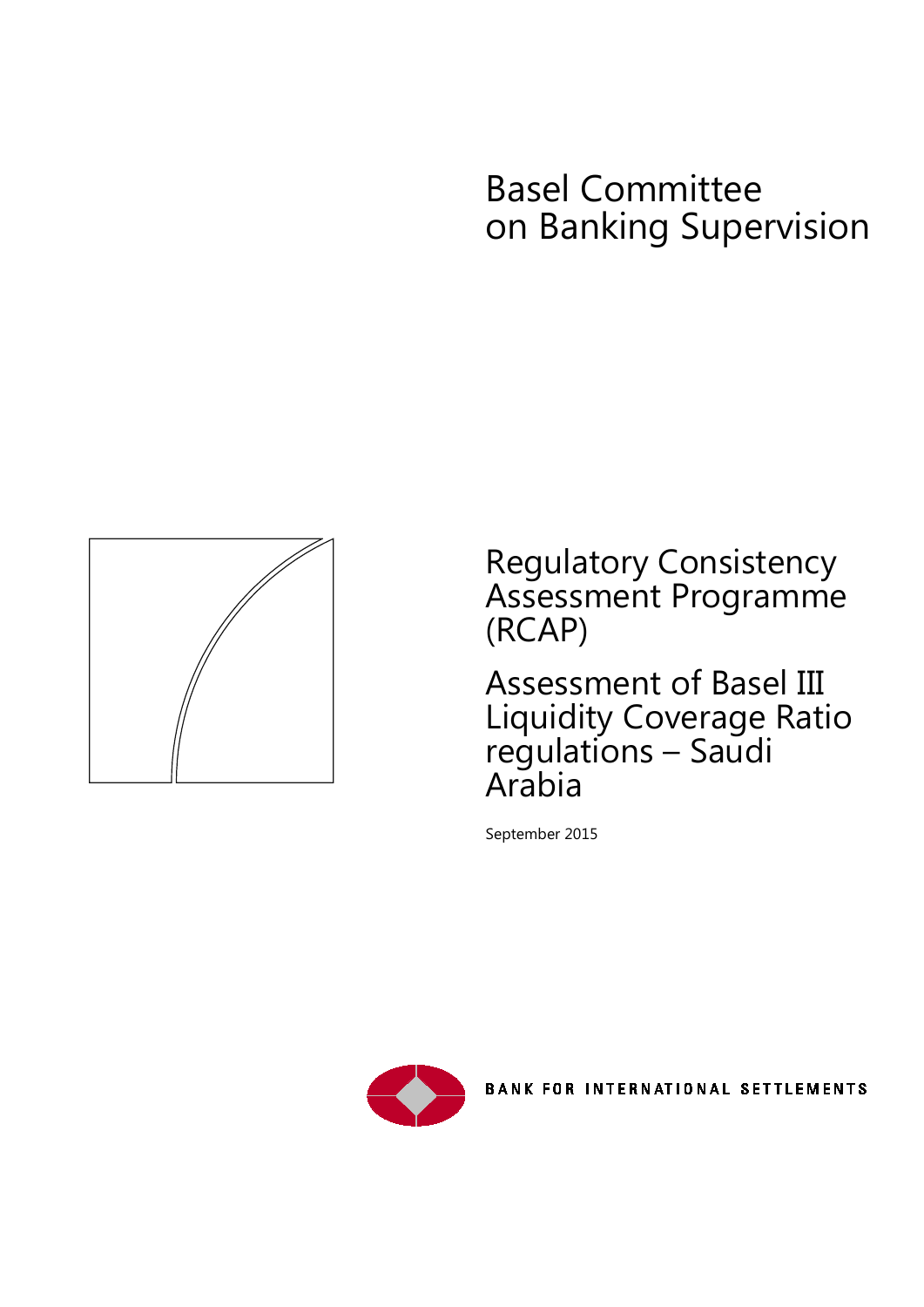This publication is available on the BIS website [\(www.bis.org\)](http://www.bis.org/).

*© Bank for International Settlements 2015. All rights reserved. Brief excerpts may be reproduced or translated provided the source is stated.*

ISBN 978-92-9197-219-7 (print) ISBN 978-92-9197-220-3 (online)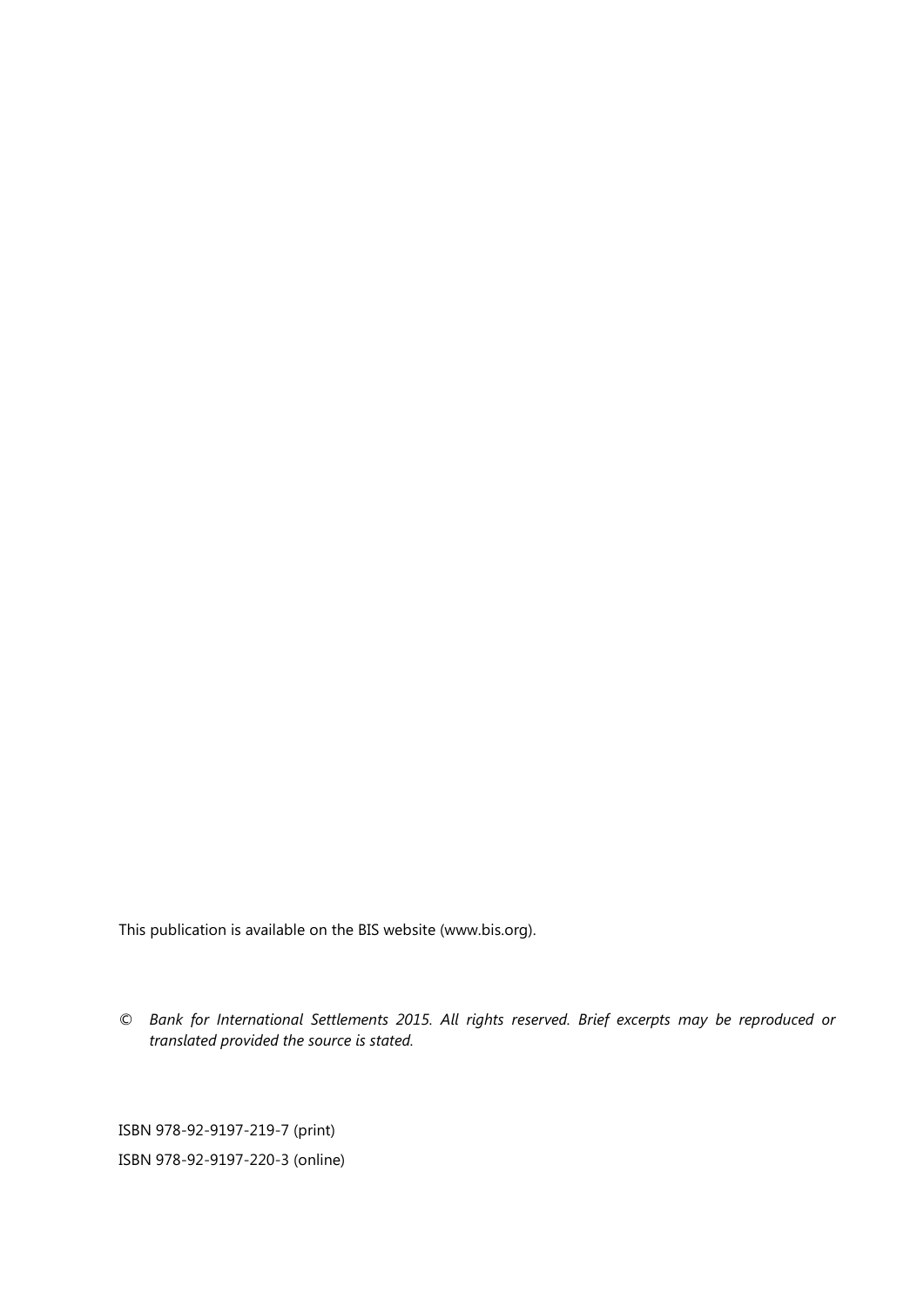### Contents

| $\mathbf{1}$   |                                                                                    |                                                                                              |  |  |
|----------------|------------------------------------------------------------------------------------|----------------------------------------------------------------------------------------------|--|--|
|                |                                                                                    |                                                                                              |  |  |
|                |                                                                                    |                                                                                              |  |  |
|                |                                                                                    |                                                                                              |  |  |
|                |                                                                                    |                                                                                              |  |  |
| $\overline{2}$ |                                                                                    |                                                                                              |  |  |
|                |                                                                                    |                                                                                              |  |  |
|                |                                                                                    | 2.1.1                                                                                        |  |  |
|                |                                                                                    | 2.1.2                                                                                        |  |  |
|                |                                                                                    | 2.1.3                                                                                        |  |  |
|                |                                                                                    | 2.1.4                                                                                        |  |  |
|                |                                                                                    |                                                                                              |  |  |
|                |                                                                                    | 2.3 Observations and other findings specific to the implementation practices in The KSA 16   |  |  |
|                |                                                                                    |                                                                                              |  |  |
|                |                                                                                    |                                                                                              |  |  |
|                | Annex 2: List of LCR standards under the Basel framework used for the assessment18 |                                                                                              |  |  |
|                |                                                                                    | Annex 3: Local regulations issued by SAMA for implementing Basel LCR standards19             |  |  |
|                |                                                                                    |                                                                                              |  |  |
|                |                                                                                    |                                                                                              |  |  |
|                |                                                                                    |                                                                                              |  |  |
|                |                                                                                    |                                                                                              |  |  |
|                |                                                                                    |                                                                                              |  |  |
|                |                                                                                    |                                                                                              |  |  |
|                |                                                                                    | Annex 10: The KSA's implementation of the Principles for sound liquidity risk management and |  |  |
|                |                                                                                    |                                                                                              |  |  |
|                |                                                                                    |                                                                                              |  |  |
|                |                                                                                    | Annex 13: Implementation of LCR elements subject to prudential judgment or discretion in the |  |  |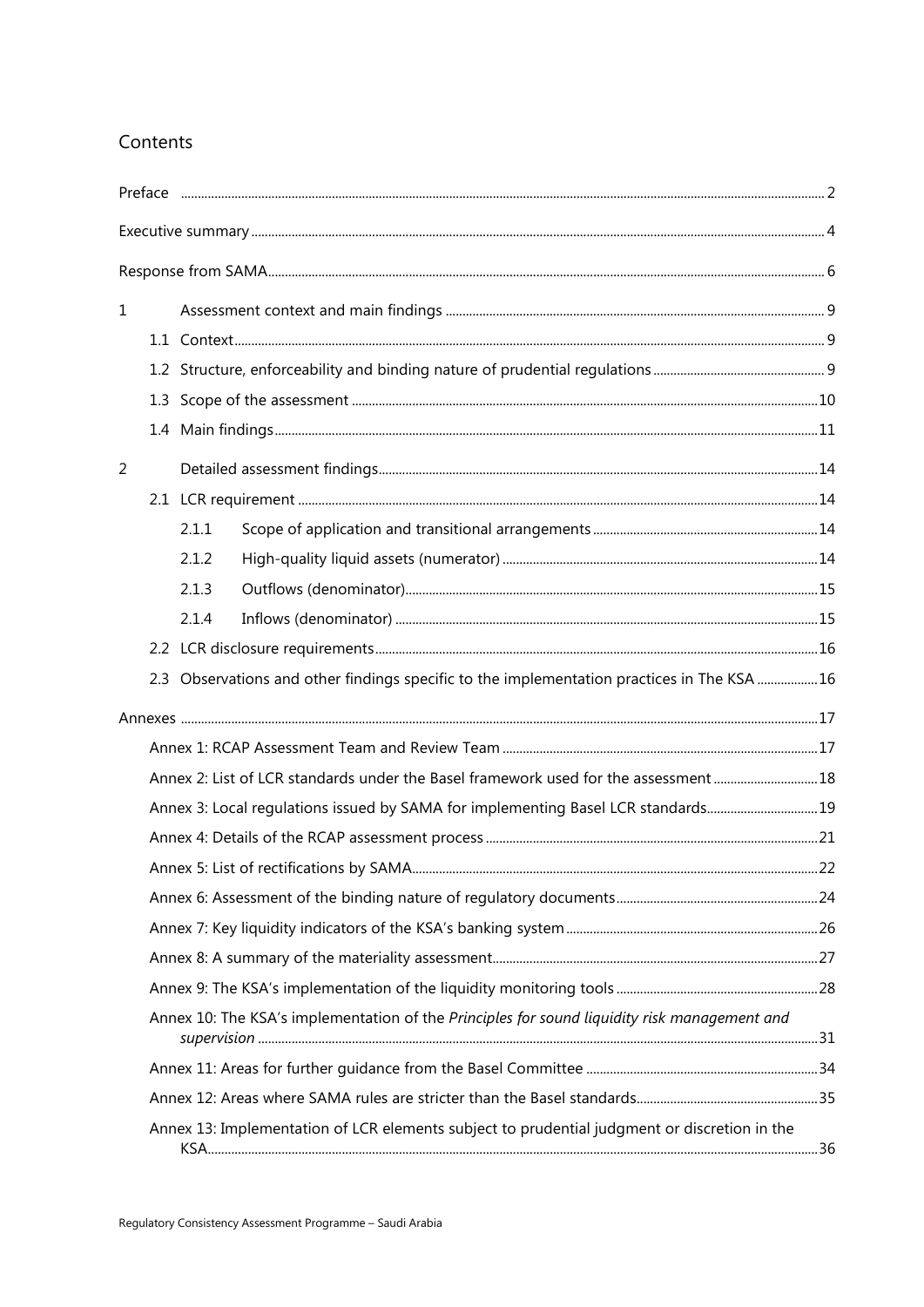## **Glossary**

| ALA          | Alternative Liquidity Approaches                 |
|--------------|--------------------------------------------------|
| <b>BCBS</b>  | Basel Committee on Banking Supervision           |
| <b>BCL</b>   | <b>Banking Control Law</b>                       |
| <b>BDR</b>   | <b>Banking Disclosure Rules</b>                  |
| <b>BLR</b>   | <b>Banking Liquidity Rules</b>                   |
| <b>CFO</b>   | Chief financial officer                          |
| CLF          | Committed liquidity facility                     |
| D-SIBs       | Domestic systemically important banks            |
| FAQs         | Frequently asked questions                       |
| <b>FSAP</b>  | Financial Sector Assessment Program              |
| FX           | Foreign exchange                                 |
| GCC          | <b>Gulf Cooperation Council</b>                  |
| <b>HQLA</b>  | High-quality liquid assets                       |
| ICAAP        | Internal Liquidity Adequacy Assessment Programme |
| <b>KSA</b>   | Kingdom of Saudi Arabia                          |
| LCP          | Liquidity Contingency Plan                       |
| <b>LCR</b>   | Liquidity Coverage Ratio                         |
| <b>LIBOR</b> | London Interbank Offer Rate                      |
| <b>MDB</b>   | Multilateral development bank                    |
| <b>RCAP</b>  | Regulatory Consistency Assessment Programme      |
| SAMA         | Saudi Arabian Monetary Agency                    |
| SAR          | Saudi Arabian riyal                              |
| SARIE        | Saudi Arabian Riyal Interbank Express            |
| <b>SIBOR</b> | Saudi Interbank Offer Rate                       |
| <b>SMEs</b>  | Small and medium-sized enterprises               |
| SREP         | Supervisory Review and Evaluation Process        |
| UK PRA       | United Kingdom Prudential Regulation Authority   |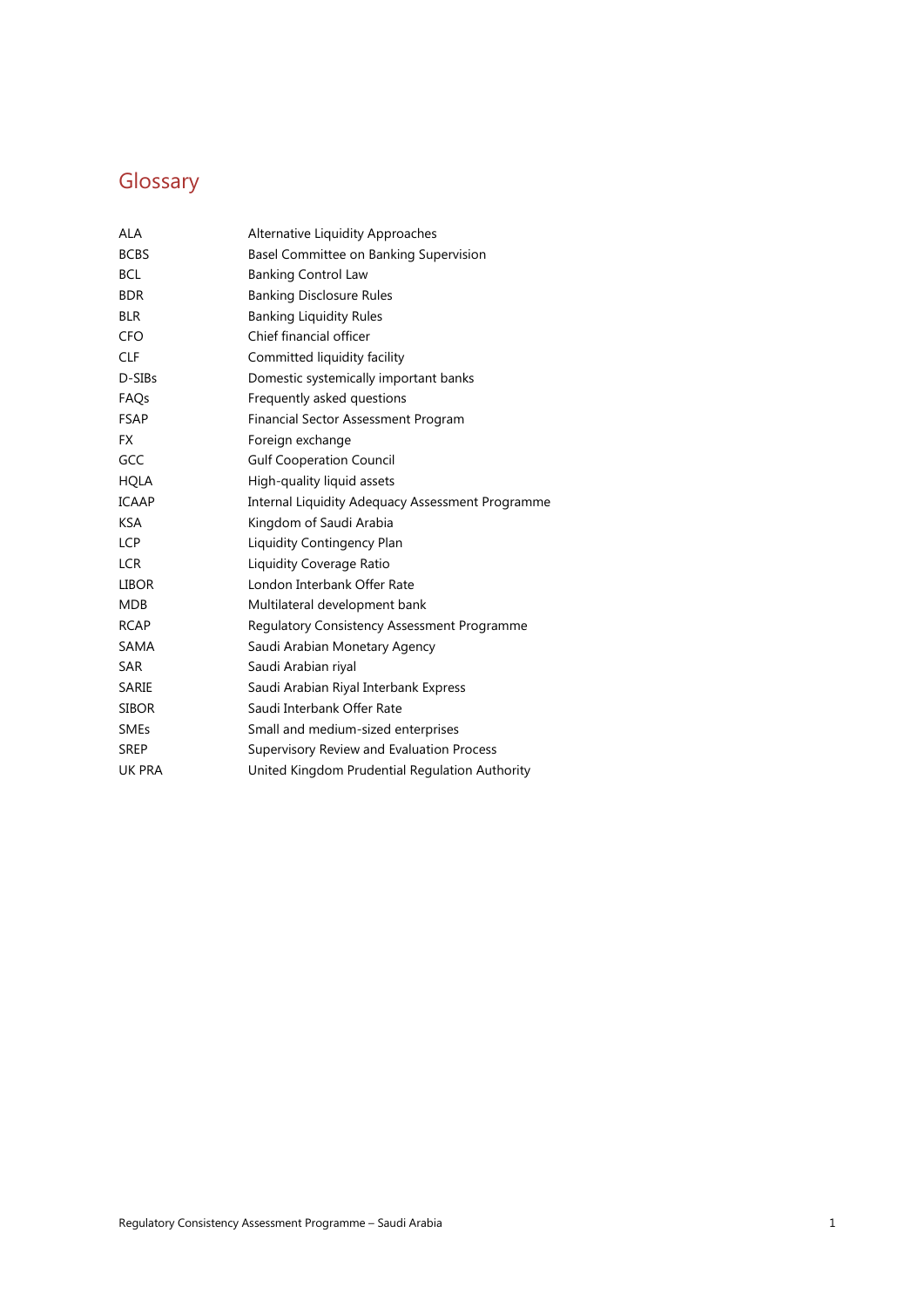## <span id="page-4-0"></span>Preface

The Basel Committee on Banking Supervision sets a high priority on the implementation of regulatory standards underpinning the Basel III framework. The prudential benefits from adopting Basel standards can only fully accrue if these are implemented appropriately and consistently by all member jurisdictions. The Committee established the Regulatory Consistency Assessment Programme (RCAP) to monitor, assess and evaluate its members' implementation of the Basel framework.

This report presents the findings of the RCAP Assessment Team (the Assessment Team) on the domestic adoption of the Basel Liquidity Coverage Ratio (LCR) standards in the Kingdom of Saudi Arabia  $(KSA).<sup>1</sup>$  $(KSA).<sup>1</sup>$  $(KSA).<sup>1</sup>$  The assessment focuses on the regulatory adoption of Basel LCR standards applied to KSA banks that are internationally or regionally active and of significance to its domestic financial stability.

The RCAP LCR assessment was based primarily on the LCR rules that were issued by the Saudi Arabian Monetary Agency (SAMA) in July 2013. In the course of the assessment, the authorities made a number of revisions to the rules based on issues identified by the Assessment Team. This report has been updated where relevant, to reflect the progress made by SAMA to align the regulations with Basel LCR standards.

The RCAP Assessment Team was led by Mr Stephen Bland, Director, Strategic Policy Adviser of the United Kingdom Prudential Regulation Authority (UK PRA). The Assessment Team comprised seven technical experts drawn from China, the Financial Stability Institute, Germany, New Zealand, South Africa, Sweden and Turkey (Annex 1). The main counterpart for the assessment was SAMA.

The assessment relied upon the data, information and materiality computations provided by SAMA up to 31 July 2015. The assessment findings are based primarily on an understanding of the current processes in the KSA as explained by the counterpart staff and the expert view of the Assessment Team on the documents and data reviewed. The overall work was coordinated by the Basel Committee Secretariat.

The assessment began in February 2015 and consisted of three phases: (i) completion of an RCAP questionnaire (a self-assessment) by SAMA; (ii) an off- and on-site assessment phase (February to May 2015); and (iii) a post-assessment review phase (June to August 2015). The off- and on-site phases included an on-site visit for discussions with SAMA and representatives of KSA banks (which were used as the RCAP sample banks for the purpose of impact assessment) and external audit firms. These exchanges provided the Assessment Team with a deeper understanding of the implementation of the Basel LCR standards in the KSA. The third phase consisted of a two-stage technical review of the assessment findings: first by a separate RCAP Review Team and feedback from the Basel Committee's Supervision and Implementation Group; and secondly, by the RCAP Peer Review Board and the Basel Committee. This two-step review process is a key instrument of the RCAP process to provide quality control and ensure integrity of the assessment findings.

The focus of the assessment was on the consistency and completeness of the domestic regulations in the KSA with the Basel minimum requirements. Issues relating to prudential outcomes,

<span id="page-4-1"></span><sup>&</sup>lt;sup>1</sup> The report complements the RCAP assessment report of Saudi Arabia's adoption of the Basel risk-based capital standards.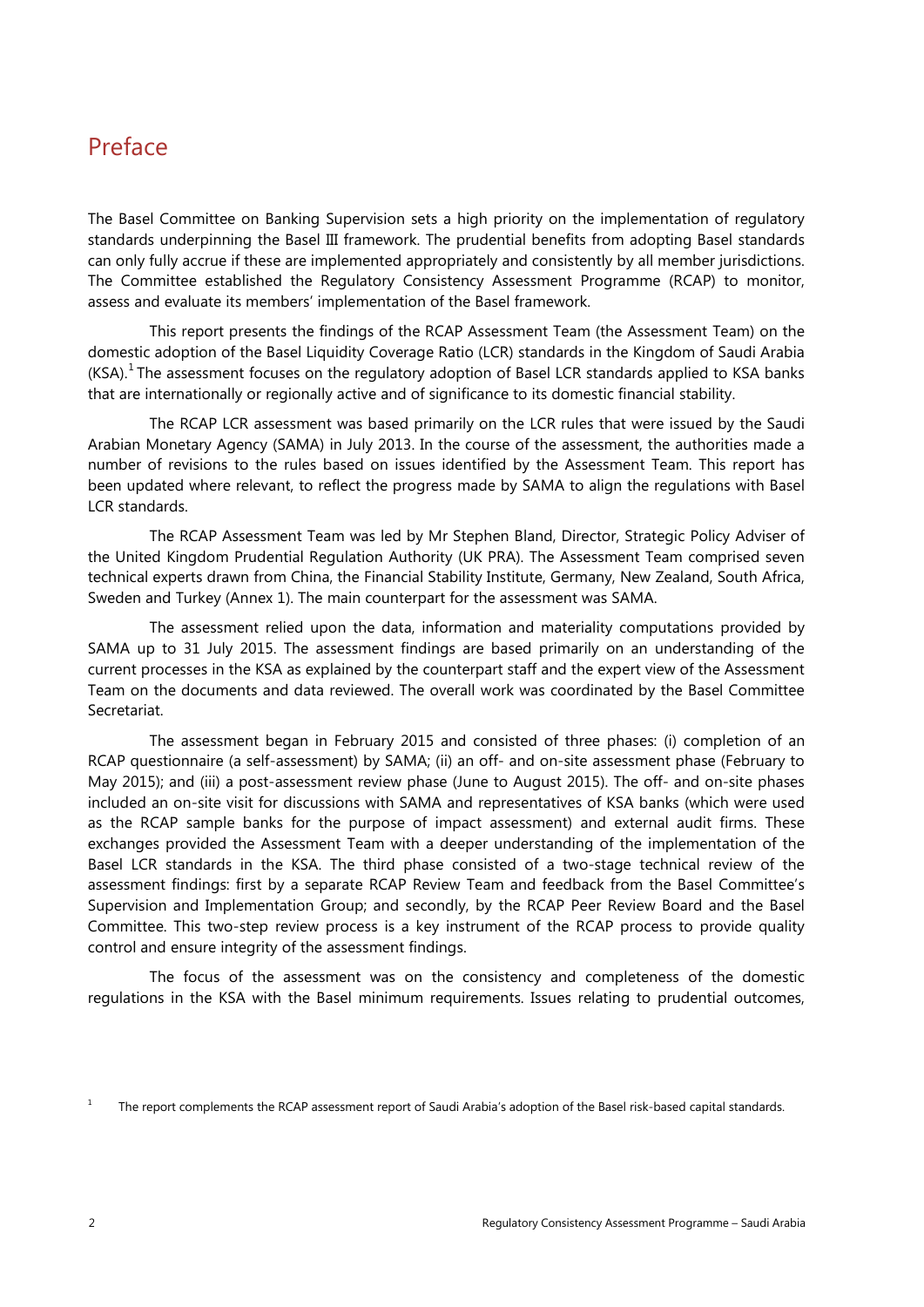adequacy of liquidity ratios at individual banks or the effectiveness of the Saudi authorities' liquidity risk management supervision were not in the scope of this RCAP assessment exercise.<sup>[2](#page-5-0)</sup>

Where domestic regulations and provisions were identified to be not in conformity with the Basel framework, those deviations were evaluated for their current and potential impact (or non-impact) on the reported liquidity ratios for a sample of internationally and regionally active KSA banks. Some findings were evaluated on a qualitative basis. The overall assessment outcome was based on the materiality of findings and the use of expert judgment.

The report has two sections and a set of annexes: (i) an executive summary with a statement from SAMA on the material findings; (ii) the context, scope and methodology and the main set of assessment findings; and (iii) details of the deviations and their materiality along with other assessmentrelated observations.

The RCAP Assessment Team acknowledges the professional cooperation received from SAMA counterparts throughout the assessment process. In particular, the team sincerely thanks the staff of SAMA for playing an instrumental role in coordinating the assessment exercise. The series of comprehensive briefings and clarifications provided by SAMA enabled the RCAP assessors to arrive at their expert assessment. The Assessment Team is hopeful that the RCAP assessment exercise will contribute towards strengthening prudential effectiveness and full implementation of the recent reform measures in the KSA.

<span id="page-5-0"></span><sup>&</sup>lt;sup>2</sup> The most recent assessment of the KSA's financial system under the IMF-World Bank Financial Sector Assessment Program (FSAP) was published in 2012. A detailed assessment of Saudi Arabia's compliance with *Basel Core Principles* on supervisory issues was also carried out as part of the FSAP assessment and published in 2013.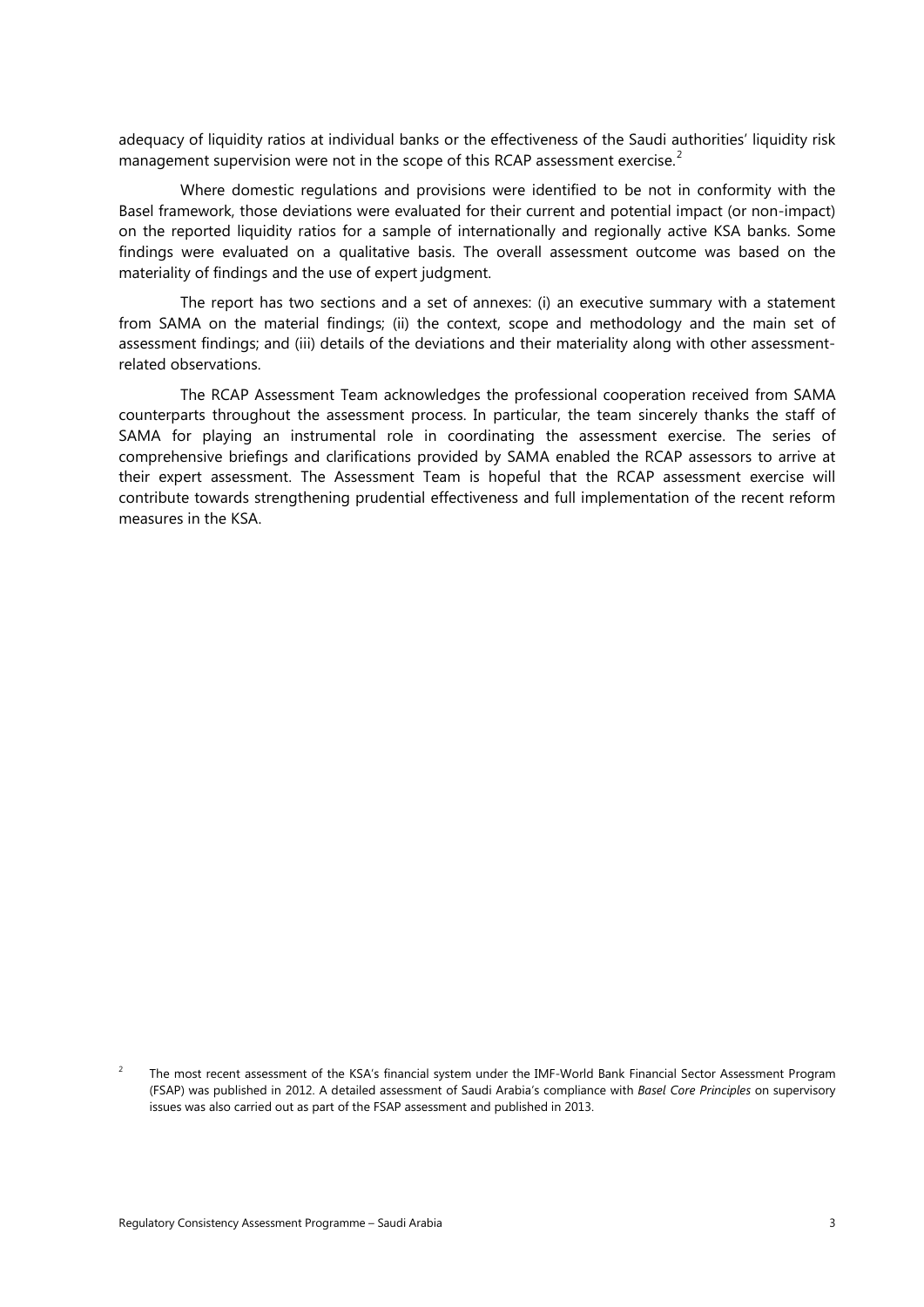## <span id="page-6-0"></span>Executive summary

SAMA has implemented the Basel LCR requirements consistently with the internationally agreed standards with the exception of one material finding with regard to the definition of high-quality liquid assets (HQLA). SAMA has implemented the Basel LCR requirements consistently with the internationally agreed timeline and has also applied the transitional arrangements in line with the Basel LCR standard. The LCR applies to all 12 licensed banks on a consolidated basis, while KSA foreign bank branches are so far exempted from the LCR.

In February 2015, SAMA completed an extensive self-assessment of the KSA LCR rules as part of the preparation for the RCAP exercise. In its review of the KSA regulations and the self-assessment by SAMA, the Assessment Team identified a few deviations in the LCR rules from the Basel framework. SAMA used the RCAP findings to amend the rules where feasible and consistent with the KSA's national interests. This has resulted in a significant strengthening of the KSA's liquidity regime.

Overall, for the reasons set out below, as on the cut-off date for the RCAP assessment, the final LCR requirements in the KSA are assessed as largely compliant with the minimum Basel liquidity standards. The two graded components of the LCR framework, the LCR standard and the LCR disclosure requirements, are assessed as largely compliant and compliant with the Basel standard, respectively.

Following the issuance of the revisions to the KSA LCR rules, one finding remains on the definition of HQLA, which has a material effect on the LCR results of KSA banks. In order to qualify as Level 1 HQLA securities, the Basel LCR standard requires that assets fulfil a number of conditions, which include a requirement for such assets to be traded in large, deep and active markets characterised by a low level of concentration. Currently there is no liquid market in KSA for domestic Level 1-type assets. Therefore, in the local KSA context, the LCR rules specify that the ability to engage in a repurchase agreement with the central bank is a sufficient determining criterion for a local asset to be considered as satisfying this condition and, thus, to be eligible for inclusion as Level 1 HQLA.<sup>[3](#page-6-1)</sup> Accordingly, local government bonds and central bank treasury bills are accepted as Level 1 HQLA for the purpose of calculating the LCR, although they do not fulfil the requirements set out in the Basel LCR standard.<sup>[4](#page-6-2)</sup> In the Assessment Team's view, the reliance on this criterion (repo-ability with the central bank), as well as the inclusion of the illiquid local government bonds as Level 1 HQLA deviates from the Basel LCR standard. This deviation has a material impact on the LCR and reduces its international comparability. The Assessment Team understands the rationale for such deviation in the local KSA context. However, based on quantitative and qualitative judgment, the Assessment Team is of the view that the finding constitutes a material deviation from the Basel LCR standard.

<span id="page-6-1"></span><sup>&</sup>lt;sup>3</sup> In addition, the asset should also fulfil other conditions set in the local rules, which are in line with other conditions specified in paragraph 50(c) of the LCR. For example: (i) 0% risk weight; (ii) proven record as a reliable source of liquidity during stressed market conditions; and (iii) not an obligation of a financial institution.

<span id="page-6-2"></span>Paragraph 50(c) of the Basel III specify specific conditions for marketable securities representing claims on or guaranteed by sovereigns to be eligible for inclusion as Level 1 assets. These conditions include (i) assigned a 0% risk-weight under the Basel II Standardised Approach for credit risk, (ii) traded in large, deep and active repo or cash markets characterised by a low level of concentration, (iii) have a proven record as a reliable source of liquidity in the markets (repo or sale) even during stressed market conditions and (iv) not an obligation of a financial institution or any of its affiliated entities. See paragraph 24 and 50(c) for details. Also, paragraph 27 of the LCR standard stipulates a requirement that "central bank eligibility does not by itself constitute the basis for the categorisation of an asset as HQLA".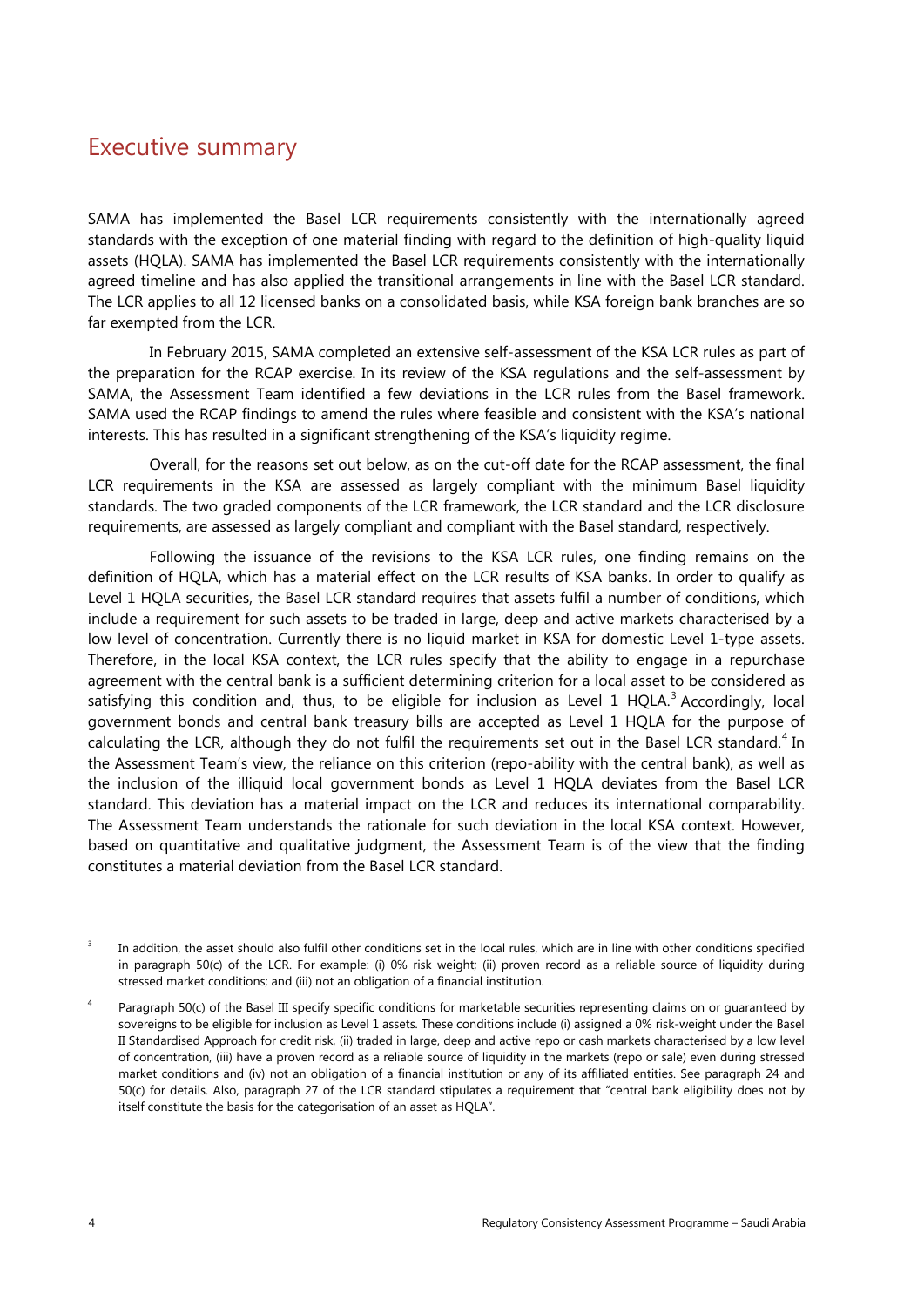Some jurisdictions may have an insufficient supply of Level 1 assets (or both Level 1 and Level 2 assets) in their domestic currency to meet the aggregate demand of banks with significant exposures in this currency. To address this situation, the LCR allows alternative treatments, the Alternative Liquidity Approaches (ALA) for holdings in the stock of HQLA. SAMA decided to not make use of these alternatives. The Assessment Team recognises that all ALA options come with a cost and that it is possible, or even likely, that the ALA would not provide an unambiguously better solution for SAMA. If SAMA were to adopt an ALA, it is likely it would be considered compliant with Basel III's LCR standard, which would align SAMA's implementation with that of other jurisdictions with insufficient Level 1 HQLA and improve comparability across jurisdictions.

Similar to the capital assessment, the Assessment Team notes that SAMA regulates Shariacompliant banks in the same way as other conventional banks in the KSA. Thus, the way in which it does so does not currently lead to any deviation from Basel standards. Nevertheless, if there were to be a greater variety of Sharia-compliant activities and/or if the International Financial Reporting Standards were differently applied to Sharia-compliant activities in the KSA, this could change. More generally, it would seem sensible for the Basel Committee to consider whether the application of its standards in practice fully captures the risk emanating from the variety of Sharia-compliant banks and activities.

In addition to the formal assessment of the LCR standard and disclosure requirements, this report also summarises SAMA's implementation of the Basel *Principles for sound liquidity risk management* (Sound Principles) and the LCR monitoring tools (Annexes 9 and 10). The Sound Principles have been implemented in the KSA's regulation through the issuance of a circular to the banks. The liquidity monitoring tools were introduced in the KSA on 24 September 2014 through the issuance of a circular which became effective from 1 January 2015. Further, a summary is provided of the key national discretions and approaches that SAMA has adopted in their implementation of the LCR standard (Annex 13).

The Assessment Team recognises the efforts made by SAMA to strengthen and align its LCR rules to the Basel LCR framework throughout the course of the assessment process. These amendments became effective prior to 31 July 2015 (see Annex 5 for a complete list of the amendments).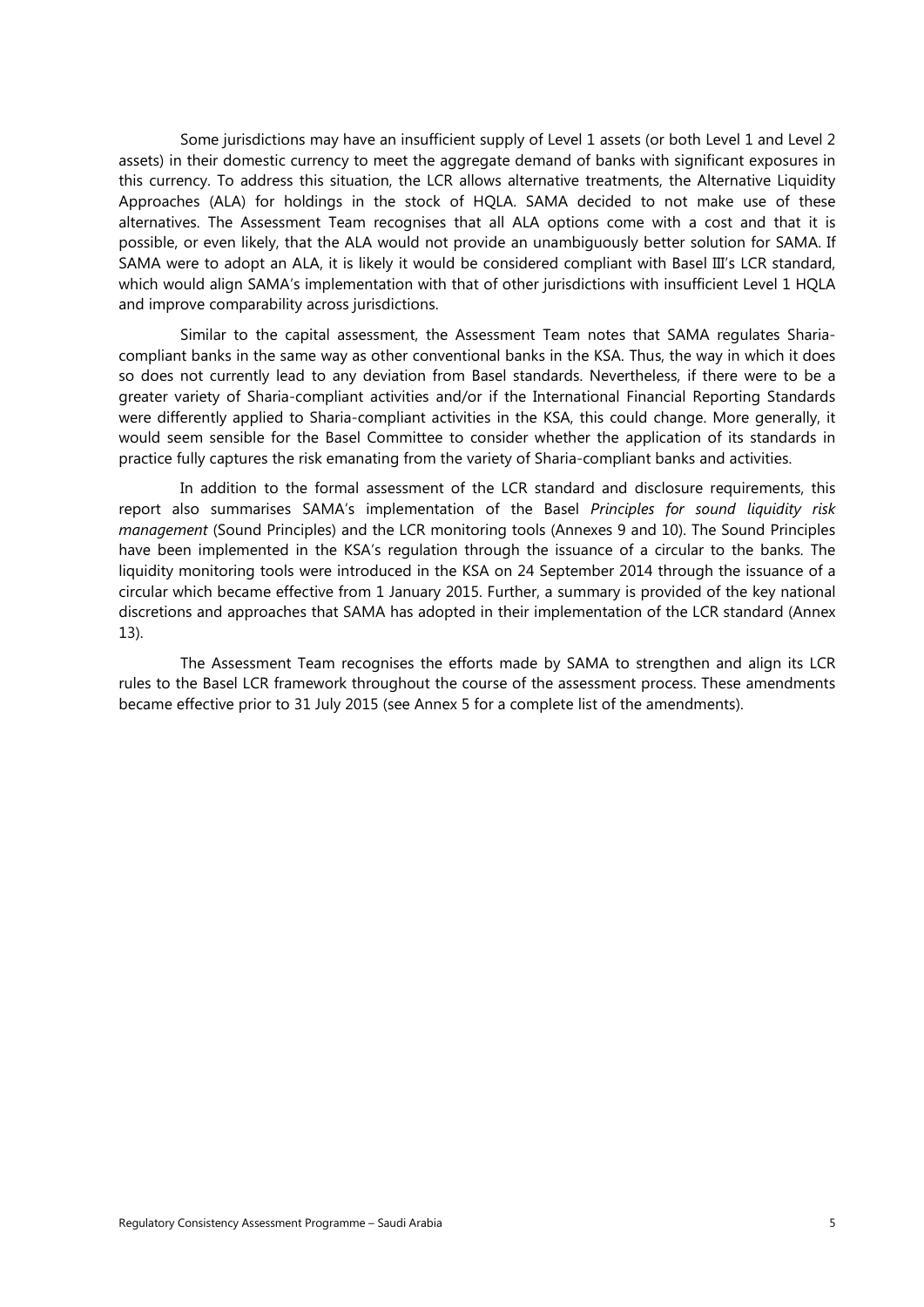## <span id="page-8-0"></span>Response from SAMA

SAMA welcomes this opportunity to respond to the findings and comments of the RCAP Assessment Team on the implementation of Basel Liquidity Coverage Ratio in Saudi Arabia. SAMA also wishes to acknowledge and appreciate the commitment, professionalism and expertise of the RCAP Assessment Team, under the leadership of Mr Stephen Bland, and would like to thank the Team for the proficiency with which the entire RCAP exercise for Saudi Arabia was completed.

The RCAP exercise has provided a comprehensive and thorough review of the implementation of the Basel LCR framework in Saudi Arabia, although we are disappointed that Saudi Arabia has received an overall largely compliant rating.

We believe that this was perhaps the first time that an RCAP Assessment Team faced a situation of a zero (0%) risk weight country which does not have a "large, deep and active market". In our view, this assessment arose from a narrow and selective use and interpretation of the LCR rules, particularly paragraph 50(c), which requires HQLA to be traded in "large, deep and active markets", characterised by low levels of concentration. Also the AT has used paragraph 27 that states that central bank eligibility "does not by itself constitute the basis of HQLA". We believe that this narrow and selective use of LCR Rules ignores other relevant paragraphs including 24, 25, 26, 44, 45 and 50(a), (b) and (d). For example, paragraph 45 states that "the stock of HQLA should comprise assets with characteristics outlined in paragraphs 24 to 27". In our view the Level 1 HQLA defined by SAMA meets the requirements of these paragraphs. To put our comments in perspective, it is important to explain that Level 1 HQLA in Saudi Arabia are well diversified and include the following (percentage of total HQLA as at 31 December 2014):

#### **HQLA in Saudi Arabia**

| Reserves and balances with central bank | 25% |
|-----------------------------------------|-----|
| Coins, cash and money                   | 7%  |
| Foreign securities                      | 16% |
| <b>MDBs</b>                             | 3%  |
| Shariah-compliant products              | 8%  |
| Saudi Government securities and bills   | 33% |
| <b>HOLA Level 2A</b>                    | 8%  |

In our view, all of the above assets qualify as Level 1 HQLA as they meet the requirements of paragraph 24 that states "Assets are considered to be HQLA if they can be easily and immediately converted into cash at little or no loss in value". The above assets can be easily liquidated in international markets or repo'd with central banks to raise cash quickly without loss in value. The assets also meet the requirements of paragraph 25, which states "that the test of whether assets are liquid or of high quality is that by way of sale or repo their liquidity generating capacity is assumed to remain intact even in periods of severe idiosyncratic and market stress". This has been successfully tested several times in Saudi Arabia in the last few decades, most recently during the 2007–09 global financial crisis. In paragraph 26, the Basel LCR rules state that HQLA should "ideally be eligible at central bank for intraday liquidity needs and overnight liquidity facilities". Again, the KSA government bonds and SAMA bills, as well as most of foreign securities meet these requirements.

In our view, a broader interpretation of the Basel LCR rules including all relevant paragraphs (paragraphs 24 to 27, 44, 45 and 50) could lead to a more pragmatic conclusion, keeping in perspective the on-the-ground realities and the special characteristics of a market. On the other hand, a narrow interpretation of LCR rules would mean that only a few advanced markets in Europe, North America and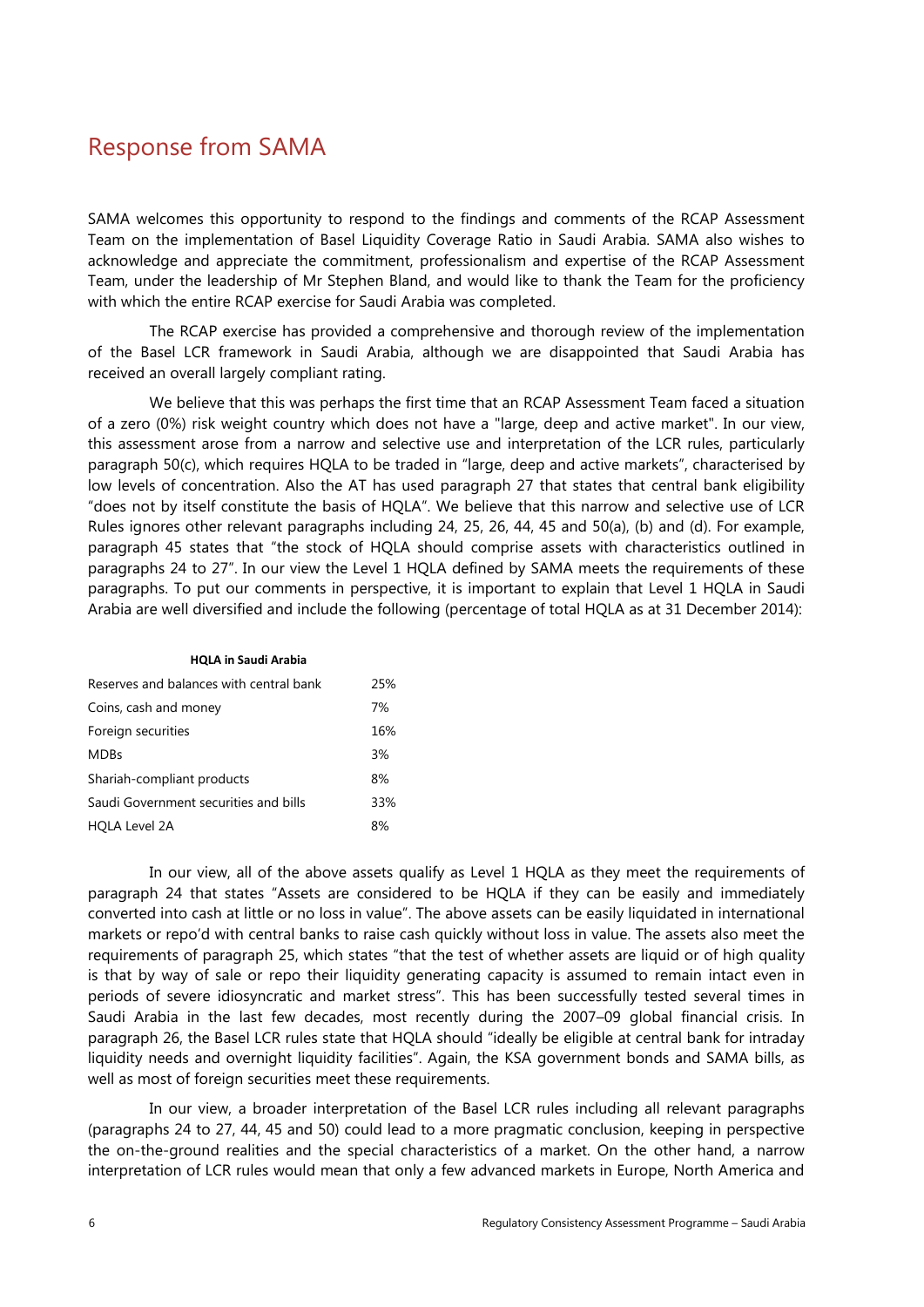Asia would qualify as "large, deep and liquid" while most emerging markets would not meet these requirements, despite a large stock of domestic government securities and T-bills, and would never be LCR-compliant. It is counter intuitive to note that had the KSA been a non-zero risk weight market, it would have been fully compliant to Basel LCR standards due to the provision of paragraph 50(d).

We would like to draw your attention to the fact that the KSA banking system has had a legal liquidity ratio that is more stringent than the LCR and a loan-to-deposit ratio since the 1966 Banking Control Law (BCL) was put into effect. Also, for several decades, the KSA banking system and SAMA have been net providers of liquidity to the global financial markets. Over these decades, despite wars, conflicts and global and regional financial crises, no bank has ever failed in Saudi Arabia nor has there been a liquidity crisis. Today, the banking system continues to be highly liquid with an average LCR of 180% (three times the Basel requirements) and among the most liquid jurisdictions in the BCBS QIS exercise since 2013. We believe that, with such a long history of ample liquidity and the current strong liquidity position, the assessment should have been "compliant", as what matters is the ability of SAMA and the banking system to meet the substance of the LCR requirements as envisaged in paragraphs 2 and 4 of the Basel LCR rules under stress scenarios.

Turning to the proposed suggestion of the Assessment Team that SAMA should explore the ALA option, SAMA foresees several difficulties:

- The KSA's banking system has no shortage of HQLA, as outlined earlier, and the banking system does easily meet the Basel requirements. For KSA to seek an ALA solution would be a contradiction of the first criteria in paragraph 56 of the Basel LCR standards.
- To exclude government securities and replace it by an ALA arrangement would send a wrong signal on the liquidity of such securities and thus could have a negative impact on the government's plan for debt issuance.
- It will send a message that banks should invest in foreign securities of other 0% risk-weighted countries instead of domestic securities. We are not aware of any other government issuing such instructions to its banks.
- It would add to the cost for the banking system as the ALA facilities come with a fee.
- The ALA arrangements would add a significant operational burden on the banks and SAMA, as the ALA is far more complex than the current simple repo arrangements.

In view of the above, SAMA has made an assessment that the use of the ALA cannot be justified, and the KSA should not embark on it at this stage.

Given the somewhat different and unique liquidity circumstances in the KSA, an assessment needed to focus on a careful understanding of the ability of a banking system to meet the Basel requirements, rather than a simplistic application of the wording of the Basel requirements. It is noteworthy that a few different findings and observations were presented by the RCAP Assessment Team at different stages of the Assessment and Review process, with different suggestions. However, the solutions that were offered for full compliance did not seem to have any precedents, and were impractical given the ample liquidity position of the KSA banking system. Consequently, we believe that there is a need for the Basel Committee to provide additional guidance to banking supervisors and the RCAP teams on the correct interpretation of paragraphs 24 to 27, 44, 45 and 50 of the LCR rules, keeping in perspective that the Basel LCR rules apply to not only few advanced markets but also to a large number of zero risk weight emerging markets, which may lack some aspects of "large, deep and active markets" but may have equally sound solutions to provide their institutions with sufficient liquidity over a short period.

Based on SAMA's self-assessment and as identified by the Assessment Team, SAMA has carried out 14 modifications to the existing regulations and guidelines before the agreed cut-off date 31 July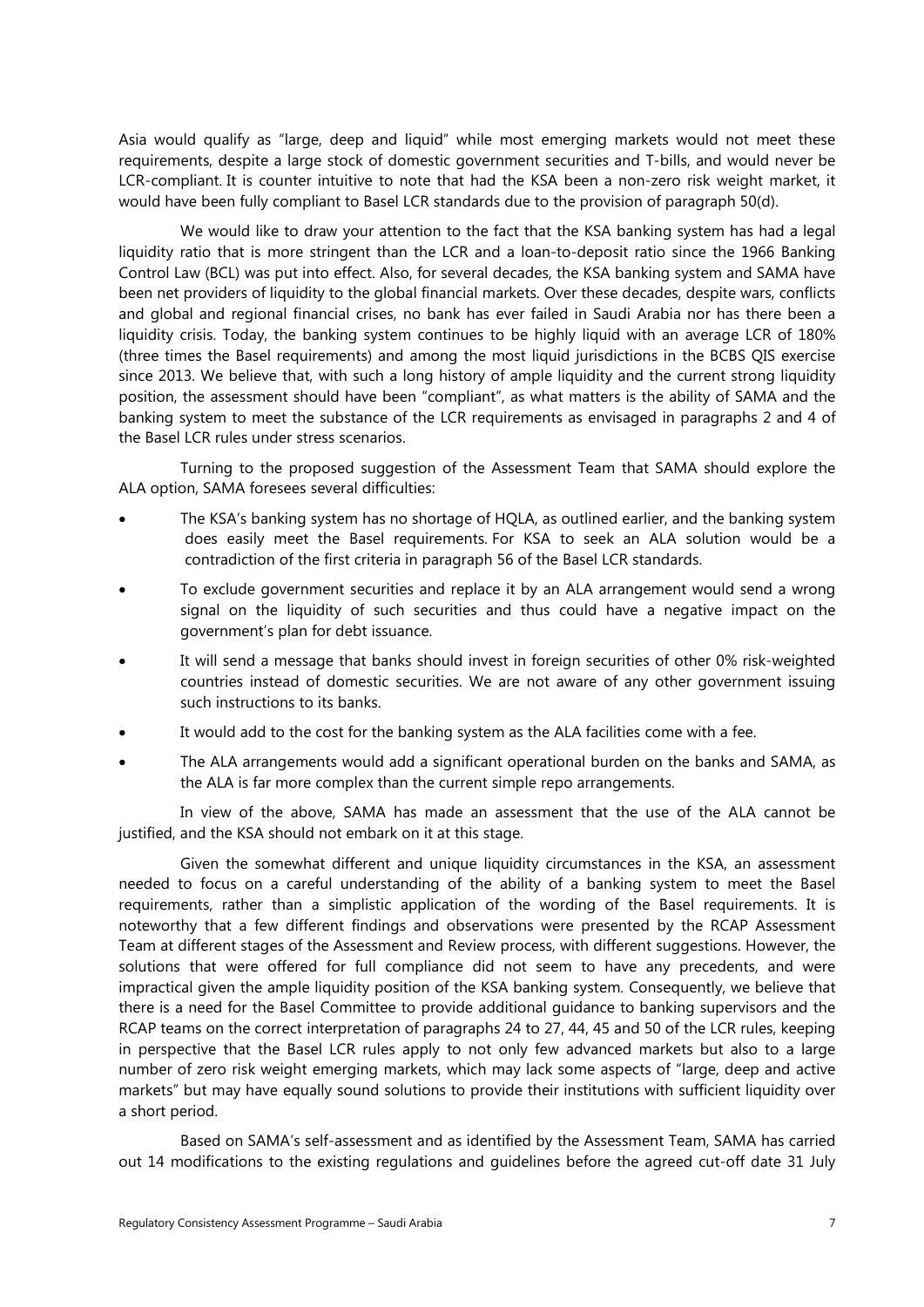2015. We believe that these modifications will further strengthen the implementation of the Basel liquidity framework in Saudi Arabia.

Overall, SAMA considers the RCAP process to have been a very useful exercise, and is supportive of the Basel objectives to promote consistency of implementation of rules among member countries. SAMA also concurs that the RCAP process promotes a level playing field among Basel member jurisdictions, which reduces regulatory arbitrage and promotes safety, soundness and stability in the global financial system.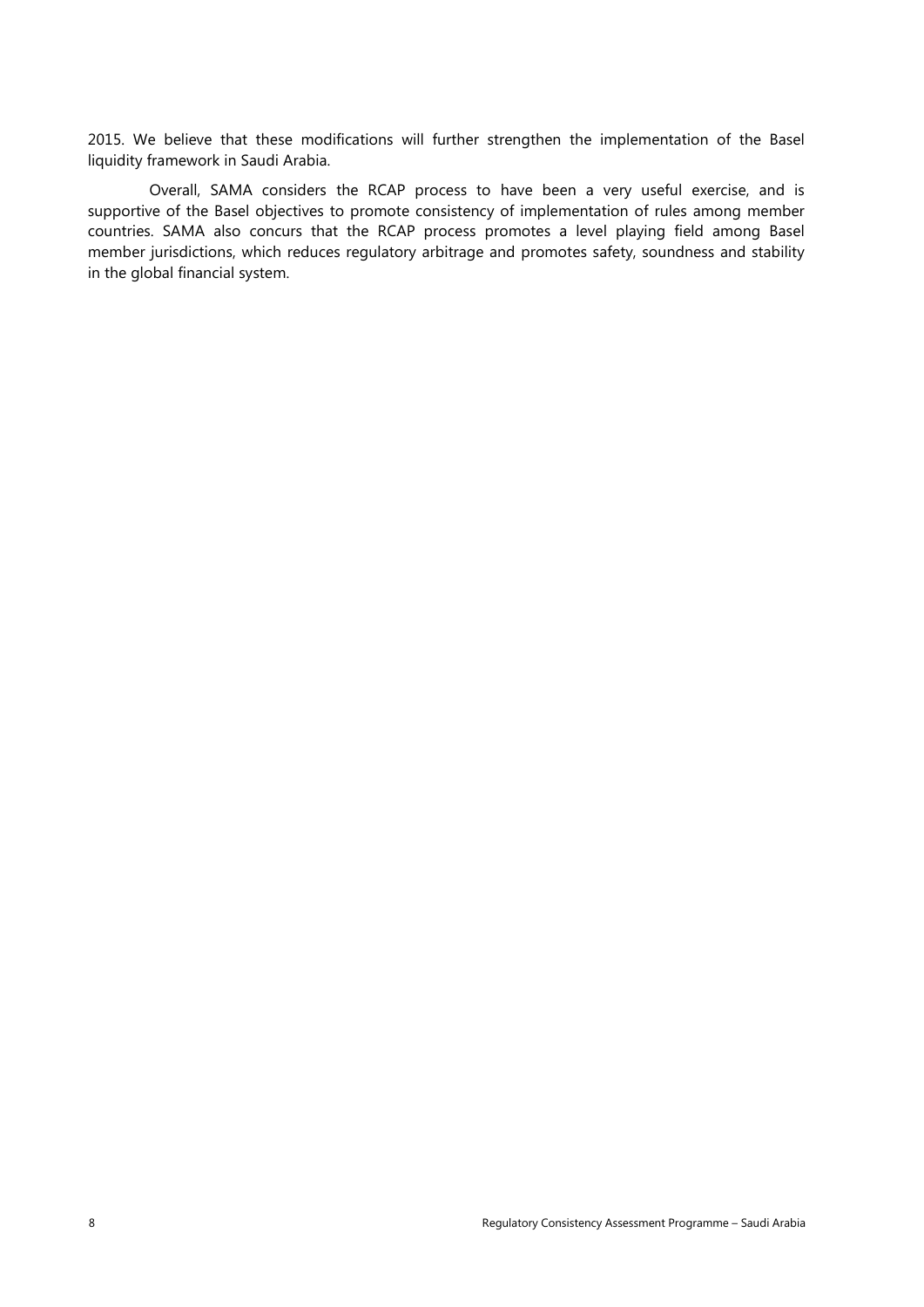### <span id="page-11-0"></span>1 Assessment context and main findings

#### <span id="page-11-1"></span>1.1 Context

#### Status of implementation

The Saudi Arabian Monetary Agency (SAMA), the KSA's central bank, is responsible for the regulation and supervision of the banking sector. SAMA is empowered by the Banking Control Law (BCL) 1966 and SAMA Charter 1957 to issue banking regulations, rules and guidance to licensed banks in the KSA. The Basel LCR standards have been in effect from 1 January 2015, implemented via the issuance of regulations and circulars (see Annex 2 for a complete timeline). Regulations are published in English.

The LCR standard was first introduced through Circular #BCS 7390 of 8 February 2012. Subsequently, SAMA issued revisions of the LCR regulation and LCR disclosure requirements, on 10 July 2013 and 25 August 2014, respectively. These regulations came into force on 1 January 2015. Final revisions entered into force on 9 July 2015.

Along with the LCR regulations, SAMA has also implemented the LCR monitoring tools (31 January 2015) and the Basel *Principles for sound liquidity risk management and supervision* (5 December 2008). A factual description of how each of these frameworks has been implemented is provided in Annexes 9 and 10, respectively.

#### Regulatory system and model of supervision

In the KSA, all commercial banking institutions are subject to the Basel III LCR standards. SAMA is responsible for issuing and enforcing the LCR regulation in the KSA.

In case of breaches of the LCR regulation, SAMA has powers to impose corrective measures, as detailed in the LCR regulation and BCL. In periods of systemic stress, SAMA may also determine whether to relax or lower the LCR requirements.

Further, SAMA has issued a data collection template with the information required to calculate the LCR for each bank. The submitted LCR and accompanying data are reviewed monthly. Given the amount of information needed, and the need for homogeneous and consistent reporting, banks are also provided with technical guidance on completing the data template and computing the LCR. This technical guidance is explicitly referenced in the KSA's LCR regulation.

### <span id="page-11-2"></span>1.2 Structure, enforceability and binding nature of prudential regulations

The liquidity regulation is subject to the same well defined regulatory process as for capital regulation. The following table provides an overview of the legal hierarchy of prudential regulations in the KSA (details on the structure and binding nature of prudential regulations in the KSA are outlined in the RCAP assessment report on the KSA risk-based capital requirements for banks).<sup>[5](#page-11-3)</sup> The LCR requirements, as issued in final form on 9 July 2015, meet the RCAP criterion of being enforceable and binding in nature.

<span id="page-11-3"></span><sup>5</sup> Available at www.bis.org/bcbs/implementation/l2.htm.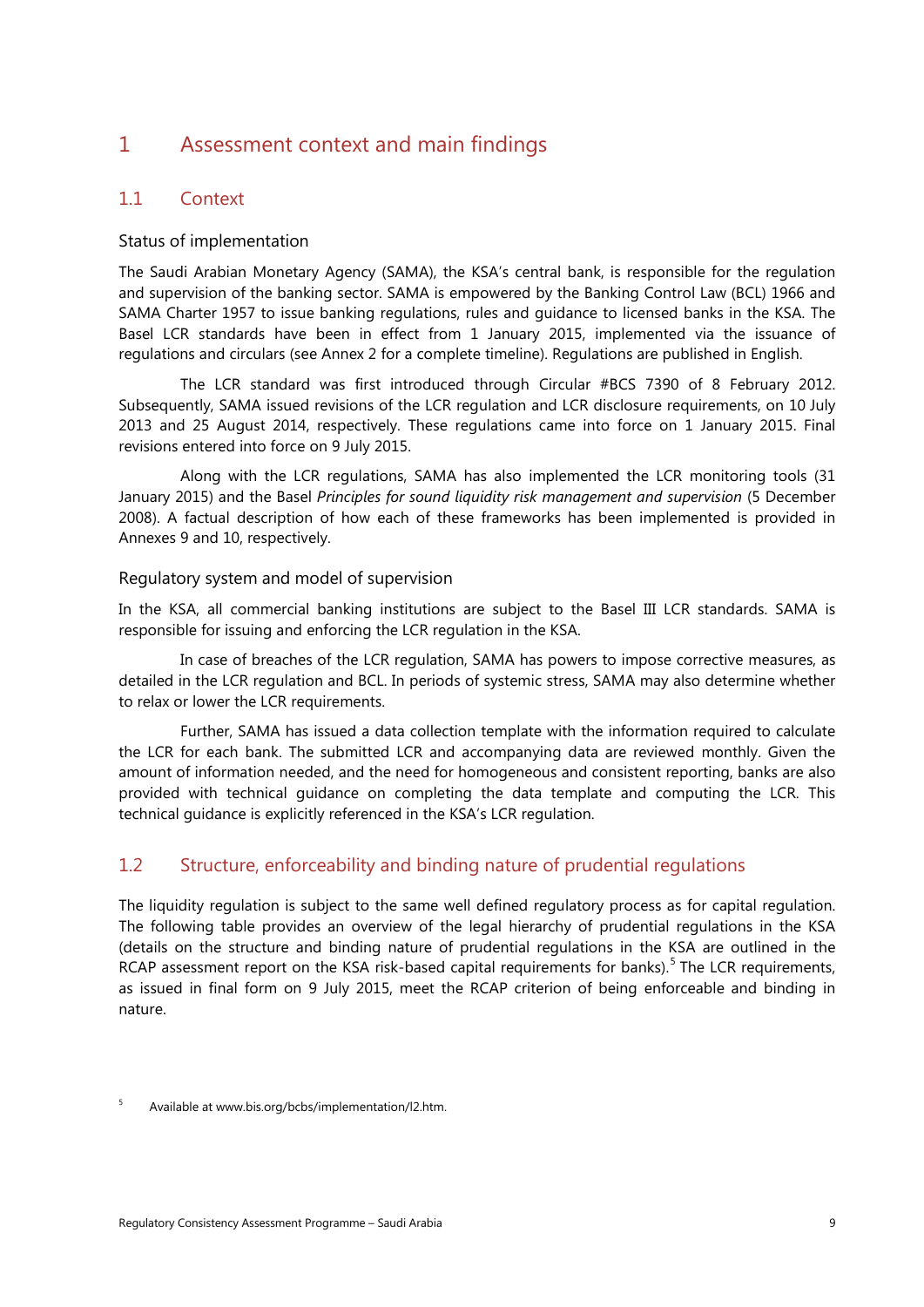#### Hierarchy of banking regulations in the KSA Table 1 and the SA Table 1 and the Table 1

|                                            | SAMA Charter (1957) - legislation                                 |
|--------------------------------------------|-------------------------------------------------------------------|
|                                            | Banking Control Law (1966) - legislation                          |
| Laws and regulation                        | Ministerial Decree of Minister of Finance (1986) – legislation    |
|                                            | SAMA Regulations (various) - regulation                           |
|                                            | SAMA Prudential Returns and Guidance Notes (various) – regulation |
| Internal regulation derived from the above | SAMA Circulars and Guidance Documents (quidance & documents)      |
| laws and regulations                       | eq (loan-to-deposit ratio, role of audit committee etc)           |

### <span id="page-12-0"></span>1.3 Scope of the assessment

The assessment was made of the LCR requirements as applicable to all of the 12 locally incorporated banks in the KSA. In evaluating the materiality of the findings, the quantification was limited to the agreed five banks subject to the RCAP review (see Annex 8). These banks hold more than 63% of the assets in the KSA banking system.

#### Assessment grading and methodology

As per the RCAP methodology approved by the Basel Committee, the outcome of the assessment was summarised using a four-grade scale, at the level of both the twin components of the Basel LCR framework (LCR and LCR disclosure requirements) and the overall assessment of compliance: compliant, largely compliant, materially non-compliant and non-compliant.<sup>[6](#page-12-1)</sup>

The materiality of the deviations was assessed in terms of their current or, where applicable, potential future impact (or non-impact) on the liquidity coverage ratios of the banks. Wherever relevant and feasible, the Assessment Team, together with SAMA, attempted to quantify the impact based on data collected from KSA banks in the agreed sample of banks. The non-quantifiable aspects of identified deviations were discussed and reviewed with SAMA, in the context of the prevailing regulatory practices and processes.

Ultimately, the assignment of the assessment grades was guided by the collective expert judgment of the Assessment Team. In doing so, the Assessment Team relied on the general principle that the burden of proof rests with the assessed jurisdiction to show that a finding is not material or not potentially material. A summary of the materiality analysis is given in Section 2 and Annex 8.

In a few cases, KSA liquidity requirements go beyond the minimum Basel standards. Although these elements provide for a more rigorous implementation of the Basel framework in some aspects, they have not been taken into account for the assessment of compliance under the RCAP methodology as per the agreed assessment methodology (see Annex 12 for a listing of areas of super-equivalence).

<span id="page-12-1"></span>This four-grade scale is consistent with the approach used for assessing countries' compliance with the Basel Committee's *Core principles for effective banking supervision*. The actual definition of the four grades has been adjusted to take into account the different nature of the two exercises. In addition, components of the Basel framework that are not relevant to an individual jurisdiction may be assessed as not applicable (NA). For further details, see [www.bis.org/publ/bcbs264.htm.](http://www.bis.org/publ/bcbs264.htm)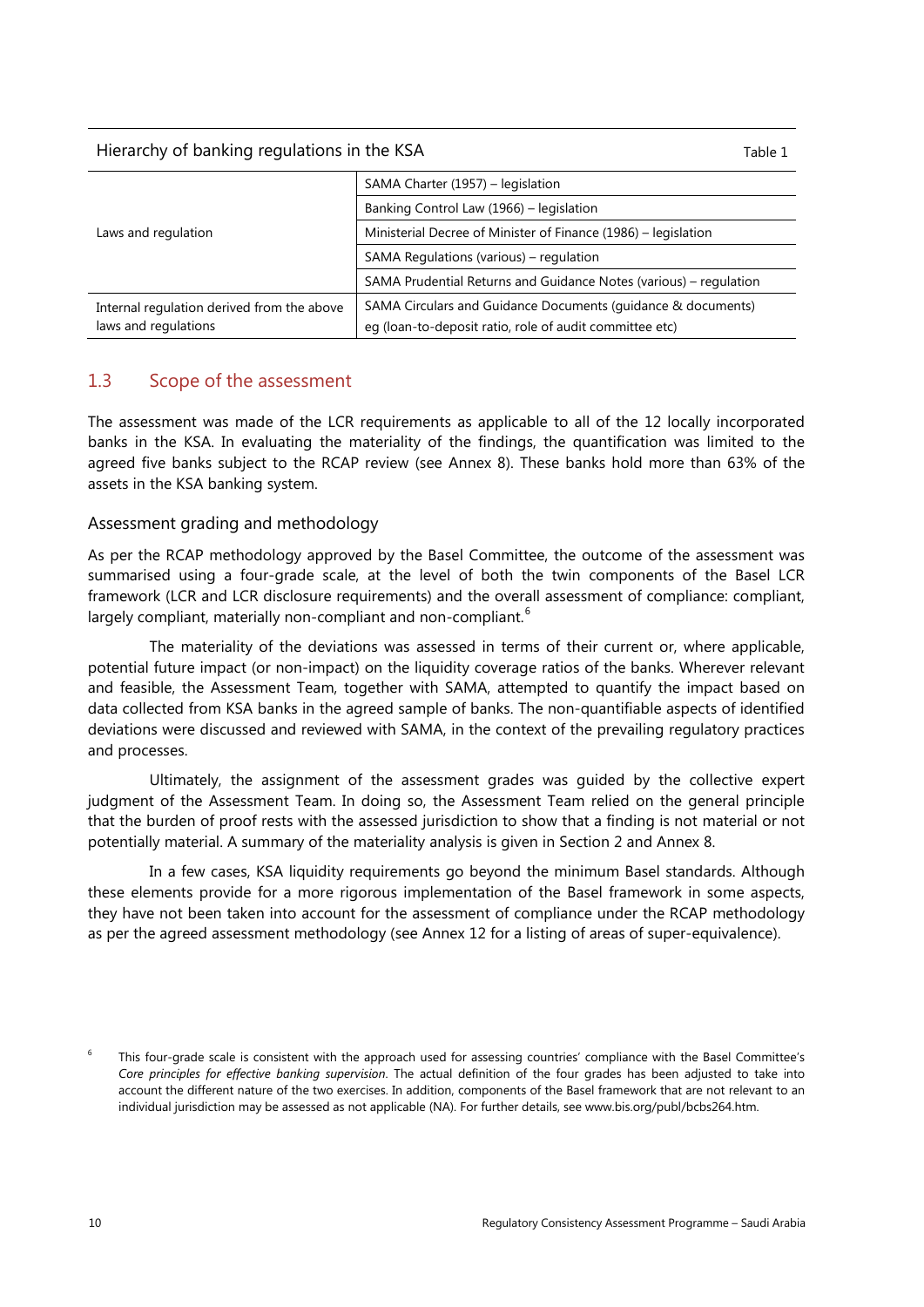#### <span id="page-13-0"></span>1.4 Main findings

A summary of the main findings is given below. Overall, the Assessment Team considers the LCR regulation issued in July 2015 as largely compliant with the Basel standard. The LCR regulation and the disclosure standards are assessed by the RCAP Assessment Team as largely compliant and compliant with the minimum Basel liquidity standard, respectively. More detail is provided below.

| Summary assessment grading<br>Table 2                             |       |  |
|-------------------------------------------------------------------|-------|--|
| Key components of the Basel LCR framework                         | Grade |  |
| Overall grade:                                                    |       |  |
| LCR subcomponents (as agreed by the Basel Committee in September) |       |  |
| Liquidity Coverage Ratio regulation                               |       |  |
| <b>LCR Disclosure Standards</b>                                   |       |  |

Definition of the grades): **compliant (C)**: all minimum Basel provisions have been satisfied and no material differences have been found that would give rise to prudential concerns or provide a competitive advantage to internationally active banks; **largely compliant (LC)**: only minor provisions have not been satisfied and differences that have a limited impact on financial stability or the international level playing field have been identified; **materially non-compliant (MNC)**: key provisions of the framework have not been satisfied or differences that could materially impact the LCR: **non-compliant (NC)**: the regulation has not been adopted or differences that could severely impact the LCR and financial stability or international level playing field have been identified.

Colour code:

| Compliant                |            |
|--------------------------|------------|
| Largely compliant        |            |
| Materially non-compliant | <b>MNC</b> |
| Non-compliant            | NC         |

#### Main findings by component

#### *Scope of application and transitional arrangements*

The Basel LCR standard is applicable to all internationally active banks on a consolidated basis. According to SAMA, the regulation applies to all commercial banks and regulated entities in the KSA on a consolidated level, with the exception of foreign bank branches in the KSA. Currently there are 12 locally incorporated banks and 12 foreign branches registered in the KSA.

The regulation does not apply to investment entities that are not subsidiaries, not registered as banks and not consolidated in a banking group. However, SAMA has the authority to require banks to include investment firms in their LCR calculation, specifically when a bank has a minority interest in an entity and carries a significant liquidity risk with respect to that entity. At present, SAMA has not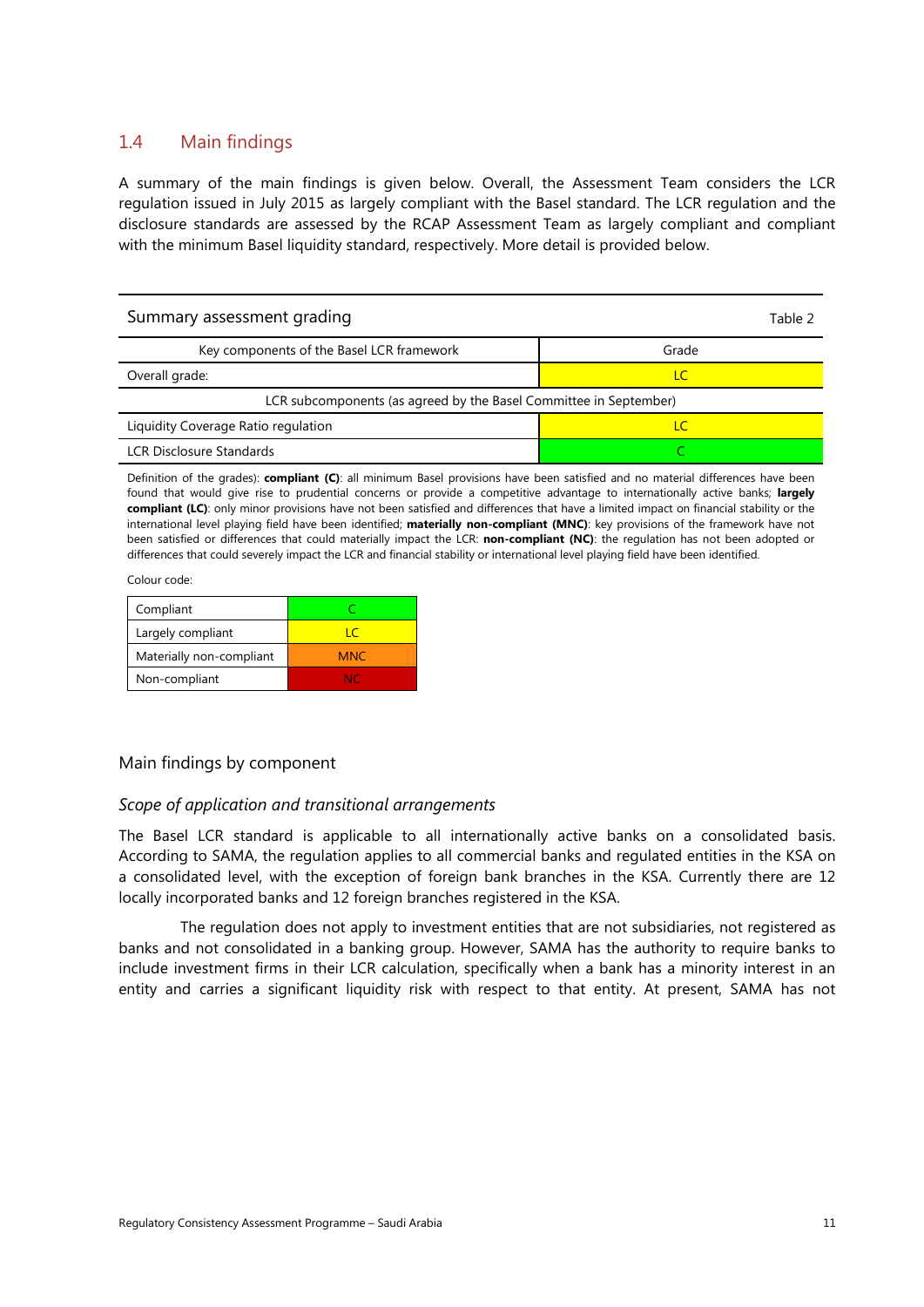enforced such requirement to any banking institution. It does not require insurance companies to be consolidated for LCR purposes due to the ownership restrictions imposed on banks.<sup>[7](#page-14-0)</sup>

#### *High-quality liquid assets (numerator)*

The definition of high-quality liquid assets (HQLA) is a key element of the Basel LCR standard. SAMA has generally implemented the HQLA component of the LCR consistently with the Basel standard, with one exception which materially affects the implementation of the HQLA requirement. As such, the Assessment Team assesses the implementation of the HQLA requirement as being largely compliant.

The finding relates to the conditions set up in the Basel standard that assets need to fulfil in order to qualify as Level 1 HQLA. According to the Basel LCR standard, marketable securities can be included to an unlimited amount in Level 1 HQLA provided that they satisfy all of the conditions set out in paragraph 50(c) of the Basel III text. These conditions include: (i) assigned a 0% risk-weight under the Basel II Standardised Approach for credit risk, (ii) traded in large, deep and active repo or cash markets characterised by a low level of concentration, (iii) have a proven record as a reliable source of liquidity in the markets (repo or sale) even during stressed market conditions and (iv) not an obligation of a financial institution or any of its affiliated entities. Additionally, paragraph 27 of the Basel LCR standard states that central bank eligibility is not a sufficient condition for an asset to be classified as HQLA.

The KSA government debt securities are internationally rated as  $AA^8$  $AA^8$  and therefore have a 0% risk weight under the Basel II credit risk standardised approach. Despite the excellent credit quality, there are no large, deep and active local markets for these securities in the KSA. According to SAMA, this is due to several factors, including (i) the limited supply of government securities (only 2% of the KSA's GDP), (ii) banks and other investors typically hold the securities until maturity and (iii) a lack of foreign and institutional investors (pension funds or insurance companies) in the market. This is also true for other domestic Level 1-type securities such as central bank claims. The only reliable way for banks to monetise these assets is therefore through repos with SAMA. For this reason, SAMA has made repoability with the central bank a sufficient requirement to satisfy the "large, deep and active market" condition in the LCR. As a consequence, the local government bonds (and other local Level 1-type assets) are accepted as Level 1 HQLA for the purpose of calculating the LCR, despite the absence of a large, deep and active private market. In the view of the Assessment Team, this is a deviation from the requirement stipulated in paragraphs 27 and 50(c) of the Basel LCR standard.

Notwithstanding this deviation, the Assessment Team considers that KSA's situation is challenging. For jurisdictions with an insufficient supply of Level 1 HQLA assets in their domestic currency, the LCR provides for Alternative Liquidity Approaches (ALA). Such jurisdictions could consider exploring the possibility of using ALA's Option  $1$  – the Committed Liquidity Facility (CLF) – and/or, Option 2 – the use of foreign currency HQLA – and/or Option 3 – additional use of Level 2 assets with a higher haircut. The team also notes SAMA's earlier decision not to adopt the ALA due to an internal assessment it conducted. This assessment concluded that the KSA has sufficient domestic assets (mainly government debt securities and SAMA Bills) to meet the HQLA requirement and expressed concern that adopting the ALA might also induce banking institutions to heavily invest in foreign assets, which could lead to capital outflows. It is possible, or even likely, that the ALA would not provide an unambiguously

<span id="page-14-0"></span><sup>&</sup>lt;sup>7</sup> KSA banks are only allowed to take a minority interest of a maximum of 30% in any single insurance company.

<span id="page-14-1"></span><sup>8</sup> The KSA's long-term foreign and local currency issuer default ratings (Feb 2015): Aa3 (Moody's); AA (Fitch); AA– (S&P).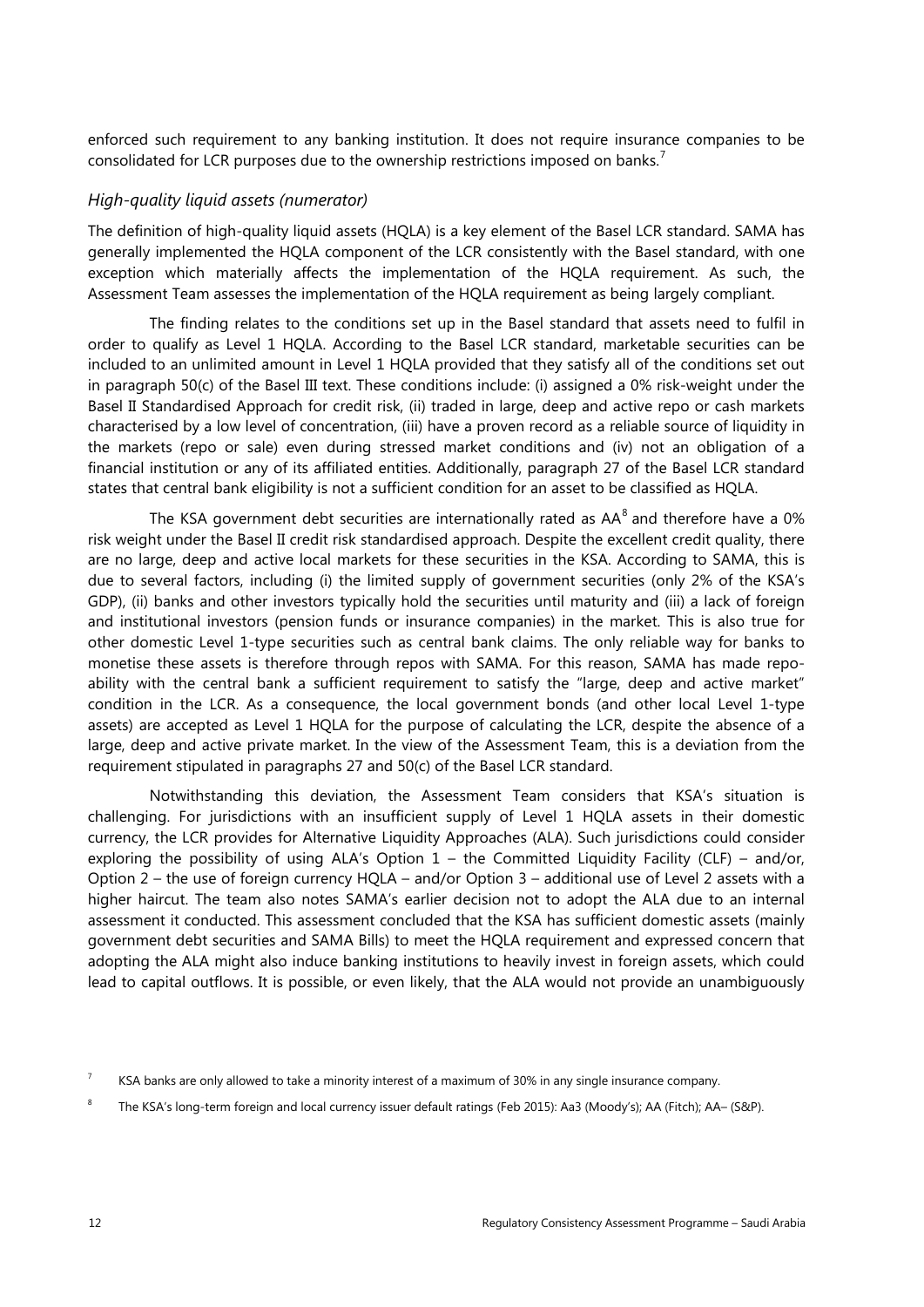better solution for SAMA as these solutions come with costs, in terms of increased operational challenges, eg determining the conditions of a CLF (ALA Option 1) and implementing additional mechanisms to control the FX risks (ALA Option 2). Adopting the ALA would, however, bring the domestic LCR rule fully in line with the Basel LCR standard (subject to meeting the ALA eligibility criteria) and rectify the deviation with respect to paragraphs 27 and 50(c). Additionally, this could also align SAMA's implementation with other jurisdictions with insufficient Level 1 HQLA and improve comparability across jurisdictions.

In addition, SAMA also relies on central bank repo-ability as a sufficient condition when classifying HQLA Level 1 assets in other jurisdictions where markets are not liquid, eg the other Gulf Cooperative Council (GCC) jurisdictions. However, this deviation from paragraphs 27 and 50(c) has been assessed as not material.

The Assessment Team also made one observation with respect to SAMA's implementation of paragraph 50(c). The team notes that a 25% haircut was imposed by SAMA as part of its central banking operation on the local government securities but this was not taken into account in the banks' LCR calculation. As a result, banks may have overstated the amount of HQLA in the LCR calculation relative to the amount of liquidity these can generate for the banks (as central bank repos are the only way of monetising the assets). SAMA has aligned their central bank haircut (from 25% to 0%) with that of the LCR, following the RCAP assessment, meaning there is no longer a risk of overstatement of banks' LCR. This has been listed as part of the rectifications made by SAMA in Annex 5 of this report.

Also with respect to HQLA, the Assessment Team noted that SAMA has implemented a murabaha facility for Sharia-compliant banks that is treated as a central bank reserve. It therefore qualifies as a Level 1 asset. The facility is de facto a cash placement with the central bank and replicates a treasury bill. Banks are allowed to use this product as collateral for central bank operations (a 0% haircut applies as of 8 July 2015) and could therefore generate liquidity when needed. The Assessment Team considered the treatment of this product by SAMA in the LCR to be adequate.

Level 2A assets are generally HQLA-eligible in the KSA but locally this type of asset does not exist due to market illiquidity. SAMA disallows Level 2B assets generally, even for foreign operations of the KSA banks where the host supervisors allow Level 2B assets to be included as HQLA.

#### *Outflows (denominator)*

SAMA has implemented the LCR outflow requirement consistently with the run-off factors (outflows) specified by the Basel LCR standard. (In some cases, SAMA's LCR rules are more conservative than the Basel LCR requirements.) In this regard, the Assessment Team considered the implementation of the outflows requirement as being compliant.

#### *Inflows (denominator)*

SAMA has implemented the inflows requirements consistently with the Basel LCR standard and it is assessed as compliant.

#### *Disclosure requirements*

The Basel standard requires disclosure of the LCR at a consolidated level and at the same frequency, and concurrently with, the publication of financial statements. The KSA's implementation of the LCR disclosure requirements is assessed as compliant with the Basel standard.

In the KSA, LCR disclosure started from 1 January 2015. With respect to the phase-in period, SAMA will allow banks to calculate their average LCR based on three end-of-month observations until 2017. From 1 January 2017, the numbers must be based on daily data. SAMA also requires banks to report both quantitative and qualitative LCR disclosures according to the Basel disclosure template on a quarterly basis and no later than 30 days after the quarter-end.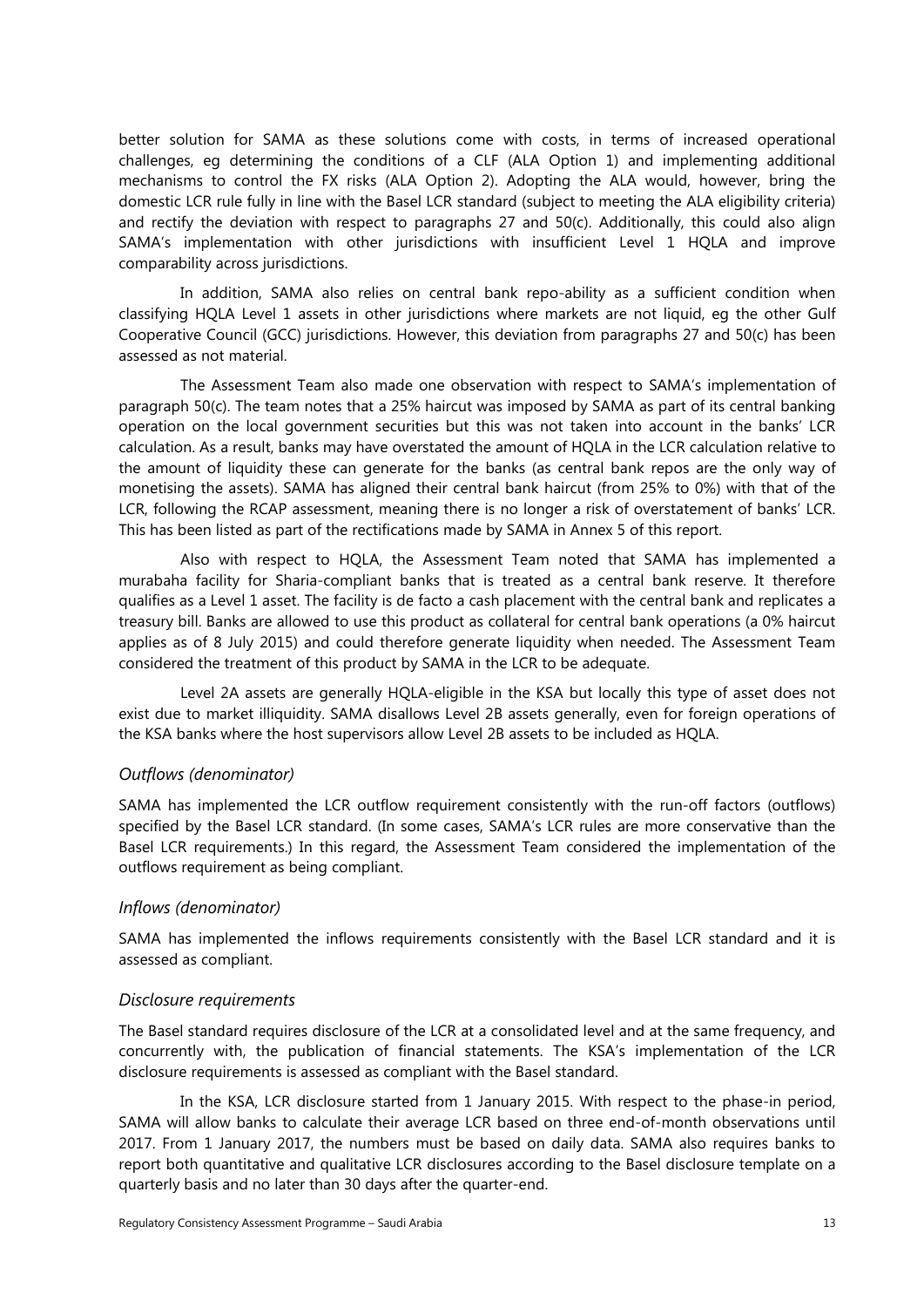## <span id="page-16-0"></span>2 Detailed assessment findings

The component-by-component details of the assessment of compliance with the LCR standards of the Basel framework are detailed below. The focus of Sections 2.1 to 2.2 is on findings that were assessed to be deviating from the Basel minimum standards and their materiality. Section 2.3 lists some observations and other findings specific to the implementation practices in the KSA.

### <span id="page-16-1"></span>2.1 LCR requirement

| Section grade | Largely compliant                                                                                                                                                                                                                |
|---------------|----------------------------------------------------------------------------------------------------------------------------------------------------------------------------------------------------------------------------------|
| Summary       | Overall, the Assessment Team assesses the current KSA's regulations adopting the<br>LCR requirements as largely compliant. The largely compliant grade for the LCR is<br>driven by one material finding which is detailed below. |

#### <span id="page-16-2"></span>2.1.1 Scope of application and transitional arrangements

| Summary | The Assessment Team assesses the KSA's regulatory implementation of the scope of<br>application and transitional arrangements to be compliant with the Basel LCR<br>standards. The LCR, as well as its related disclosure requirements were introduced in<br>the KSA on 1 January 2015. SAMA's implementation of the LCR minimum level follows<br>the same transitional arrangements as stipulated in the Basel standard. However,<br>SAMA does not allow banks that are already well above the 100% LCR requirement to<br>fall below 100% under normal business circumstances. |
|---------|---------------------------------------------------------------------------------------------------------------------------------------------------------------------------------------------------------------------------------------------------------------------------------------------------------------------------------------------------------------------------------------------------------------------------------------------------------------------------------------------------------------------------------------------------------------------------------|
|         | The LCR applies to all banks/banking groups on a consolidated level in KSA. KSA<br>foreign bank branches are currently exempted from the LCR requirements.                                                                                                                                                                                                                                                                                                                                                                                                                      |

#### <span id="page-16-3"></span>2.1.2 High-quality liquid assets (numerator)

| Summary                                 | The Assessment Team assesses the KSA's regulatory implementation of the HQLA<br>requirements to be largely compliant with the Basel LCR standards. A key deviation is<br>the recognition of government securities and other domestic Level 1-type claims as<br>HQLA, even though these assets are not traded in liquid and active markets.                                                                                                                                                                                                                                                                                                                                                                                                                                                                                                                                                                                                                                                                                                                                                                                                                                                                                                                                                                                                                                                                                                                                                                                                                                                                   |
|-----------------------------------------|--------------------------------------------------------------------------------------------------------------------------------------------------------------------------------------------------------------------------------------------------------------------------------------------------------------------------------------------------------------------------------------------------------------------------------------------------------------------------------------------------------------------------------------------------------------------------------------------------------------------------------------------------------------------------------------------------------------------------------------------------------------------------------------------------------------------------------------------------------------------------------------------------------------------------------------------------------------------------------------------------------------------------------------------------------------------------------------------------------------------------------------------------------------------------------------------------------------------------------------------------------------------------------------------------------------------------------------------------------------------------------------------------------------------------------------------------------------------------------------------------------------------------------------------------------------------------------------------------------------|
| Basel paragraph no                      | Paragraphs 24, 27 and 50(c) LCR:                                                                                                                                                                                                                                                                                                                                                                                                                                                                                                                                                                                                                                                                                                                                                                                                                                                                                                                                                                                                                                                                                                                                                                                                                                                                                                                                                                                                                                                                                                                                                                             |
| Reference in the domestic<br>regulation | SAMA's general guidance Attachment 1 and 2, page 5, "Characteristics of HQLA"                                                                                                                                                                                                                                                                                                                                                                                                                                                                                                                                                                                                                                                                                                                                                                                                                                                                                                                                                                                                                                                                                                                                                                                                                                                                                                                                                                                                                                                                                                                                |
| Findings                                | In order for assets to qualify as HQLA, the Basel standard sets out a number of<br>conditions and requirements that need to be satisfied. Paragraph 24 of the Basel LCR<br>text describes in detail the fundamental and market-related characteristics of HQLA,<br>especially with regard to an active and sizeable market: an HQLA should have active<br>outright sale or repo markets at all times. This means that there should be historical<br>evidence of market breadth and market depth and a robust market infrastructure in<br>place.<br>Additionally, paragraph 27 of the Basel LCR rules states that central bank eligibility<br>does not by itself constitute the basis for the categorisation of an asset as HQLA.<br>Additionally, paragraph 50 sets out a number of conditions that Level 1 assets need<br>to fulfil. Subparagraph 50(c) says that sovereign and central bank debt claims can be<br>included to an unlimited amount in HQLA if they satisfy four conditions, of which one<br>is that assets should be traded in large, deep and active markets.<br>SAMA rules generally reproduced the Basel LCR standard. However, the Assessment<br>Team notes that the local LCR rules added the following requirement: "By large, deep<br>and active markets, SAMA understands that the relevant instrument should be at least<br>repo-able with the central banks and preferably other regulated entities."<br>The addition to the rules text is a measure taken by SAMA as a consequence of the<br>lack of liquid markets for local Level 1-type assets. Government securities (bonds, |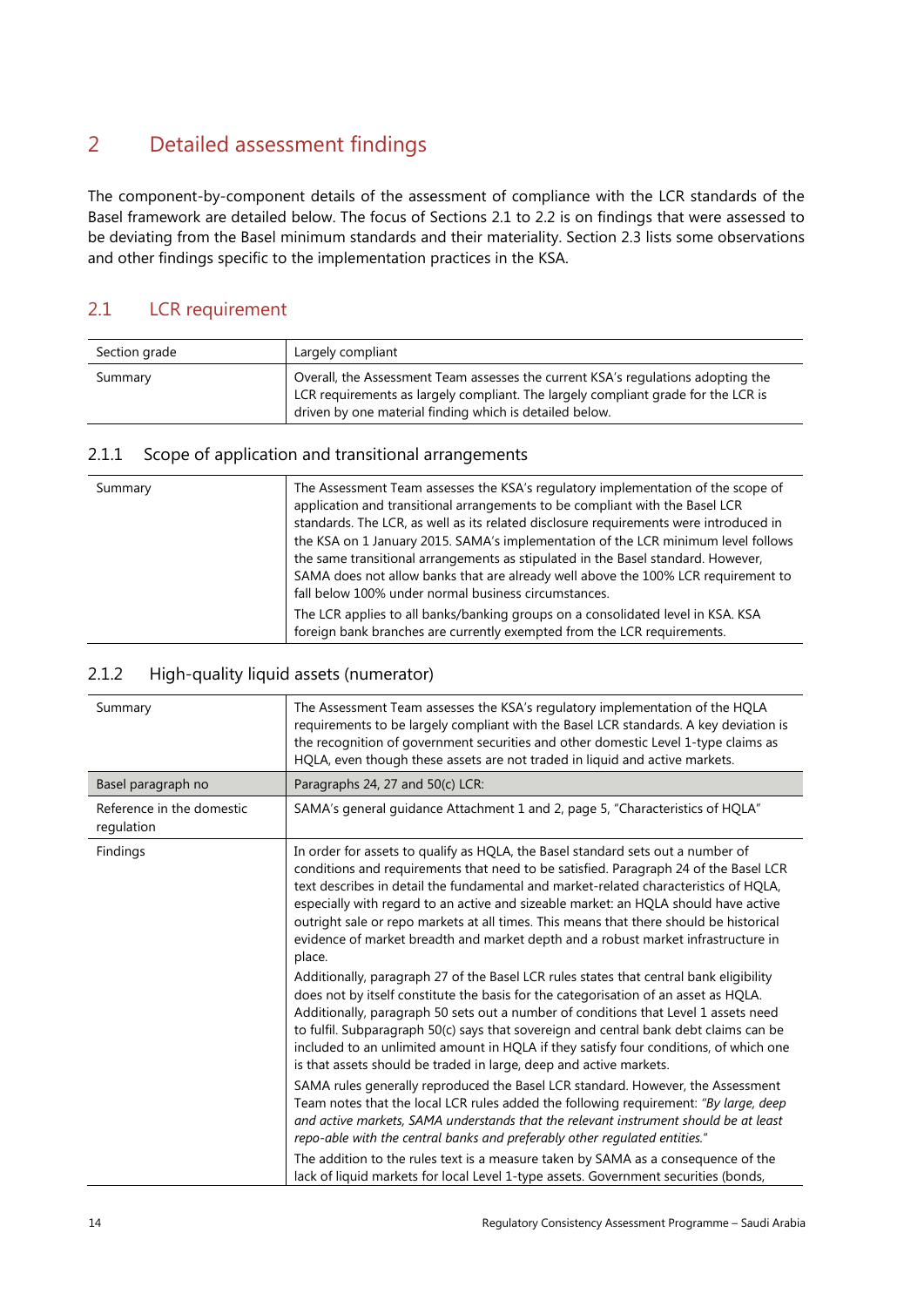|             | SAMA bills, repos) of the KSA are of an excellent credit quality (rating AA) and satisfy<br>the 0% risk weight requirement under the Basel II framework. Despite the excellent<br>credit quality, the local private markets for these securities are illiquid and inactive. As<br>a result, SAMA has decided that repo-ability at the central bank is a sufficient<br>determining criteria for domestic assets to be eligible as Level 1 HQLA and included<br>the above-mentioned criteria in their rules text. Based on this repo-ability criterion,<br>the local government securities are accepted as Level 1 HQLA for the purpose of<br>calculating the LCR. The Assessment Team is of the view that this clearly deviates from<br>the requirements stipulated in paragraphs 27 and 50(c) of the Basel LCR rules.<br>In addition, SAMA also relies on the central bank repo-ability as a sufficient condition<br>when classifying HQLA Level 1 assets in other jurisdictions where markets are not<br>liquid, eg the other GCC jurisdictions. However, this deviation from paragraphs 27 and<br>50(c) has been assessed as not material.                                                                                                                                                                                                                                                                                                                                                                                                                                                                                                                                                                                                                                                                                                                                                                                                                                                                            |
|-------------|-------------------------------------------------------------------------------------------------------------------------------------------------------------------------------------------------------------------------------------------------------------------------------------------------------------------------------------------------------------------------------------------------------------------------------------------------------------------------------------------------------------------------------------------------------------------------------------------------------------------------------------------------------------------------------------------------------------------------------------------------------------------------------------------------------------------------------------------------------------------------------------------------------------------------------------------------------------------------------------------------------------------------------------------------------------------------------------------------------------------------------------------------------------------------------------------------------------------------------------------------------------------------------------------------------------------------------------------------------------------------------------------------------------------------------------------------------------------------------------------------------------------------------------------------------------------------------------------------------------------------------------------------------------------------------------------------------------------------------------------------------------------------------------------------------------------------------------------------------------------------------------------------------------------------------------------------------------------------------------------------------------------------|
| Materiality | Material<br>The Assessment Team considered this deviation as material. In practice, these assets<br>can be included as part of the Level 1 assets, although they do not meet the<br>conditions of the Basel LCR standards. The inclusion of such assets materially<br>overstates the banks' HQLA and LCR ratios (Saudi Government securities and bills<br>comprise 33% of total HQLA in KSA).<br>For jurisdictions with an insufficient supply of Level 1 HQLA assets in their domestic<br>currency, the LCR provides for Alternative Liquidity Approaches (ALA). Such<br>jurisdictions could consider exploring the possibility of using ALA's Option 1 - the<br>Committed Liquidity Facility (CLF) - and/or, Option 2 - the use of foreign currency<br>HQLA – and/or Option 3 – additional use of Level 2 assets with a higher haircut. The<br>Assessment Team notes SAMA's earlier decision not to adopt the ALA due to an<br>internal assessment which concluded that the KSA has sufficient domestic assets<br>(mainly government debt securities) to meet the HQLA requirement and voiced the<br>concern that adopting the ALA might also induce banking institutions to heavily<br>invest in foreign assets, leading to outflows of capital from the KSA. It is possible, or<br>even likely, that the ALA would not provide an unambiguously better solution for<br>SAMA as these solutions come with costs in terms of increased operational<br>challenges, eg in determining the conditions of a CLF (ALA Option 1) and<br>implementing additional mechanisms to control the FX risks (ALA Option 2). Adopting<br>ALA would, however, bring the domestic LCR rule fully in line with the Basel LCR<br>standard (subject to meeting the ALA eligibility criteria) and rectify the deviation with<br>respect to paragraphs 27 and 50(c). Additionally, this could also align SAMA's<br>implementation with other jurisdictions with insufficient Level 1 HQLA and improve<br>comparability across jurisdictions. |

## <span id="page-17-0"></span>2.1.3 Outflows (denominator)

| Summary | The rectifications issued by SAMA on 7 July 2015 resolved all identified deviations |
|---------|-------------------------------------------------------------------------------------|
|         | regarding outflows.                                                                 |

### <span id="page-17-1"></span>2.1.4 Inflows (denominator)

| Summary | The rectifications issued by SAMA on 7 July 2015 resolved all identified deviations<br>regarding inflows. |
|---------|-----------------------------------------------------------------------------------------------------------|
|         |                                                                                                           |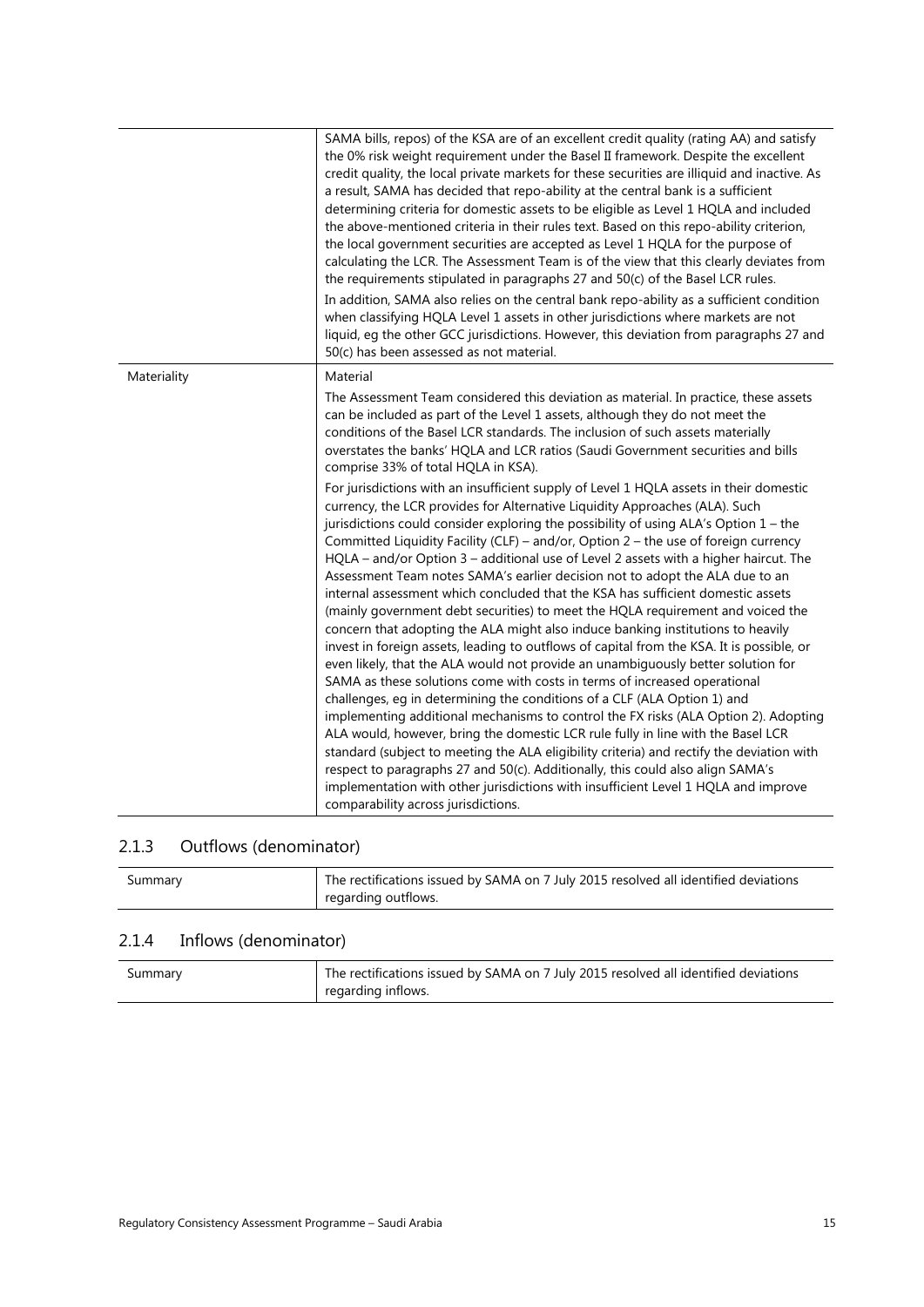### <span id="page-18-0"></span>2.2 LCR disclosure requirements

| Section grade | Compliant                                                                                                                                                                                                                                       |
|---------------|-------------------------------------------------------------------------------------------------------------------------------------------------------------------------------------------------------------------------------------------------|
| Summary       | The Assessment Team finds that SAMA's implementation of the LCR disclosure<br>standard to be compliant with the Basel LCR disclosure standard.<br>Following the amendments made by SAMA, the Assessment Team did not identify<br>any deviation. |

### <span id="page-18-1"></span>2.3 Observations and other findings specific to the implementation practices in The **KSA**

The following list includes observations made by the Assessment Team regarding the KSA's implementation of the LCR standard. These observations are assessed as consistent with the Basel standard and are provided here for background information only.

| Basel paragraph no                      | Paragraphs 50b LCR                                                                                                                                                                                                                                                                                                                                                                                                                                                                                                                                                                                                                                                                                                                                                                                                                                                                                                                                                                                     |
|-----------------------------------------|--------------------------------------------------------------------------------------------------------------------------------------------------------------------------------------------------------------------------------------------------------------------------------------------------------------------------------------------------------------------------------------------------------------------------------------------------------------------------------------------------------------------------------------------------------------------------------------------------------------------------------------------------------------------------------------------------------------------------------------------------------------------------------------------------------------------------------------------------------------------------------------------------------------------------------------------------------------------------------------------------------|
| Reference in the domestic<br>regulation | SAMA's general guidance Attachment 1 and 2, page 13, Section 3.2, "Definition of<br>High-Quality Liquid Assets (HQLA)"                                                                                                                                                                                                                                                                                                                                                                                                                                                                                                                                                                                                                                                                                                                                                                                                                                                                                 |
| Observation                             | Generally, the Basel LCR rules do not allow facilities to be recognised as HQLA.<br>SAMA allows Sharia-compliant banks to count the murabaha facility as central bank<br>reserves that can be included in Level 1 assets: "The murabaha facility made available<br>to SAMA by Sharia-compliant banks fall under the category of central bank reserves<br>and can be included in Level 1 assets."<br>From an economic view this product is de facto a cash placement with the central<br>bank comparable to a treasury bill. Islamic banks are allowed to make withdrawals, if<br>needed, from SAMA against the murabaha facility. A 0% haircut applies as of 31 July<br>2015. The Assessment Team is of the opinion that the treatment of this product is<br>acceptable.                                                                                                                                                                                                                               |
| Basel paragraph no                      | Paragraphs 75, 78, 81, [89] LCR                                                                                                                                                                                                                                                                                                                                                                                                                                                                                                                                                                                                                                                                                                                                                                                                                                                                                                                                                                        |
| Reference in the domestic<br>regulation | SAMA's general quidance Attachment 1 and 2, page 25, Section 3.5 "Cash Outflows"                                                                                                                                                                                                                                                                                                                                                                                                                                                                                                                                                                                                                                                                                                                                                                                                                                                                                                                       |
| Observation                             | The Basel rules divides deposits into stable and less stable categories. To qualify as<br>stable deposits, the deposits need to be covered by a recognised deposit insurance<br>scheme.<br>Further, Basel paragraph 169 states that, unless otherwise specified by the home<br>supervisor, the host countries' treatment of stable and less stable deposits for retail<br>and SME deposits should apply in the home country.<br>As noted in Annex 12, a deposit insurance scheme has been put in place, which will<br>become effective as of 1 January 2016. Notwithstanding, the stable deposit category<br>does not apply for deposits in the KSA banks. In addition, SAMA has applied a<br>treatment to deposits which is similar to that in other jurisdictions, even though these<br>deposits are covered by deposit insurance schemes (in host jurisdictions) as part of<br>computing the consolidated LCR for KSA banks. This applies to all type of deposits, ie<br>retail, SME and wholesale. |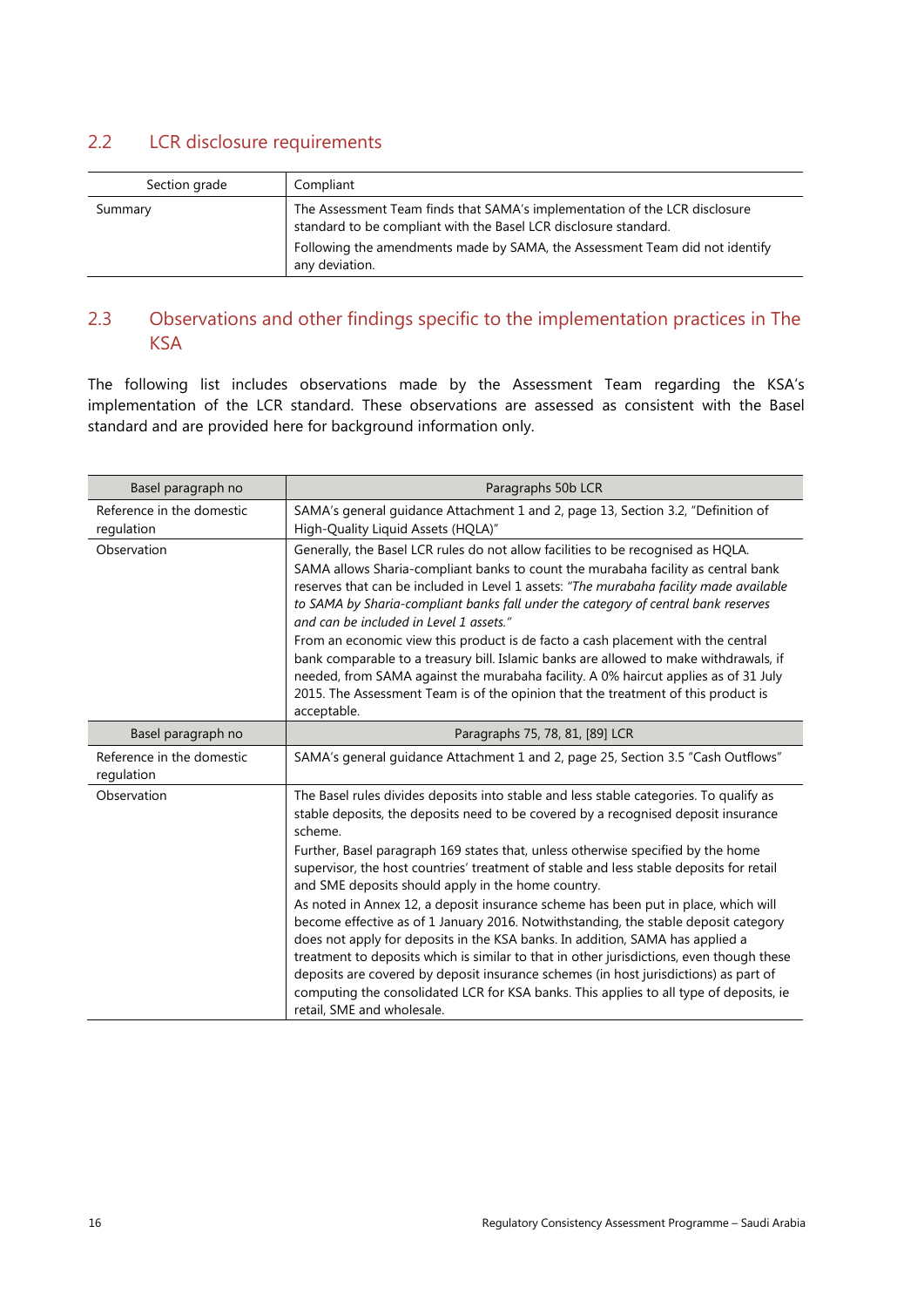## <span id="page-19-0"></span>Annexes

## <span id="page-19-1"></span>Annex 1: RCAP Assessment Team and Review Team<sup>[9](#page-19-2)</sup>

## Assessment Team

Mr Stephen Bland, UK Prudential Regulation Authority (Team Leader)

| Federal Financial Supervisory Authority (BaFin), Germany          |
|-------------------------------------------------------------------|
| Financial Stability Institute, Bank for International Settlements |
|                                                                   |
|                                                                   |
|                                                                   |
|                                                                   |
|                                                                   |

## Supporting members

| Name                     | Affiliation                        |
|--------------------------|------------------------------------|
| Mr Nik Faris Sallahuddin | <b>Basel Committee Secretariat</b> |
| Mr Christian Schmieder   | <b>Basel Committee Secretariat</b> |

## Review Team

| Name               | Affiliation                                                        |
|--------------------|--------------------------------------------------------------------|
| Mr Brad Shinn      | The Office of the Superintendent of Financial Institutions, Canada |
| Mr Sudarshan Sen   | Reserve Bank of India                                              |
| Mr Vance Price     | Office of the Comptroller of the Currency, United States           |
| Mr Karl Cordewener | <b>Basel Committee Secretariat</b>                                 |

<span id="page-19-2"></span><sup>9</sup> The RCAP Assessment Team worked closely with Mr Olivier Prato, Head of Basel III Implementation at the Basel Committee Secretariat. It has also benefited from the feedback of the RCAP Review team and the Peer Review Board. The Review Team is separate from the Assessment Team, and provides an additional level of quality assurance for the report's findings and conclusions.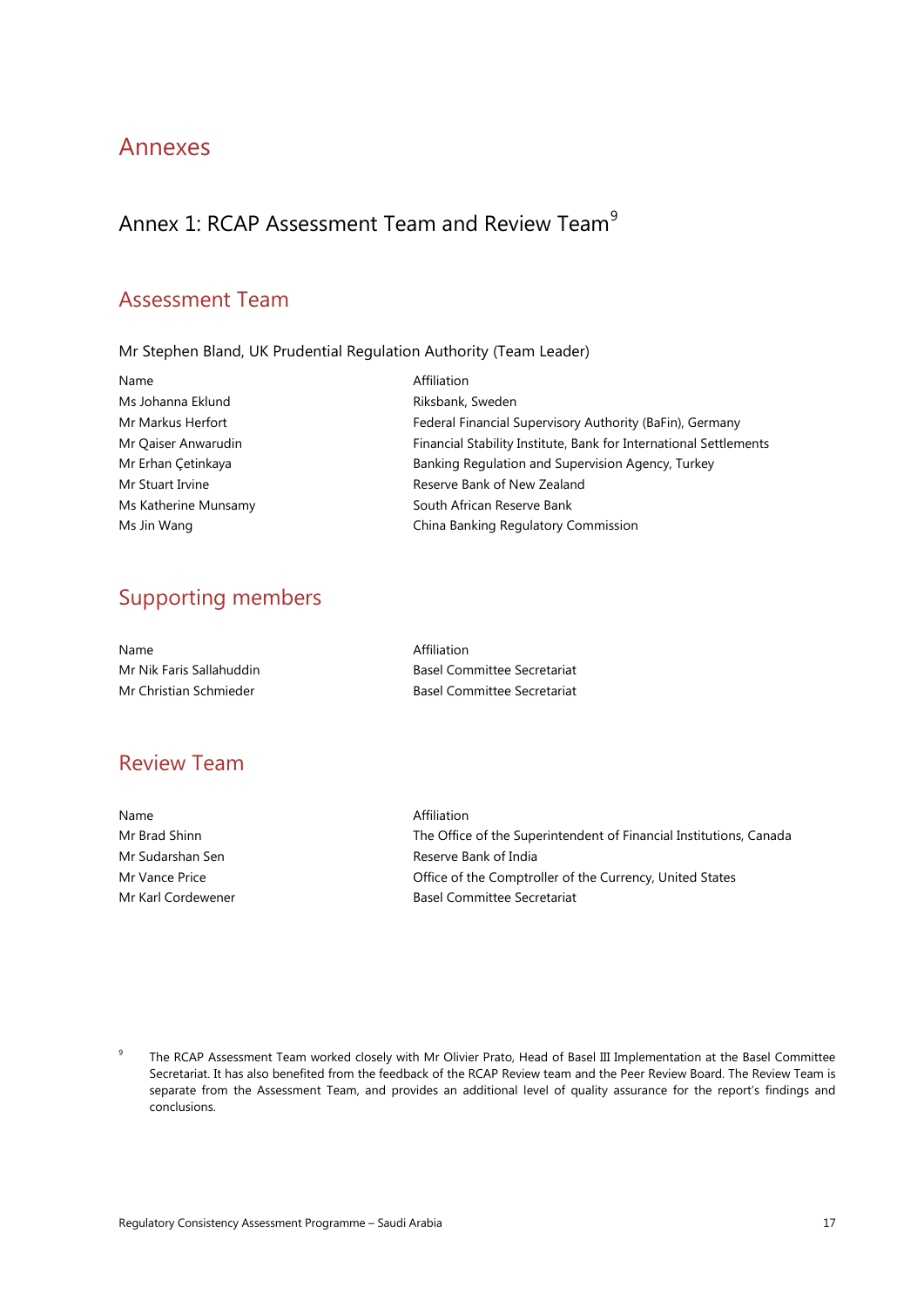## <span id="page-20-0"></span>Annex 2: List of LCR standards under the Basel framework used for the assessment

### Basel documents in scope of the assessment

- (i) The Liquidity Coverage Ratio (January 2013), including the frequently asked questions on Basel III's January 2013 Liquidity Coverage Ratio (April 2014);
- (ii) Liquidity Coverage Ratio disclosure standards (January 2014);

### Basel documents reviewed for information purposes

- (iii) Basel III: The Liquidity Coverage Ratio and liquidity risk monitoring tools (January 2013) (part of liquidity risk monitoring tools);
- (iv) Monitoring tools for intraday liquidity management (April 2013); and,
- (iv) Principles for sound liquidity risk management and supervision (September 2008).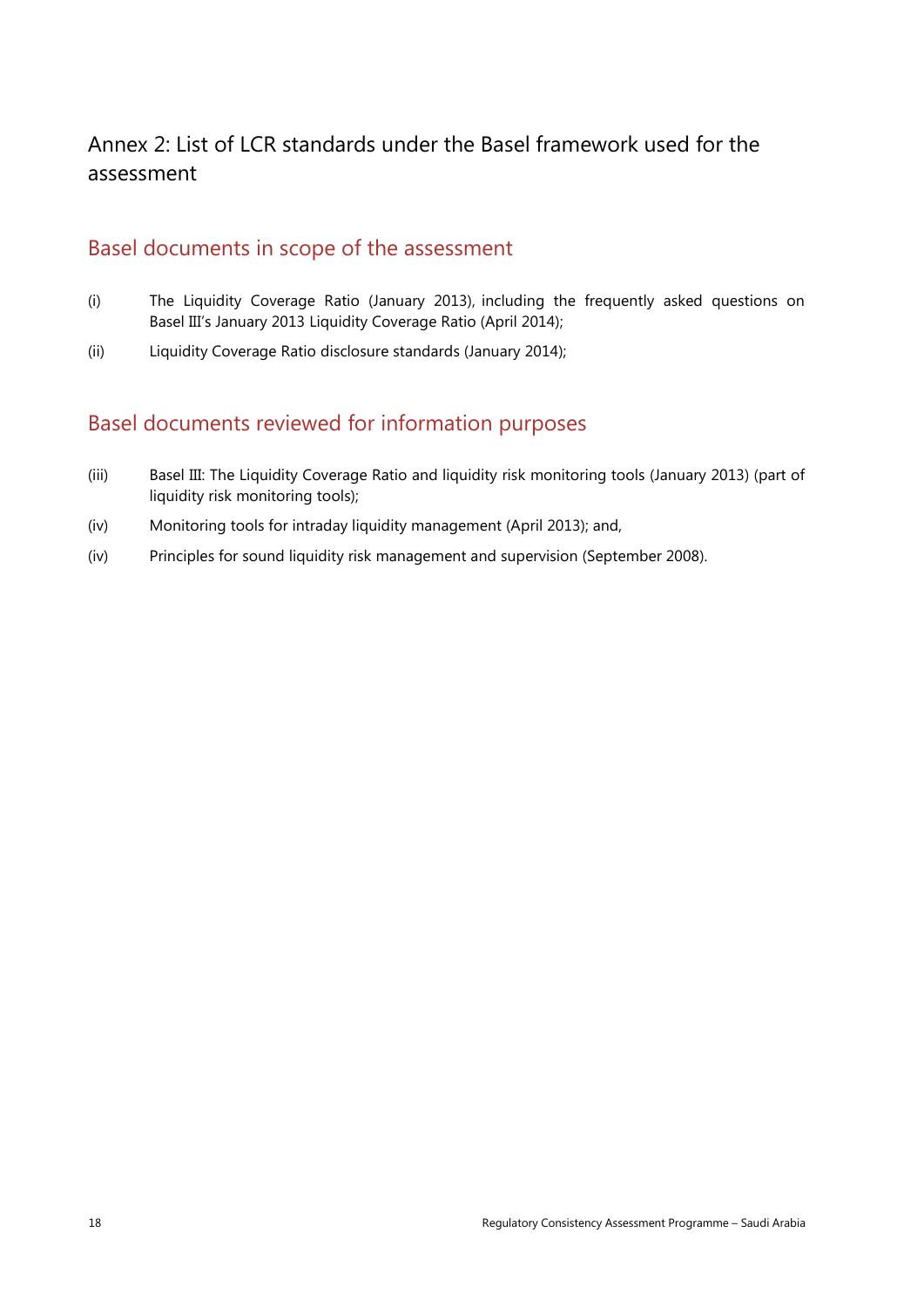## <span id="page-21-0"></span>Annex 3: Local regulations issued by SAMA for implementing Basel LCR standards

The BCL of 1966 and SAMA Charter of 1957 have conferred powers on SAMA to issue regulations, rules and guidance to licensed banks in the Kingdom of Saudi Arabia. Under these laws, SAMA has used its powers to issue regulations related to the Basel II, II.5 and III Rules standards. All of the regulations issued by SAMA are legally enforceable and none has never been challenged in a court of law. In certain instances, regulations have been supplemented by additional Guidance Notes; however, all additional guidance is legally enforceable. Basel III Regulations, Rules and Guidance Notes are in final form and the text in English is available on SAMA website.

| $\sim$ . The contract dates of important $\sim$ and induced all $\sim$<br>rapic J |                                                                                                                                                                                                                                                                          |  |  |
|-----------------------------------------------------------------------------------|--------------------------------------------------------------------------------------------------------------------------------------------------------------------------------------------------------------------------------------------------------------------------|--|--|
| <b>Domestic regulations</b>                                                       | Name of the document, version and date                                                                                                                                                                                                                                   |  |  |
| Banking Ordinance (BO)                                                            | A. BCL Article #7<br>Liquid assets to be maintained by Banks at SAMA under the provisions                                                                                                                                                                                |  |  |
|                                                                                   | of BCL Article #7. This Law was issued in 1966.                                                                                                                                                                                                                          |  |  |
|                                                                                   | B. SAMA's Regulatory Requirement concerning the loans-to-deposit<br>ratio was introduced in the 1970s. This requirement was updated<br>through Circular # BCS 392 dated 25 July 2006. SAMA ensures that<br>banks must maintain loans to deposits ratio of less than 85%. |  |  |
| Banking (Liquidity) Rules (BLR)                                                   | SAMA's Revised Amended LCR Regulations - Operational<br>1.<br>Deposits - Circular # 361000050640 dated 26 January 2015.                                                                                                                                                  |  |  |
|                                                                                   | SAMA's Amended LCR - Cash Outflow Rates Concerning other<br>2.<br>Contingent Funding Obligations - Circular # 361000049442 dated<br>21 January 2015.                                                                                                                     |  |  |
|                                                                                   | SAMA's Revised Amended Liquidity Coverage Ratio Regulations<br>3.<br>and Guidance Documents - Circular # 361000009335 dated 10<br>November 2014.                                                                                                                         |  |  |
|                                                                                   | SAMA Circular # 341000085566 dated 20 May 2013 concerning<br>4.<br>Monitoring Tools for Intraday Liquidity Management - Circular #<br>361000009344 dated 10 November 2014 deferring the<br>implementation of the aforementioned circular to January 2017.                |  |  |
|                                                                                   | SAMA's Implementation of Monitoring Tools in Conjunction with<br>5.<br>the Amended LCR issued through Circular # 351000147086 dated<br>24 September 2014.                                                                                                                |  |  |
|                                                                                   | 6.<br>BCBS Document issued in April 2014 regarding Frequently Asked<br>Questions on Basel III's January 2013 Liquidity Coverage Ratio.<br>This document was issued by SAMA through Circular #<br>351000095017 dated 21 May 2014.                                         |  |  |
|                                                                                   | SAMA's Finalized Guidance and Prudential Returns Concerning<br>7 <sub>1</sub><br>Amended Liquidity Coverage Ratio (LCR) based on BCBS<br>Amendments of January 2013 issued through Circular #<br>34100010720 dated 10 July 2013.                                         |  |  |
|                                                                                   | SAMA's Prudential Returns Concerning the Monitoring of Basel III<br>8.<br>Liquidity Risk through the Minimum Regulatory Liquidity<br>Standards Ratios issued through Circular # 14522/BCS 7390 dated<br>8 February 2012.                                                 |  |  |
|                                                                                   | 9.<br>Basel Committee Documents published on 16 December 2010:                                                                                                                                                                                                           |  |  |
|                                                                                   | Basel III - Global Framework for More Resilient Banks and<br>(1)<br><b>Banking System;</b>                                                                                                                                                                               |  |  |

#### Overview of issuance dates of important SAMA liquidity rules Table 3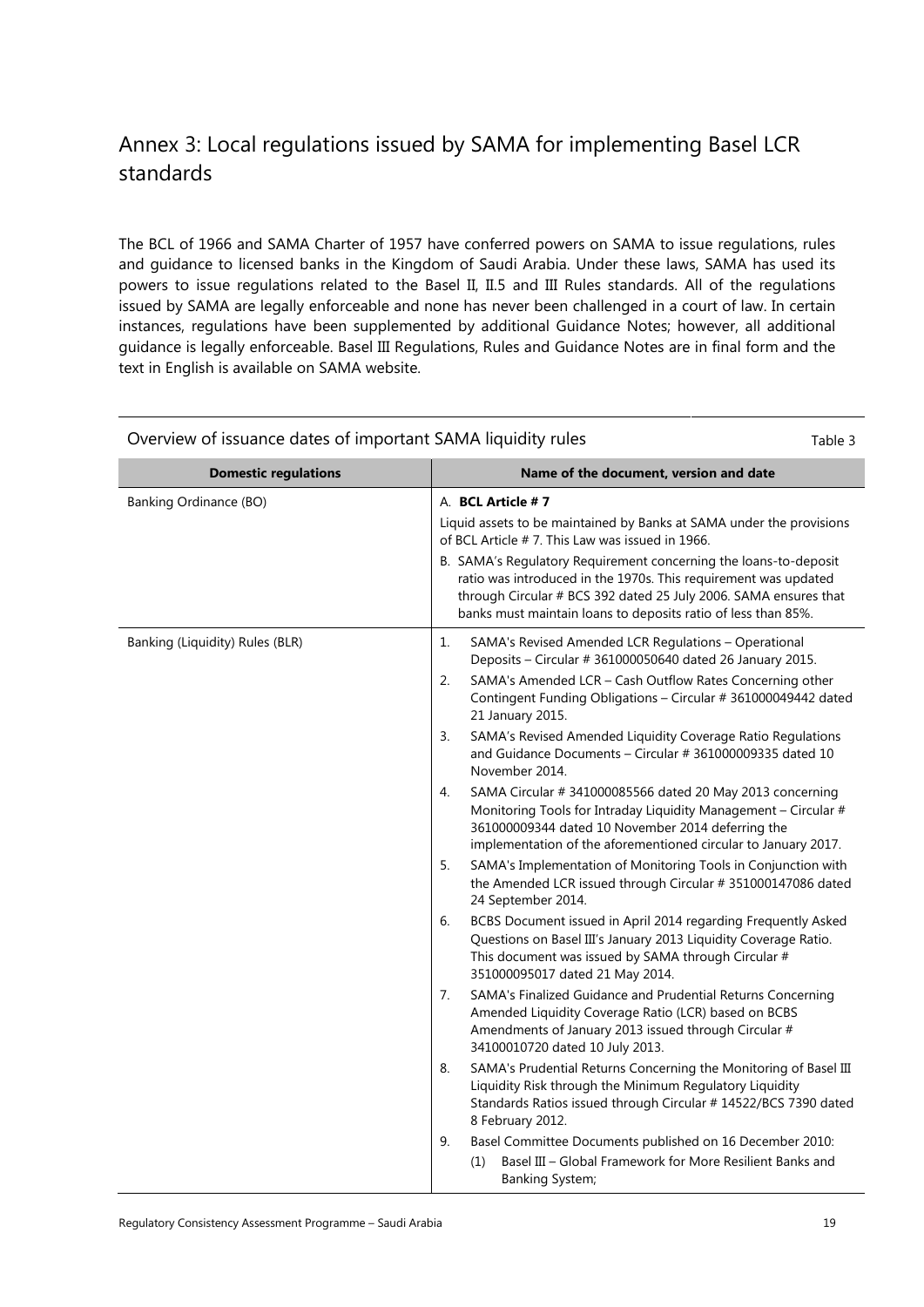|                                  |     | Basel III – International Framework for Liquidity Risk<br>(2)<br>Measurement Standards and Monitoring; and (3) Results of<br>the Quantitative Impact Study - Circular # BCS 1278 dated<br>21 December 2010                                                                                                                      |
|----------------------------------|-----|---------------------------------------------------------------------------------------------------------------------------------------------------------------------------------------------------------------------------------------------------------------------------------------------------------------------------------|
|                                  | 10. | Basel Committee Papers on Basel II Framework – Circular # BCS<br>849 dated 28 December 2009.                                                                                                                                                                                                                                    |
|                                  | 11. | Strengthening the Resilience of Banking Sector.                                                                                                                                                                                                                                                                                 |
|                                  | 12. | International Framework for Liquidity Risk Measurement<br>Standards and Monitoring.                                                                                                                                                                                                                                             |
|                                  | 13. | In September 2008, the BCBS published Principles for sound<br>liquidity risk management and supervision (Sound Principles).<br>SAMA issued this document through its Circular # BCS 771 of 5<br>December 2008. Later, SAMA issued another Circular #<br>351000147075 on 25 September 2014 with regard to this BCBS<br>document. |
| Banking (Disclosure) Rules (BDR) |     | Basel Committee on Banking Supervision (BCBS) Document regarding<br>Liquidity Coverage Ratio Disclosure Standards issued through Circular<br>#351000133366 dated 25 August 2014.                                                                                                                                                |

Hierarchy of SAMA laws and regulatory instruments Table 4

| Level of rules (in legal terms)                                                                                              | <b>Type</b>        |
|------------------------------------------------------------------------------------------------------------------------------|--------------------|
| SAMA Charter (1957)                                                                                                          | Legislation        |
| BCL (1966)                                                                                                                   | Legislation        |
| Ministerial Decree of Minister of Finance (1986)                                                                             | Legislation        |
| <b>SAMA Regulations (various)</b>                                                                                            | Regulation         |
| SAMA Prudential Returns and Guidance Notes (various)                                                                         | Regulation         |
| SAMA Regulations related to Basel I, II, II.5 and III                                                                        | Regulation         |
| SAMA Circulars and Guidance Documents (quidance &<br>documents, eq on loan-to-deposit ratio, role of audit<br>committee etc) | Guidance/documents |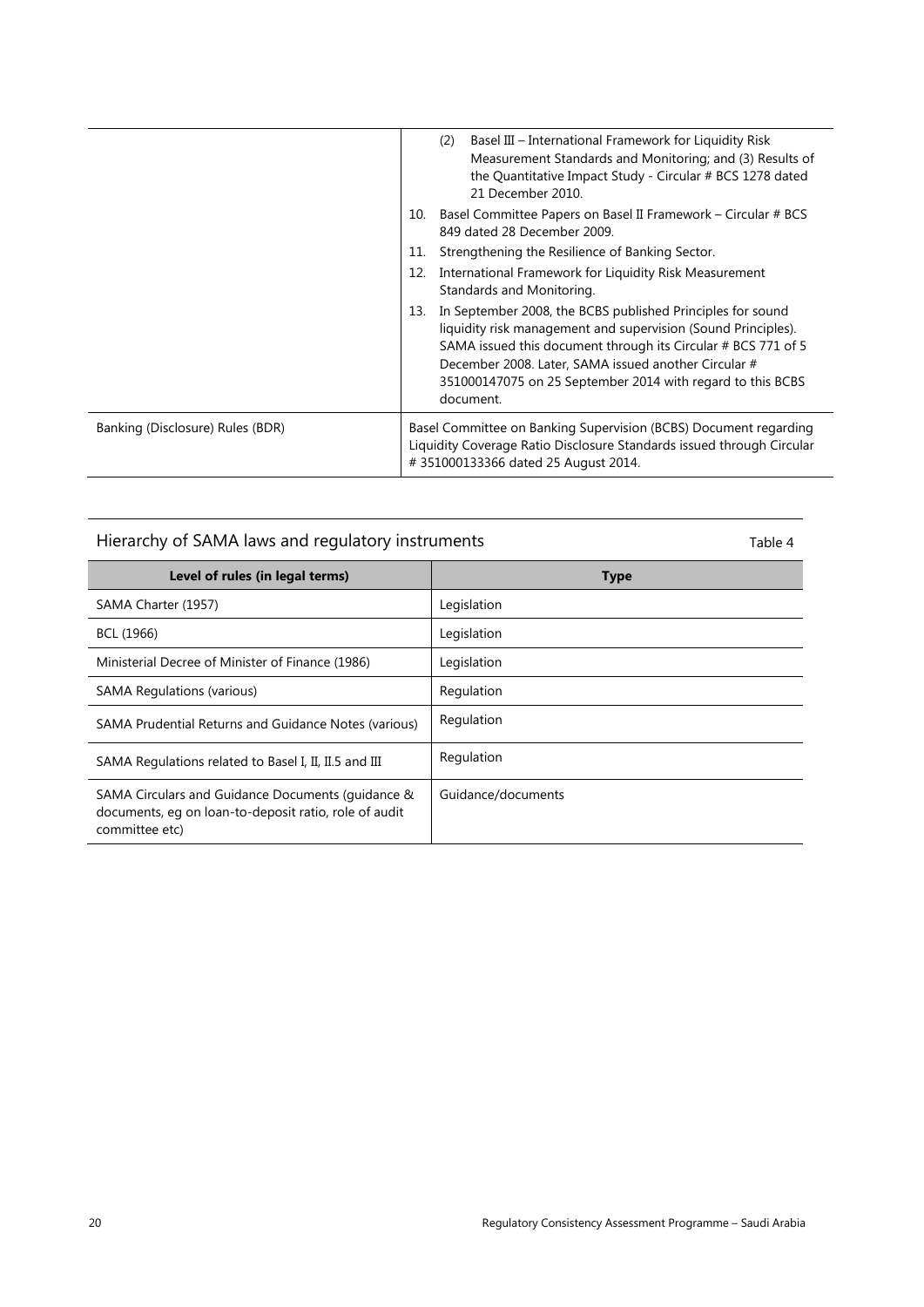## <span id="page-23-0"></span>Annex 4: Details of the RCAP assessment process

### A. Off-site evaluation

- (i) Completion of a self-assessment questionnaire by SAMA
- (ii) Evaluation of the self-assessment by the RCAP Assessment Team
- (iii) Independent comparison and evaluation of the domestic regulations issued by SAMA with corresponding Basel III standards issued by the BCBS
- (iv) Identification of observations
- (v) Refinement of the list of observations based on clarifications provided by SAMA
- (vi) Assessment of materiality of deviations for all quantifiable deviations based on data and nonquantifiable deviations based on expert judgment
- (vii) Forwarding of the list of observations to SAMA

### B. On-site assessment

- (viii) Discussion of individual observations with SAMA
- (ix) Meeting with selected KSA banks, accounting firms
- (x) Discussion with SAMA and revision of findings to reflect additional information received
- (xi) Assignment of component grades and overall grade
- (xii) Submission of the detailed findings to SAMA with grades
- (xiii) Receipt of comments on the detailed findings from SAMA

### C. Review and finalisation of the RCAP report

- (xiv) Review of comments by the RCAP Assessment Team, finalisation of the draft report and forwarding to SAMA for comments
- (xv) Review of SAMA's comments by the RCAP Assessment Team
- (xvi) Review of the draft report by the RCAP Review Team
- (xvii) Review of the draft report by the Peer Review Board
- (xviii) Reporting of findings to SIG by the team leader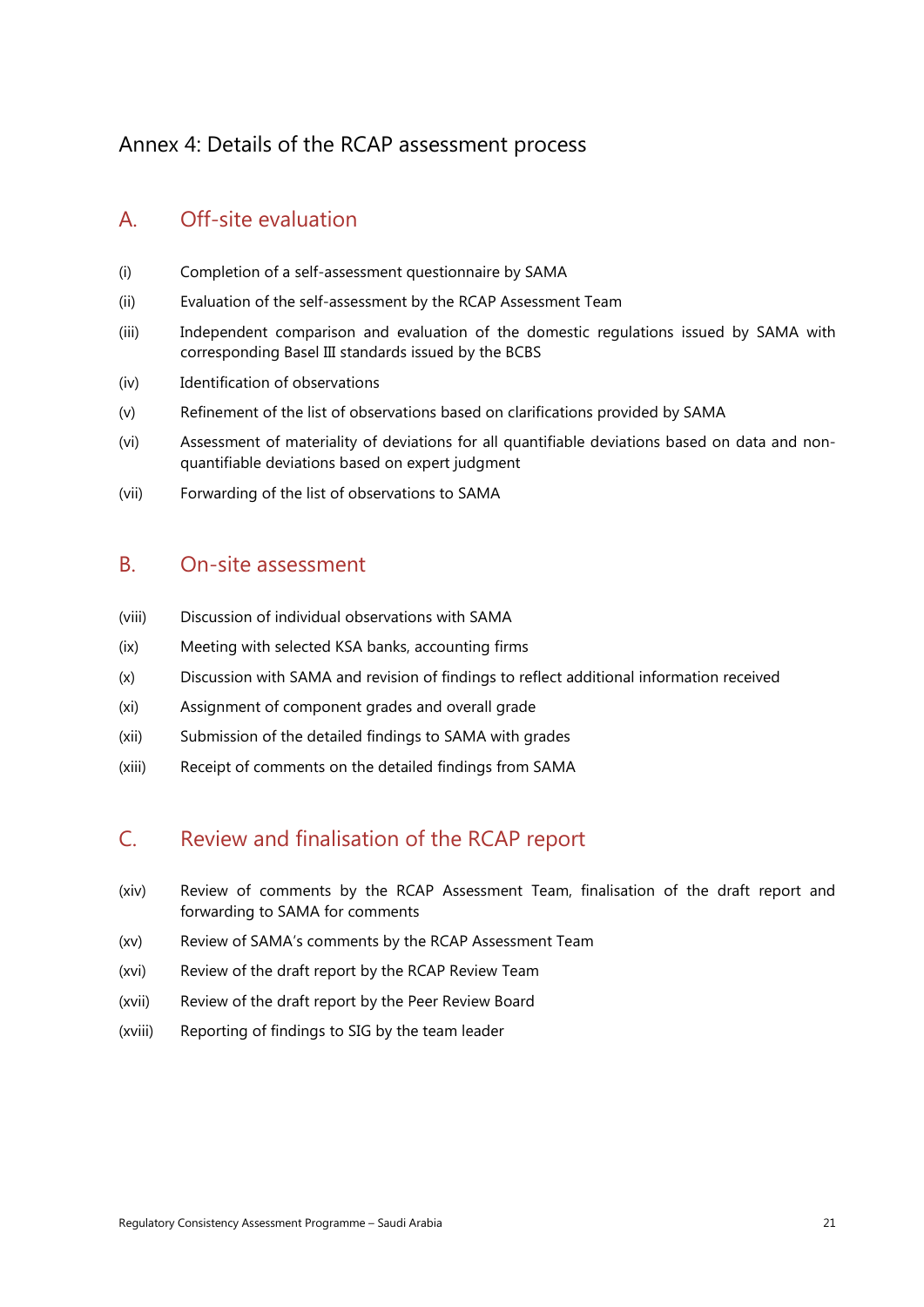## Annex 5: List of rectifications by SAMA

<span id="page-24-0"></span>

| Basel Paragraph | Reference to KSA's<br>document and<br>paragraph                                    | Brief description of the forthcoming correction                                                                                                                                                                                                                                                                                                                                                                                  |
|-----------------|------------------------------------------------------------------------------------|----------------------------------------------------------------------------------------------------------------------------------------------------------------------------------------------------------------------------------------------------------------------------------------------------------------------------------------------------------------------------------------------------------------------------------|
| 50(d)           | Paragraph 50(d) on page<br>14 of SAMA's general<br>quidance Attachment 1<br>and 2  | SAMA clarified that the treatment of non-0% risk weight sovereign debt exposure as Level 1 assets (paragraph50(d))<br>applies only "in the country in which the liquidity risk is being taken or in the bank's home country". This has been<br>published via a revision in an existing document titled "Attachment # 1 and 2 - Finalized Guidance Notes".                                                                        |
| 54              | Paragraph 54 on page<br>17 of SAMA's general<br>quidance Attachment 1<br>and 2     | SAMA excluded in its regulation in general Level 2b assets although SAMA has included the Basel language on Level 2b<br>assets into its regulation. SAMA completed its requirements with respect to RMBS (paragraph54 (a) of the Basel LCR<br>text) to be fully in line with the Basel requirements. This has been published via a revision in an existing document titled<br>"Attachment # 1 and 2 - Finalized Guidance Notes". |
| 67              | Paragraph 67 on page<br>24 of SAMA's general<br>quidance Attachment 1<br>and 2     | SAMA has not utilised any of the options under the alternative treatment for liquid assets (ALA) although the local<br>regulation includes in general the Basel LCR-ALA requirements. The respective wording has been modified to be fully in<br>line with the Basel requirements. This has been published via a revision in an existing document titled "Attachment $# 1$<br>and 2 - Finalized Guidance Notes".                 |
| 69              | Paragraph 69 on page<br>24 of SAMA's general<br>quidance Attachment 1<br>and 2     | Wording has been modified and this has been published via a revision in an existing document titled "Attachment #1<br>and 2 - Finalized Guidance Notes".                                                                                                                                                                                                                                                                         |
| 71              | Paragraph 71 on page<br>25 of SAMA's general<br>quidance Attachment 1<br>and 2     | Wording has been modified and this has been published via a revision in an existing document titled "Attachment #1<br>and 2 - Finalized Guidance Notes".                                                                                                                                                                                                                                                                         |
| 82              | Paragraph 82 on page<br>28 of SAMA's general<br>guidance Attachment 1<br>and 2     | Wording has been modified and this has been published via a revision in an existing document titled "Attachment #1<br>and 2 - Finalized Guidance Notes".                                                                                                                                                                                                                                                                         |
| 108             | Paragraph 91 on pages<br>30-31 of SAMA's general<br>guidance Attachment 1<br>and 2 | Paragraph 91 has been added and this has been published via a revision in an existing document titled "Attachment #1<br>and 2 - Finalized Guidance Notes".                                                                                                                                                                                                                                                                       |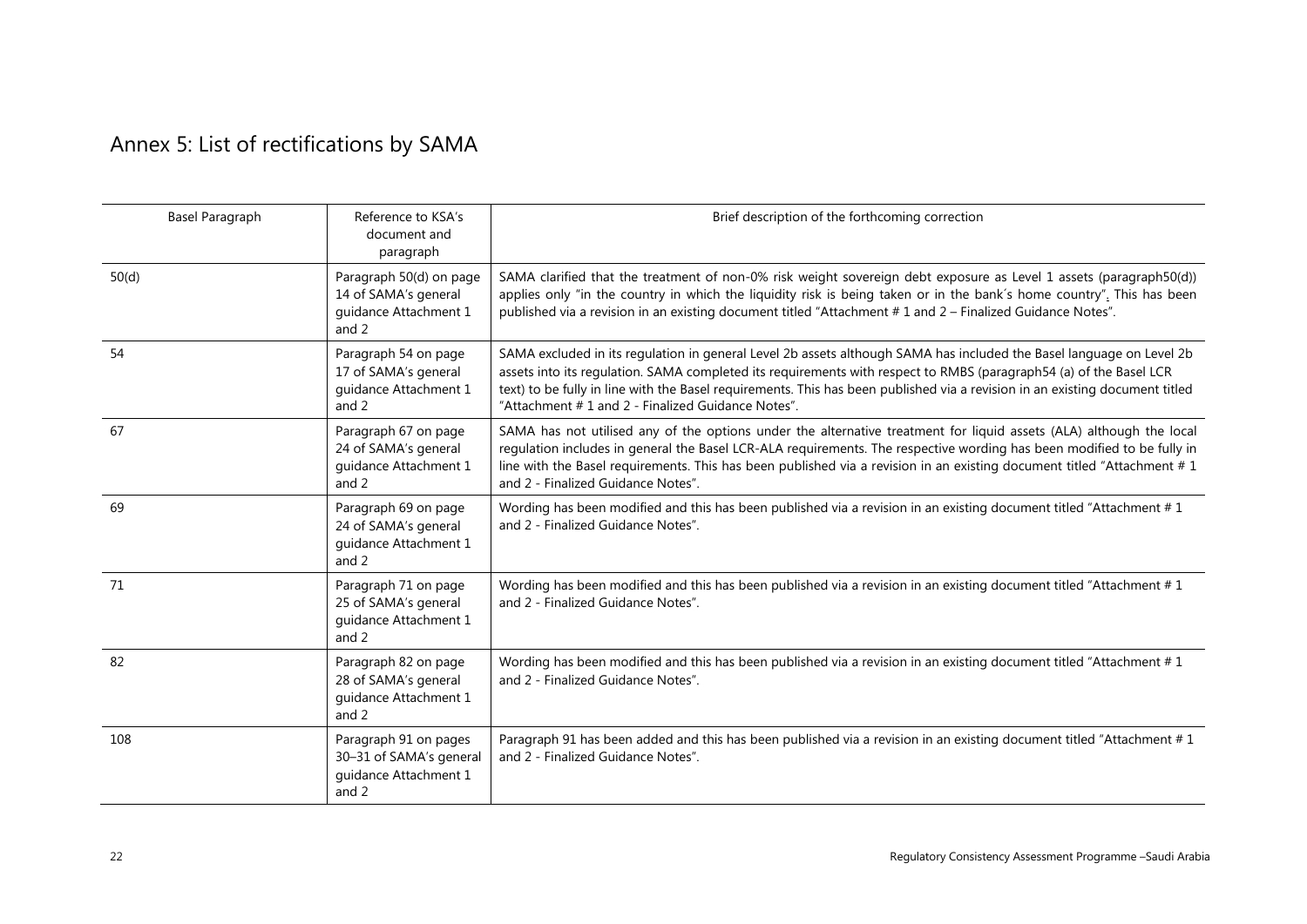| 111                         | Paragraph 111 on page<br>35 of SAMA's general<br>guidance Attachment 1<br>and 2                                                       | Wording has been modified and this has been published via a revision in an existing document titled "Attachment #1<br>and 2 – Finalized Guidance Notes".                                      |
|-----------------------------|---------------------------------------------------------------------------------------------------------------------------------------|-----------------------------------------------------------------------------------------------------------------------------------------------------------------------------------------------|
| $115 + 145 + 146$           | Paragraph 115 on page<br>41 of SAMA's general<br>guidance Attachment 1<br>and 2. Also paragraphs<br>143-146 on pages 38-39<br>and 75. | Paragraphs have been added along with modified wordings and this has been published via a revision in an existing<br>document entitled "Attachment $# 1$ and $2 -$ Finalized Guidance Notes". |
| $118 + 120 - 122$           | Paragraphs 117-123 on<br>pages 37-38 of SAMA's<br>general guidance<br>Attachment 1 and 2. Also<br>note inserted on page<br>64.        | Paragraphs have been added along with modified wordings and this has been published via a revision in an existing<br>document entitled "Attachment $# 1$ and $2 -$ Finalized Guidance Notes". |
| 131                         | Paragraph 131<br>references on page 70 of<br>SAMA's general<br>guidance Attachment 1<br>and $2$ .                                     | Wording has been modified and this has been published via a revision in an existing document entitled "Attachment #<br>1 and 2 – Finalized Guidance Notes".                                   |
| 10 LCR disclosure standards | Page 2 of BCBS<br>document regarding<br>Liquidity Coverage Ratio<br><b>Disclosure Standards</b>                                       | Wording has been modified and this has been published via a revision in an existing document entitled "BCBS<br>Document regarding Liquidity Coverage Ratio Disclosure Standards".             |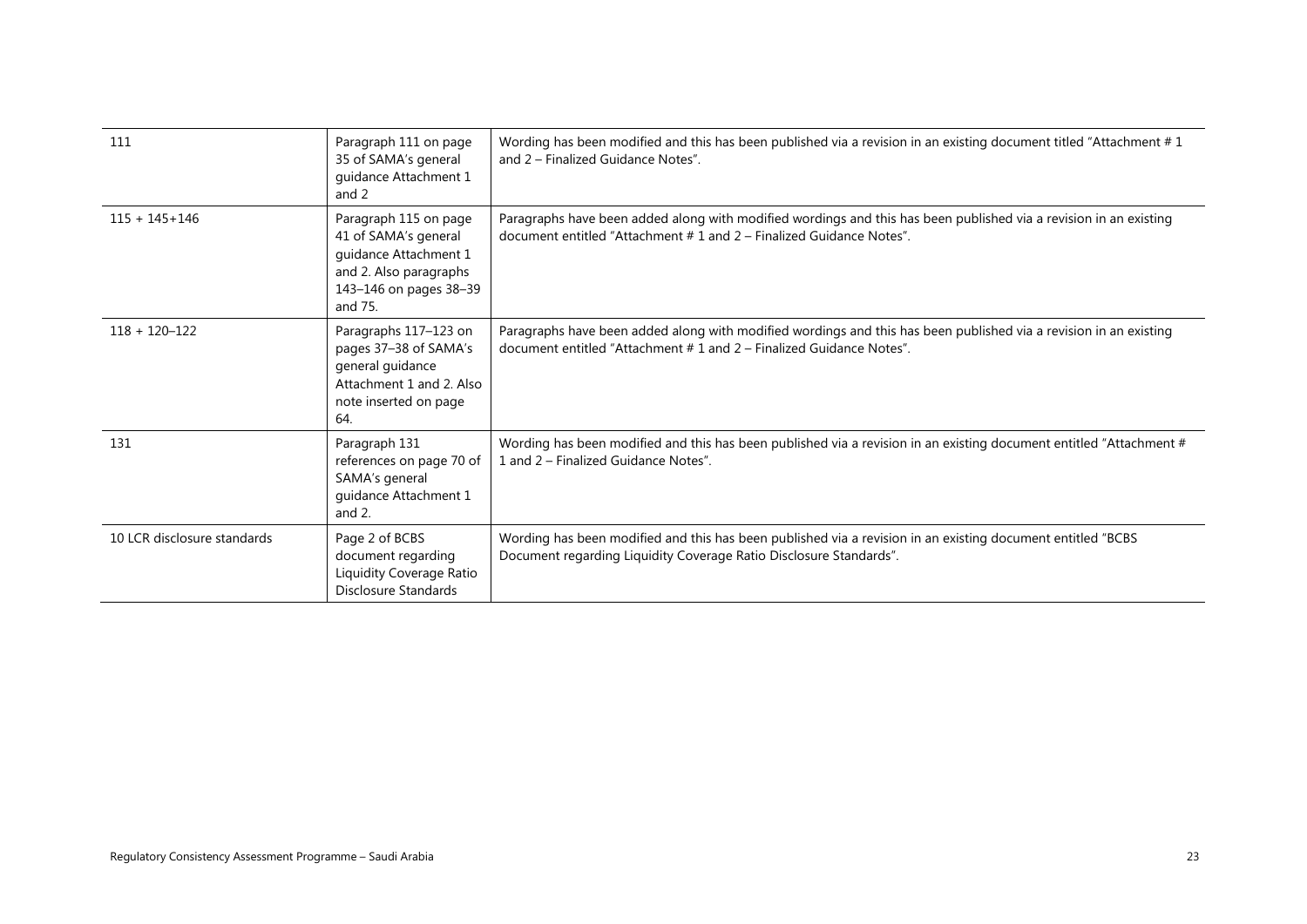## <span id="page-26-0"></span>Annex 6: Assessment of the binding nature of regulatory documents

The following table summarises the assessment of the seven criteria used by the Assessment Team to determine the eligibility of KSA's regulatory documents. Based on this, the Assessment Team concluded that the regulatory instruments issued and used by SAMA as set out in Annex 3 are eligible for the RCAP assessment.

|     | <b>Criterion</b>                                                                                                                         | <b>Assessment</b>                                                                                                                                                                                                                                                                                                                                                 |
|-----|------------------------------------------------------------------------------------------------------------------------------------------|-------------------------------------------------------------------------------------------------------------------------------------------------------------------------------------------------------------------------------------------------------------------------------------------------------------------------------------------------------------------|
| (1) | The instruments used are part of a<br>well defined, clear and transparent<br>hierarchy of legal and regulatory                           | The BCL gives power to SAMA to introduce any relevant regulations it<br>deems fit to maintain the stability of the financial system. BCBS standards<br>including on liquidity risk have been issued under this law.                                                                                                                                               |
|     | framework.                                                                                                                               | The legal hierarchy includes SAMA Charter, BCL, Ministerial Decree,<br>Regulations and Guidance Documents.                                                                                                                                                                                                                                                        |
| (2) | They are public and easily accessible                                                                                                    | SAMA issues draft guidelines and actively consults all the concerned<br>stakeholders before implementing final regulations. Also it has published all<br>relevant regulations and guidance documents on the internet so that the<br>general public and other stakeholders can access them. See SAMA website:<br>www.sama.gov.sa/en-US/Laws/Pages/Banking.aspx.    |
| (3) | They are properly communicated and<br>viewed as binding by banks as well as<br>by the supervisors.                                       | After the conclusion of the consultation process as outlined in point (2)<br>above, SAMA issues final regulations and, where needed, issues a<br>"Frequently Asked Questions" document.                                                                                                                                                                           |
|     |                                                                                                                                          | All regulations and related documents issued by SAMA are viewed as<br>binding upon the regulated entities. SAMA monitors the implementation<br>and enforces these regulations through a supervisory review process<br>comprising three blocks as explained below:                                                                                                 |
|     |                                                                                                                                          | Off-site supervision                                                                                                                                                                                                                                                                                                                                              |
|     |                                                                                                                                          | SAMA collects information through standardised regulatory prudential<br>returns that range from a weekly to an annual basis.                                                                                                                                                                                                                                      |
|     |                                                                                                                                          | SAMA also arranges ICAAP/ SREP meetings with banks on risk management<br>processes, at which all elements of liquidity and risk management are<br>discussed.                                                                                                                                                                                                      |
|     |                                                                                                                                          | <b>On-site inspections</b>                                                                                                                                                                                                                                                                                                                                        |
|     |                                                                                                                                          | SAMA carries out full-scope examinations or thematic reviews under which it<br>has the option to review all liquidity risk-related requirements.                                                                                                                                                                                                                  |
|     |                                                                                                                                          | <b>Frequent interaction</b>                                                                                                                                                                                                                                                                                                                                       |
|     |                                                                                                                                          | SAMA frequently interacts with the banks and the industry on various<br>liquidity-related matters.                                                                                                                                                                                                                                                                |
| (4) | They would generally be expected to<br>be legally upheld if challenged and<br>are supported by precedent.                                | Under the BCL, banks that are deemed not compliant will be subject to<br>corrective measures and fines. Furthermore, SAMA has broad powers to take<br>supervisory action as well as remedial and enforcement action to enforce<br>compliance with its regulations. SAMA's powers of enforcement have never<br>been challenged in court.                           |
| (5) | Consequences of failure to comply<br>are properly understood and carry the                                                               | Under the BCL, violations of any regulation including liquidity-related<br>requirements are subject to corrective measures and fines.                                                                                                                                                                                                                             |
|     | same practical effect as for the<br>primary law or regulation.                                                                           | SAMA has powers at its discretion to require or to take any remedial action<br>depending on the nature of the issue faced by the bank. The<br>aforementioned is properly understood by the banks.                                                                                                                                                                 |
| (6) | The regulatory provisions are<br>expressed in clear language that<br>complies with the Basel provisions in<br>both substance and spirit. | SAMA's liquidity regulations have been drafted in clear and concise<br>language using the Basel standard as guidance in order to avoid any<br>misinterpretation and aid easy enforcement. Additionally, SAMA has issued<br>guidelines to provide greater clarity and achieve harmonisation.<br>As stated earlier, SAMA also issues a "Frequently Asked Questions" |
|     |                                                                                                                                          | document to resolve any queries and to aid implementation.                                                                                                                                                                                                                                                                                                        |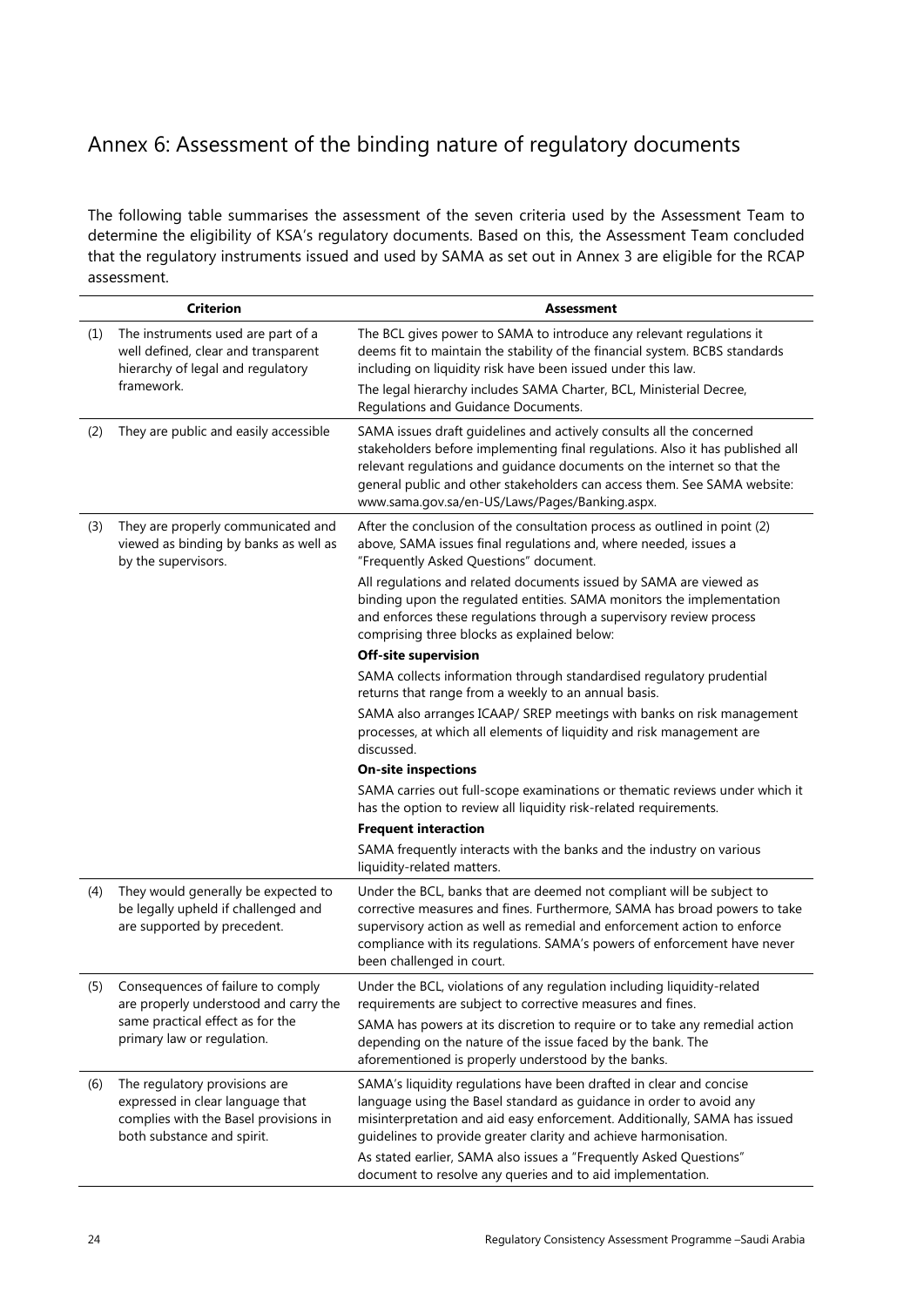(7) The substance of the instrument is expected to remain in force for the foreseeable future

SAMA's liquidity regulations are legally issued and consist of binding laws, regulations and guidelines which are expected to remain in force for the foreseeable future.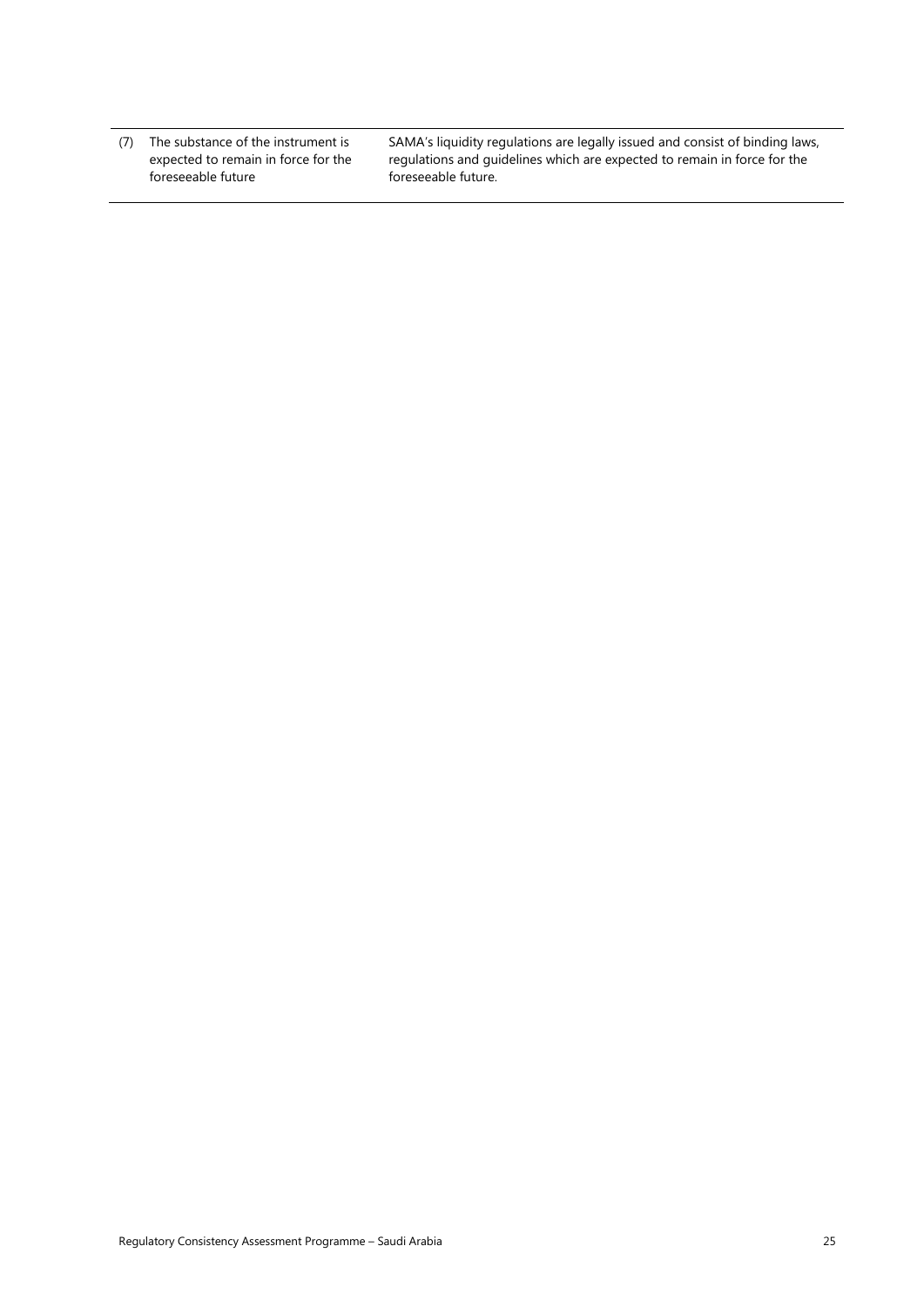## <span id="page-28-0"></span>Annex 7: Key liquidity indicators of the KSA's banking system

| Size of banking sector (SAR millions). Data as of March 2015               |            |           |  |  |
|----------------------------------------------------------------------------|------------|-----------|--|--|
| 1. Total assets of all banks operating in the jurisdiction <sup>10</sup>   | 2,219,569  |           |  |  |
| 2. Total assets of all major locally incorporated banks<br>2,145,786       |            |           |  |  |
| 3. Total assets of locally incorporated banks to which liquidity standards |            | 2,145,786 |  |  |
| under the Basel framework are applied                                      |            |           |  |  |
| Number of banks                                                            |            |           |  |  |
| 4. Number of banks operating in the jurisdiction (excl. local              | 24         |           |  |  |
| representative offices)                                                    |            |           |  |  |
| 5. Number of Global Systemically Important Banks (G-SIBs)                  | 3          |           |  |  |
| 6. Number of Domestic Systemically Important Banks (D-SIBs) <sup>11</sup>  | 6          |           |  |  |
| 7. Number of banks which are internationally active banks                  | 24         |           |  |  |
| 8. Number of banks required to implement Basel III liquidity standards     | 12         |           |  |  |
| 9. Number of banks required to implement domestic liquidity standards      | 24         |           |  |  |
| Breakdown of LCR for five RCAP sample banks                                | Unweighted | Weighted  |  |  |
| 10. Total HQLA                                                             | 342,410    | 337,889   |  |  |
| 11. Level 1 HQLA                                                           | 312,277    | 312,277   |  |  |
| 12. Level 2A HQLA                                                          | 30,133     | 25,612    |  |  |
| 13. Level 2B HQLA                                                          | Nil        | Nil       |  |  |
| 14. ALA HQLA                                                               | Nil        | Nil       |  |  |
| 15. Total cash outflows                                                    | 1,699,241  | 247,006   |  |  |
| 16. Retail and small business stable deposits                              | Nil        | Nil       |  |  |
| 17. Retail and small business less stable deposits                         | 651,117    | 64,103    |  |  |
| 18. Wholesale unsecured operational deposits                               | Nil        | Nil       |  |  |
| 19. Wholesale unsecured non-operational funding                            | 364,120    | 162,076   |  |  |
| 20. Secured funding                                                        | 8,552      | 1,089     |  |  |
| 21. Debt issued instruments (incl. credit and liquidity facilities)        | Nil        | Nil       |  |  |
| 22. Other contractual outflows                                             | 872        | 872       |  |  |
| 23. Contingent funding obligations                                         | 674,580    | 18,866    |  |  |
| 22. Total cash inflows                                                     | 121,588    | 59,285    |  |  |
| 23. Secured lending                                                        | 6,177      | Nil       |  |  |
| 24. Fully performing unsecured loans                                       | 113,893    | 57,767    |  |  |
| 25. Other cash inflows                                                     | 1,518      | 1,518     |  |  |
| 26. Liquidity Coverage Ratio                                               |            | 180%      |  |  |

<span id="page-28-1"></span> $10$  The figure is computed as total assets less provision as reported by banks including reporting banks with Saudi Arabia offices and overseas branches.

<span id="page-28-2"></span><sup>11</sup> By SAMA's definition, all locally incorporated banks are classified as international banks due to the nature and scope of their operation regardless of size.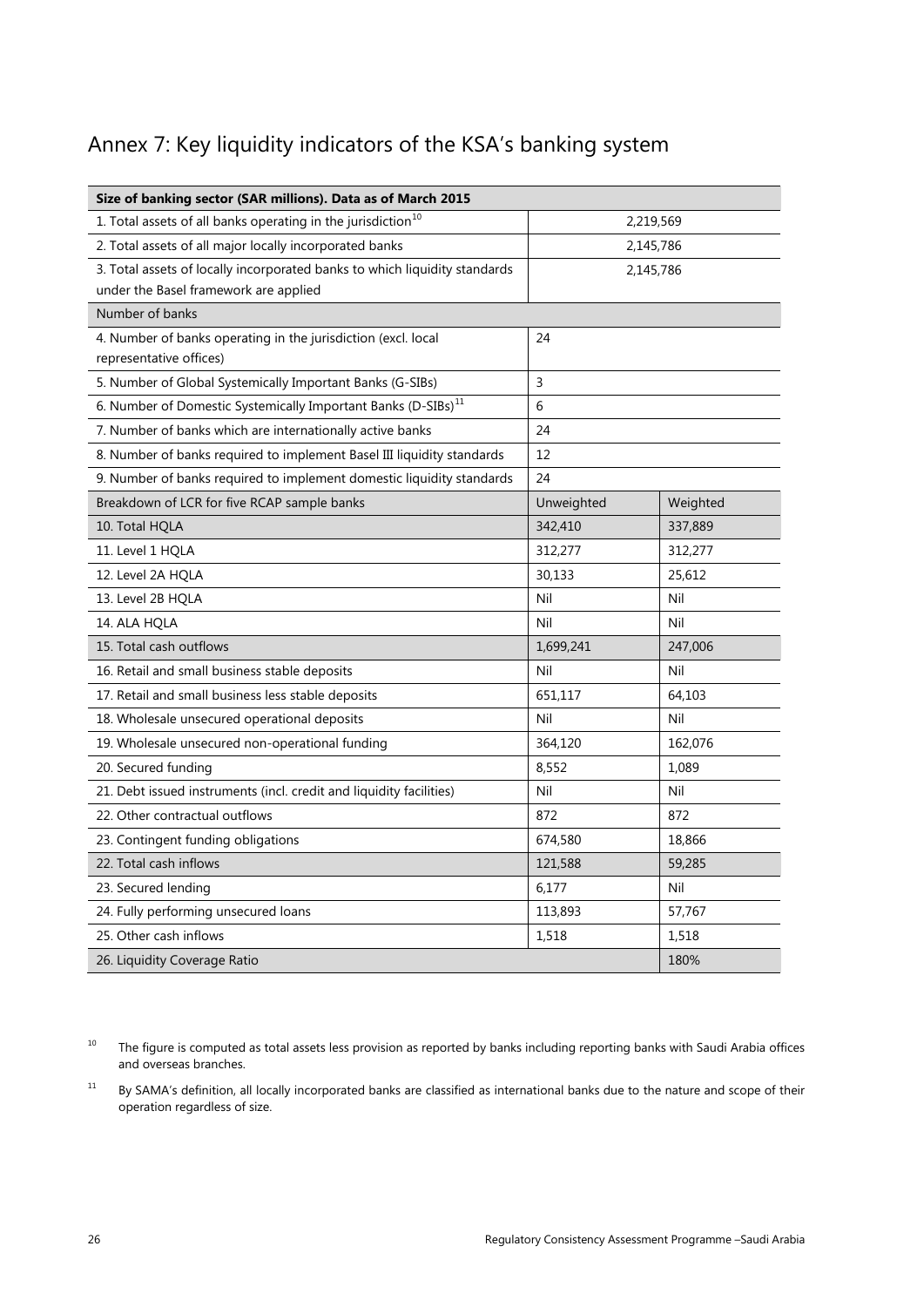### <span id="page-29-0"></span>Annex 8: A summary of the materiality assessment

As a general principle, and mirroring the established RCAP assessment methodology for risk-based capital standards, the RCAP-LCR materiality assessment is based on both quantitative and qualitative information with an overlay of expert judgment. Where possible, teams also take into account the dynamic nature of liquidity risks and seek to assess the materiality of deviation at different points in time.

In line with underlying RCAP principles, the quantitative materiality assessment for the LCR is based on a determination of the cumulative impact of all identified deviations (both quantifiable and non-quantifiable deviations). Where deviations are quantifiable, the Assessment Team will generally base the assessment on the highest impact that has been reported across three data points. The collection of data across different dates is agreed upon between the team leader and the assessed jurisdiction.

In the case of the KSA LCR assessment, two deviations were assessed on both a quantifiable and qualitative basis, taking into account the amendments made by SAMA during the course of the RCAP. The following table summarises the number of deviations according to their materiality.

| Number of gaps/differences by component<br>Table 5 |              |          |                      |  |
|----------------------------------------------------|--------------|----------|----------------------|--|
| Component                                          | Non-material | Material | Potentially material |  |
| Scope of application                               |              |          |                      |  |
| Transitional arrangements                          |              |          |                      |  |
| Definition of HQLA (numerator)                     |              |          |                      |  |
| Outflows (denominator)                             |              |          |                      |  |
| Inflows (denominator)                              |              |          |                      |  |
| LCR disclosure requirements                        |              |          |                      |  |

Note: materiality is defined based on quantitative benchmark thresholds (for the quantifiable gaps) and expert judgment (for the nonquantifiable gaps). See Section 2 with the detailed assessment findings for further information.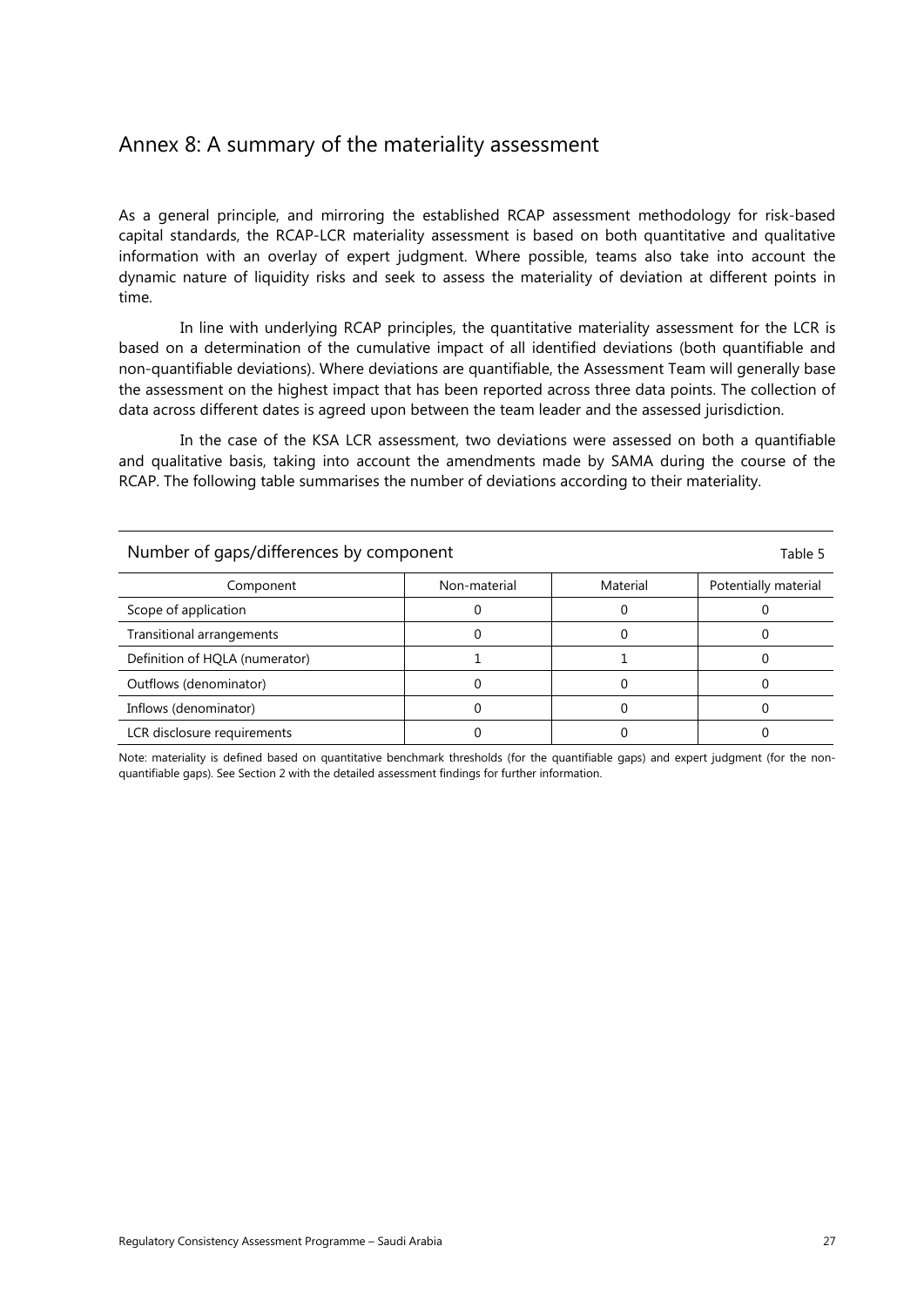## <span id="page-30-0"></span>Annex 9: The KSA's implementation of the liquidity monitoring tools

In addition to the minimum standard for the LCR, the LCR framework also outlines metrics to be used as consistent liquidity monitoring tools ("the monitoring tools"). The monitoring tools capture specific information related to a bank's cash flows, balance sheet structure, available unencumbered collateral and certain market indicators. The monitoring tools supplement the LCR standard and are meant to provide the cornerstone of information that aids supervisors in assessing a bank's liquidity risk. This part of the annex provides a qualitative overview of the implementation of the monitoring tools in the KSA.

## Method of implementing the Basel liquidity monitoring tools

The liquidity monitoring tools were introduced in the KSA on 24 September 2014 by means of Circular # 351000147086, which outlines the considerations that banks must observe when managing their liquidity risk and the specific risk management process that banks must follow. This circular took effect on 1 January 2015.

- 1. Contractual maturity mismatch
- 2. Concentration of funding
- 3. Available unencumbered assets
- 4. LCR by currency
- 5. Market-related monitoring tool: already implemented by SAMA as described in Item II below.

### How are the tools used by supervisors?

Banks have been required to calculate the monitoring tools (returns) as part of their liquidity risk management process and practices, and to submit the returns monthly since 1 January 2015. The returns are standard reporting templates for banks to report their positions in respect of (i) concentration of funding; (ii) available unencumbered assets; and (iii) LCR by significant currency; and (iv) maturity mismatch.

Failure to submit the returns could trigger the use of other supervisory actions by SAMA, which includes fines and penalties.

## Description of how the monitoring tools in SAMA regulation will be implemented

### I. Contractual maturity mismatch

SAMA's monitoring tool on the contractual maturity mismatch profile identifies the gaps between the contractual inflows and outflows of liquidity for defined time bands. These maturity gaps indicate how much liquidity a bank would potentially need to raise in each of these time bands. This metric provides insight into how far the bank relies on maturity transformation under its current contracts.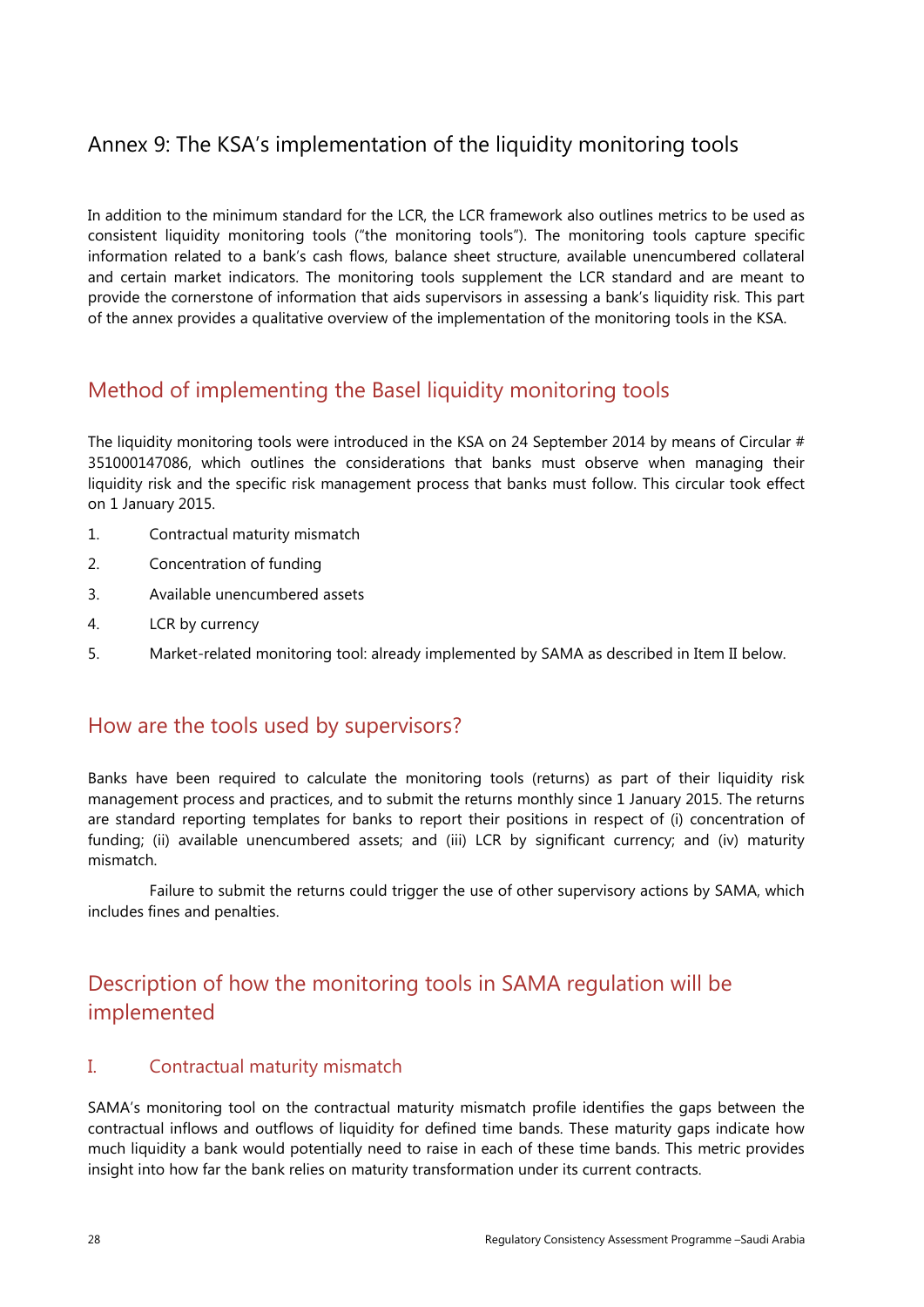### II. Concentration of funding

This Basel standard tool is designed to identify sources of wholesale funding that are of such significance that withdrawal of this funding could trigger liquidity problems. For this purpose, banks should manage funding concentration by counterparty, significant instrument as well as list assets and liabilities by significant currency.

### III. Available unencumbered assets

This monitoring tool is designed to provide supervisors with data on their available unencumbered assets in terms of quantity and key characteristics, including currency denomination and location.

### IV. LCR by significant currency

While compliance with the LCR is required in one single currency, the Basel liquidity standard states that banks and supervisors should also monitor the LCR in other significant currencies. This will allow the bank and the supervisor to track potential currency mismatch issues that could arise.

The KSA regulation requires banks to define and monitor their Liquidity Coverage Ratio for each relevant currency.

### V. Market-related monitoring tools

It is evident that the "market-related monitoring tools" requirement includes a wide range of information on the financial sector; bank-specific information and related market development. It is currently available in SAMA through the following channels, which are adequate in terms of frequency of information as an early warning system for SAMA purposes.

- (a) SAMA regularly publishes its weekly report on market developments and other investment information covering the following aspects:
- Foreign exchange and money market rates
- Status of eight stock exchanges including that of the KSA
- US Treasury yields
- International government bond yields
- LIBOR and SIBOR rates
- For nine major economies
	- o Oil prices
	- o Interest rates
	- o Price/earnings ratio
	- o Dividend yields
	- o Market capitalisation
- (b) This information is also available in SAMA's annual, quarterly, and monthly reports. The information provided is quantitative and qualitative and comprises various quarterly financial ratios and other financial information.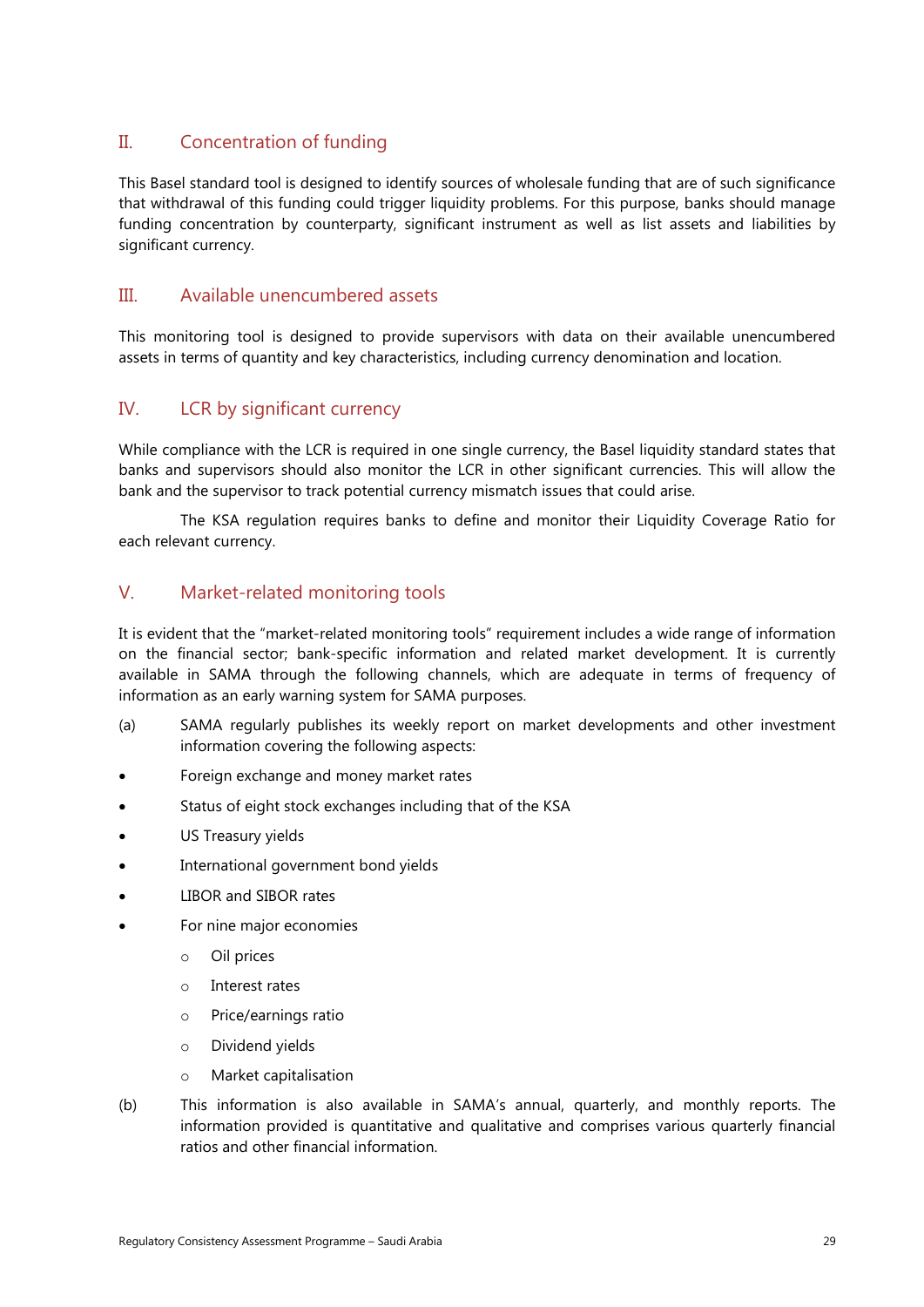## Basel guidance on monitoring tools for intraday liquidity management

The BCBS in April 2013 issued a document entitled "Monitoring tools for intraday liquidity management". SAMA circulated this document to banks through its Circular # 341000085566 dated 20 May 2013, which required banks to incorporate this guidance in their internal risk management systems concerning liquidity risk.

Meetings and teleconferences have taken place between SAMA, the Saudi Arabian Riyal Interbank Express (SARIE) and the banks to discuss the implementation of this circular.

Consequently, SAMA is aiming to implement the intraday liquidity management in Saudi Arabia before the end of 2016, prior to the time limit set by the BCBS of January 2017.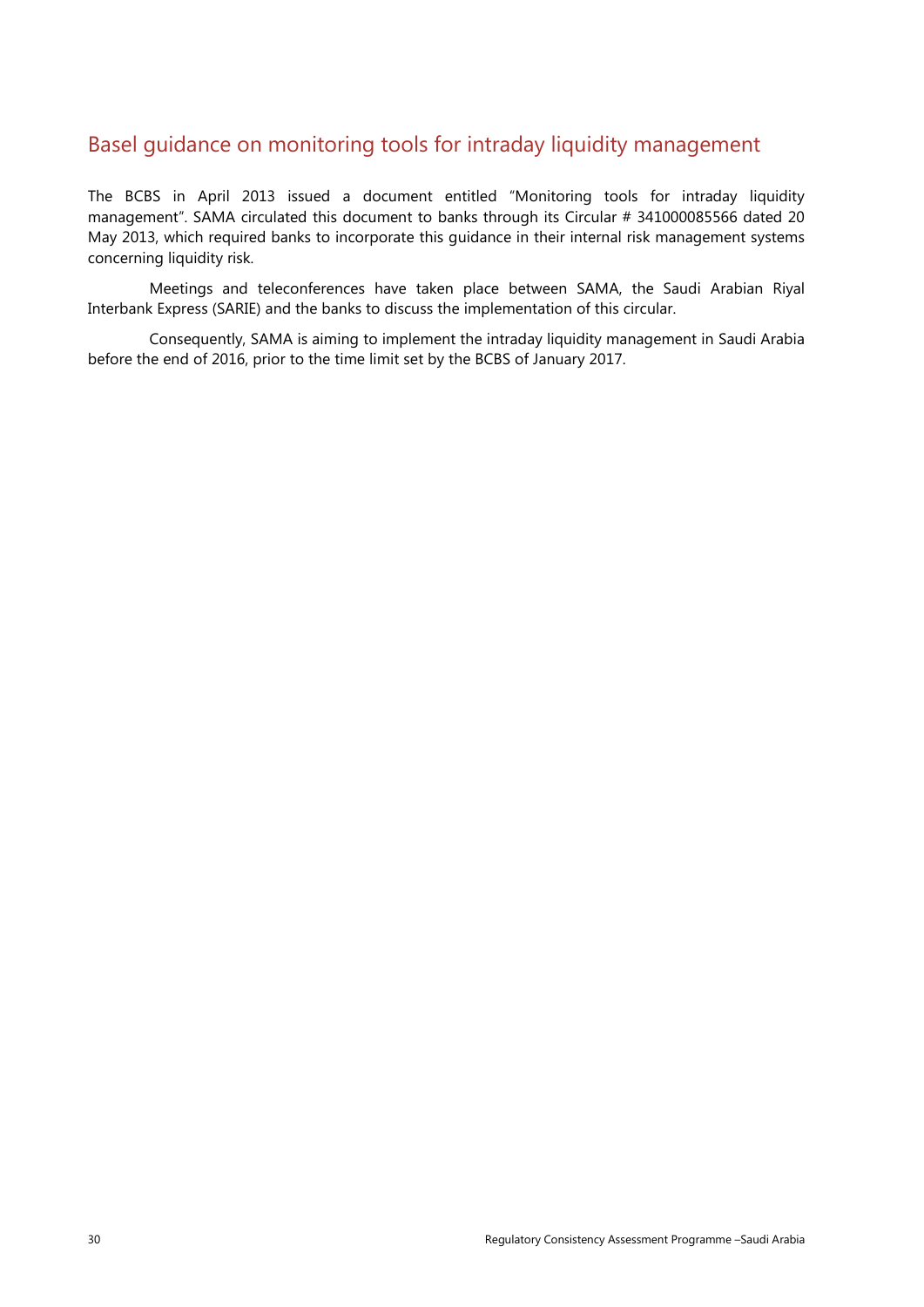## <span id="page-33-0"></span>Annex 10: The KSA's implementation of the *Principles for sound liquidity risk management and supervision*

This annex outlines the implementation of the Basel Committee's *Principles for sound liquidity risk management and supervision* (Sound Principles) in the KSA's regulation. The principles are not part of the formal RCAP assessment and no grade is assigned. This annex serves for information purposes only.

The Sound Principles were published in September 2008. SAMA issued this document to the banks through its Circular # 771 of 5 December 2008, which instructed banks to audit the level of their compliance with the Sound Principles. It required this assessment to be made on a principle-by-principle basis as follows:

- 1. Compliant
- 2. Largely compliant
- 3. Largely not compliant
- 4. Not compliant

These results were received by SAMA in the first half of 2009.

SAMA subsequently issued Circular # 351000147075 of 25 September 2014 to require the banks to conduct a further internal audit to assess the current level of compliance with the Sound Principles.

Principles 1–13 are applicable to all regulated entities. Principles 14–17, which give guidance for supervisors assessing liquidity risk management in banks, are implemented through the BCL.

## Fundamental principle for the management and supervision of liquidity risk – Principle 1

The first principle states the overall purpose: banks are responsible for having processes in place to actively monitor and manage liquidity risk.

In terms of implementation, SAMA requirements mirror the BCBS requirements, which include requirements for sound risk management overall as well as a specific requirement concerning liquidity risk. SAMA's expectations have been outlined in various complementary guidelines relating to Basel II Pillar II, stress-testing and ICAAP which require banks to establish mechanisms that allow them to operate at liquidity risk levels commensurate with their liquidity profile.

SAMA's expectations are that the liquidity risk profile of a regulated entity needs to be considered on both a group and a standalone basis, and compliance is enforced through on-site and off-site monitoring.

Further, the requirement to maintain an adequate level of liquid assets has been augmented by the introduction of the LCR guidelines, with their emphasis on explicitly defined HQLA assets. It is noteworthy that the LCR coverage with respect to the overall system indicates a liquidity buffer substantially above (currently more than three times) the minimum regulatory requirement for the year 2015 as prescribed by the BCBS. SAMA believes that the liquidity profile of the regulated entities within the KSA is at a level that would enable them to cope with any reasonably foreseeable liquidity contingency.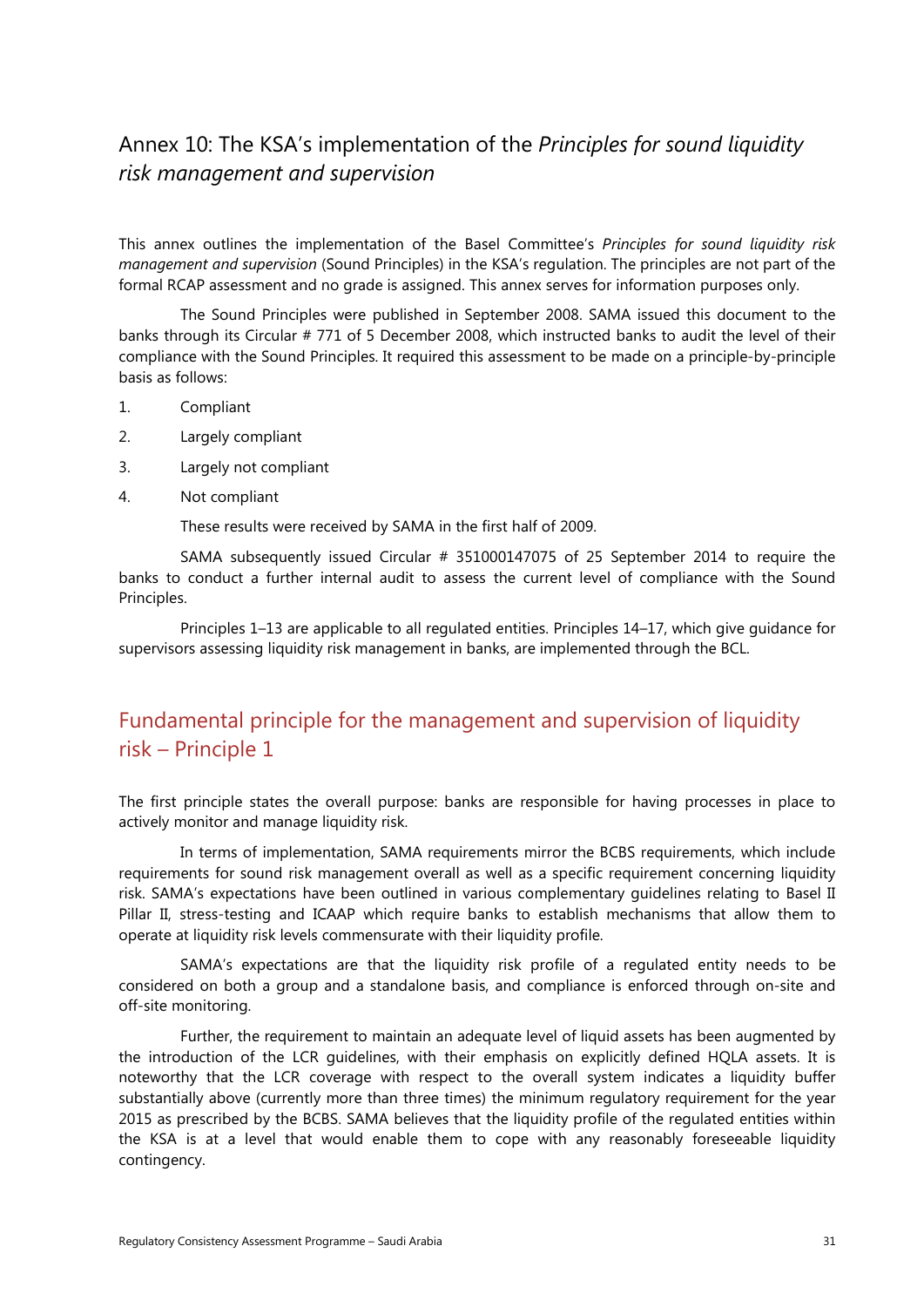## Governance of liquidity risk management – Principles 2–4

These principles require that a bank clearly spells out its liquidity risk tolerance and strategy to maintain the bank's stability and consequently that of the financial system. Senior management needs to ensure that the policies, procedures and practices are commensurate with the risk tolerance set by the bank. For its part, the board should take ownership of the bank's policies, practices and risk tolerance, and ensure that liquidity risk is effectively managed. For this purpose, liquidity costs, benefits and risks should be incorporated into the internal pricing, performance measurement and new product approval process for all significant business activities (both on- and off-balance sheet), thereby aligning the risk-taking incentives of individual business lines with the liquidity risk exposures that their activities create for the bank as a whole.

SAMA requirements are identical to those outlined by BCBS, so that senior management together with the board of directors are obliged to be involved in the process of defining, approving and monitoring the bank's liquidity risk tolerance. In most banks in the KSA, the assets and liabilities committee plays an instrumental role in identifying an appropriate liquidity profile and associated tolerance with due oversight from the risk management function. These recommendations form part of the financial forecasts and the ICAAP process, both of which are thoroughly reviewed by the respective bank's board. From a governance perspective, both the senior management and the board are held responsible for maintaining the bank's liquidity profile at a safe level.

SAMA requires that banks disclose in their ICAAP submissions the governance process for liquidity management. All local banks are expected to institute a liquidity risk management process that allocates the liquidity costs, benefits and risks of the various business units appropriately, taking a holistic approach to liquidity risk measurement for the entire bank. SAMA is cognisant of the high correlation liquidity risk can have at times with other risk categories and expects banks to manage risks on an integrated basis.

### Measurement and management of liquidity risk – Principles 5–12

The aim of these Basel principles is that banks should have adequate tools in place to capture all material sources of liquidity, whether current or those arising as a result of the bank's strategic plan. Liquidity risk is expected to be managed holistically at a group level and banks are expected to maintain a robust funding strategy, covering short- to long-term horizons, including intraday. Further, collateral management, stress testing and liquidity contingency should form an integral part of a bank's risk management mechanisms.

SAMA requires banks to comply with their obligations, while considering the possibility of adverse conditions, and to maintain a level of liquid assets that is sufficient to cover outflows, even in stress situations. SAMA expects to see adequate linkage between the stress testing undertaken and liquidity contingency planning. In addition, all measurement tools are required to capture all material aspects of a bank's balance sheet, including, derivatives and structured products, and traditional offbalance sheet items. SAMA annually reviews the same as part of the bank's stress-testing framework and the ICAAP process. As part of the implementation, SAMA imposes additional capital which varies from bank to bank based on its Pillar II risk profile, a material part of which is based on an assessment of the bank's liquidity risk profile.

SAMA's LCR guidelines further complement the principles laid out in the Sound Principles and require banks to differentiate between encumbered and unencumbered assets and take into account which are part of their hedging strategies. SAMA also requires banks to proactively manage their liquidity positions and their intraday risks and is in the process of implementing the BCBS requirement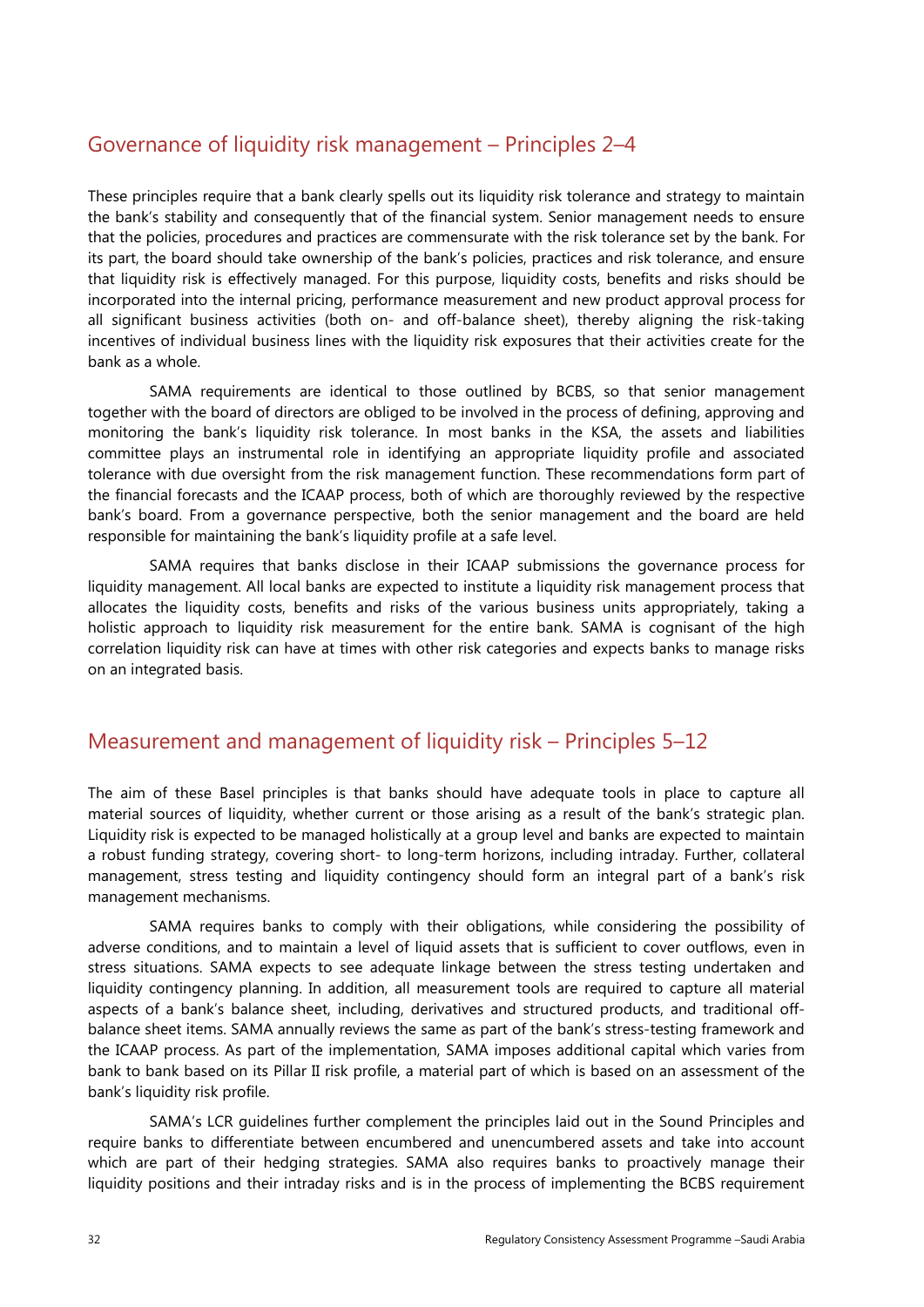on intraday liquidity monitoring to further strengthen the resilience of the banking system in terms of meeting its payment and settlement obligations in a timely fashion, both in normal and stress conditions.

SAMA regulations require that regulated entities must have a documented Liquidity Contingency Plan (LCP), which addresses all material threats to liquidity and is annually reviewed and approved by the bank's board. SAMA also requires an adequate linkage between business continuity planning and the LCP; and the LCP needs to reflect the bank's strategy and its business profile.

### Public disclosure – Principle 13

Principle 13 requires regular public disclosure of liquidity-related information to enable market participants make an informed judgment about the soundness of an institution's liquidity risk management framework and liquidity position.

SAMA formed a subcommittee of its committee for bank CFOs. The committee recommended an Illustrative Financial Statement template covering the key elements of a bank's methodologies for the management of liquidity risks, including:

- brief description of the methodology used to identify and quantify liquidity risk; and
- exposures and portfolios being assessed for liquidity risk.

In addition, the CFO Committee is actively working on the Enhanced Disclosures Task Force's recommendations, including those pertaining to liquidity risk, which aim at bringing the quality of local banks' disclosures on liquidity and other financial risks into line with global best practice.

### The role of supervisors – Principles 14–17

According to these principles, the supervisor should regularly assess a bank's overall liquidity risk management framework and liquidity position to determine whether they deliver an adequate level of resilience to liquidity stress given the bank's role in the financial system. This comprehensive assessment should be supplemented by monitoring a combination of internal reports, prudential reports and market information. In the case of deficiencies in a bank's liquidity risk management processes, the supervisor should intervene to require effective and timely remedial action by the bank.

Based on the BCL, SAMA can make regular on-site inspections to regulated entities to assess if their operations, organisation, processes and systems of internal control and risk management comply with the provisions regarding liquidity risk.

For this purpose, SAMA assesses the risks to which the banks are exposed, their control systems and the quality of management, to ensure that they maintain adequate liquidity. Additionally, the regulated institutions must provide the inspection team with the information it requires for its liquidity risk assessments.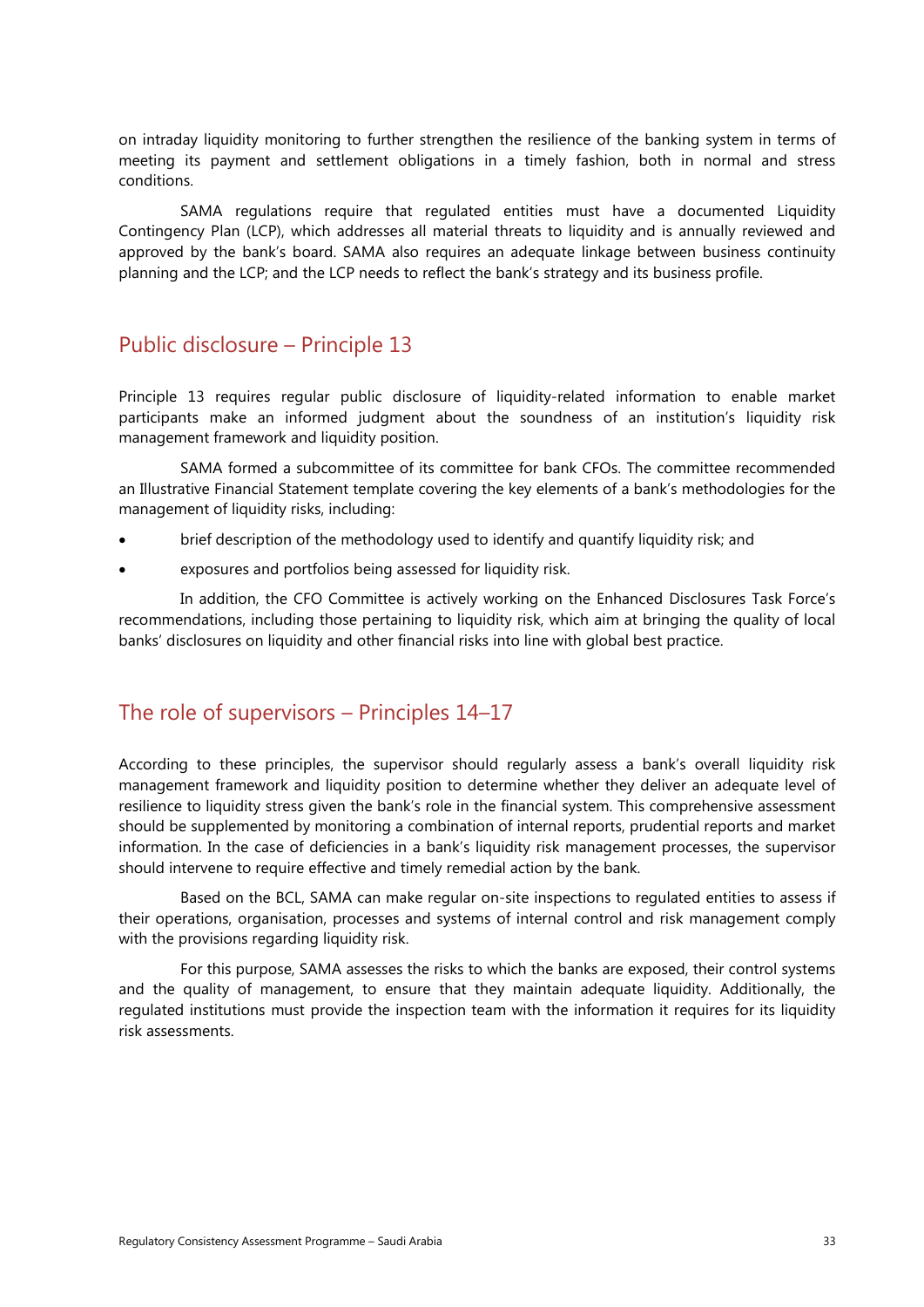## <span id="page-36-0"></span>Annex 11: Areas for further guidance from the Basel Committee

The Assessment Team listed the following issues for further guidance from the Basel Committee.

### Illiquid 0% risk-weighted government securities

To ensure a consistent implementation of the LCR across jurisdictions, the Assessment Team believes it would be helpful if the Committee clarifies the treatment of 0% risk-weighted Level 1 securities that are not traded on large, deep, active and liquid markets and how to deal with central bank haircuts where banks have to rely on central banks to monetise these assets due to illiquid markets.

Paragraph 50(c) of the Basel LCR rules is explicit only on tradability as a condition required for 0% risk-weighted securities. Non-0% risk-weighted government securities, as stipulated in paragraph 50(d) and 50(e), on the other hand do not have to meet this criteria but can be included without any restriction if they comprise domestic securities and non-domestic securities, limited to the amount of net cash outflows in that currency. In the case of non-0% risk-weighted government securities, there seems to be a presumption that these may not be liquid and that therefore a (constrained) exemption is proposed for these. In practice, countries such as the KSA could have allowed for more of their local government bonds to be included in the LCR if the bonds were to have a lower credit rating. This does not seem to be a fully consistent or intended outcome.

### Sharia-specific requirements

SAMA regulates Sharia-compliant banks in the same way as it does other banks in the KSA. Thus, this does not currently lead to any deviation from Basel standards. Nevertheless, if there were to be a greater variety of Sharia-compliant activities and/or if the International Financial Reporting Standards were differently applied to Sharia-compliant activities in the KSA, this could change. More generally, it would seem sensible for the Basel Committee to consider whether the application of its standards in practice fully captures the risk emanating from the variety of Sharia-compliant banks and their activities.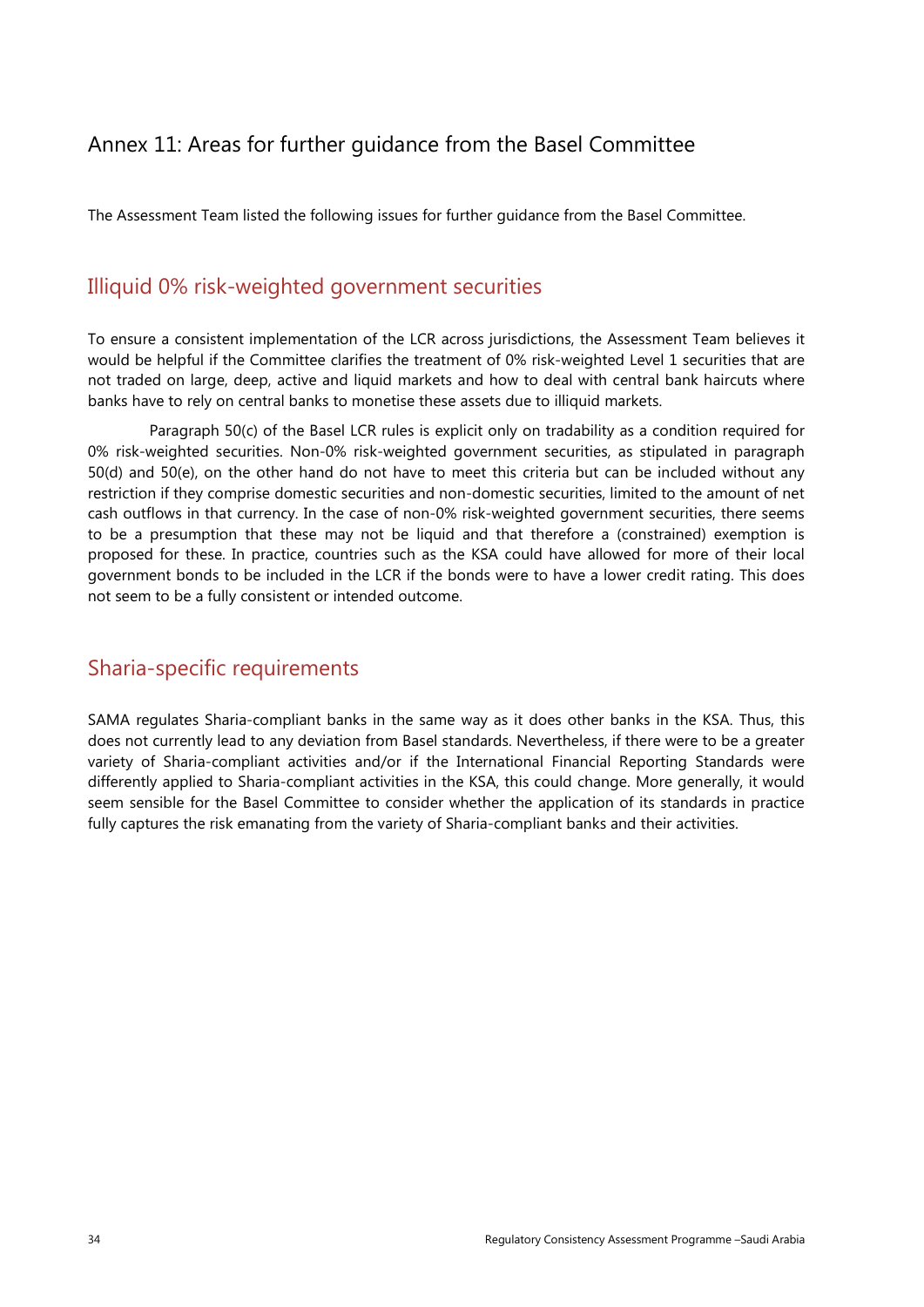## <span id="page-37-0"></span>Annex 12: Areas where SAMA rules are stricter than the Basel standards

In several places, SAMA has adopted a stricter approach than the minimum standards prescribed by Basel or has simplified or generalised an approach in a way that does not necessarily result in stricter requirements under all circumstances but which never results in less rigorous requirements than the Basel standards. The following list provides an overview of these areas. It should be noted that these areas have not been taken into account as mitigants for the overall assessment of compliance.

- Currently, SAMA does not permit the use of Level 2B assets for the purpose of the LCR.
- For the overseas branches and subsidiaries of KSA banks, on a consolidated basis, SAMA applies a run-off rate of 10% for their retail deposits, although the host country may have a deposit insurance scheme and could be applying a lower run-off rate.
- Although a deposit insurance scheme is in place in the KSA, which takes effect on 1 Jan 2016, SAMA does not allow the category of stable deposits. Hence, a run-off rate of 10% is applied. This also applies to all deposits outside the KSA.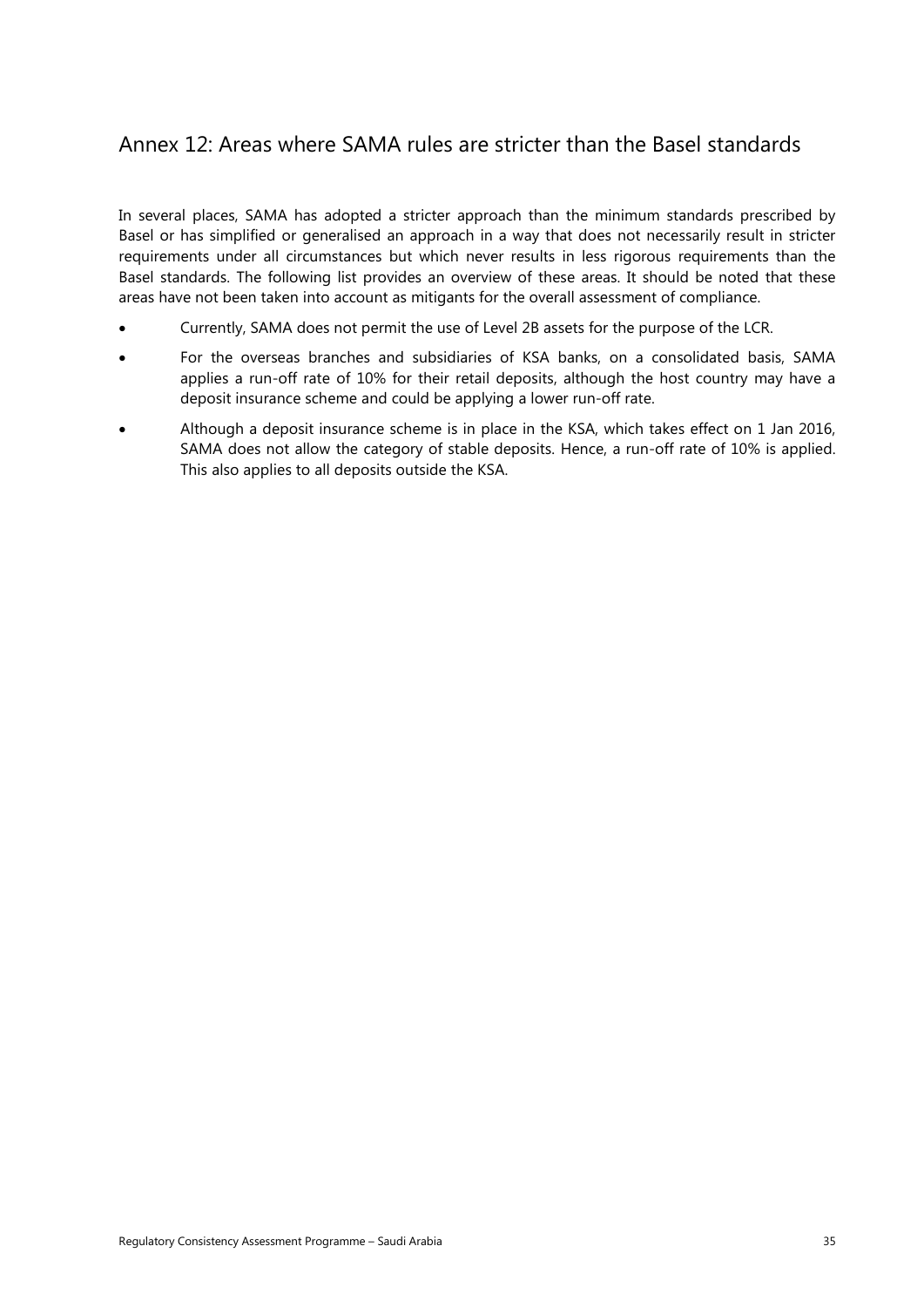## <span id="page-38-0"></span>Annex 13: Implementation of LCR elements subject to prudential judgment or discretion in the KSA

The following tables provide information on elements of LCR implementation that are subject to prudential judgment and national discretion. The information provided helps the Basel Committee to identify implementation issues where clarifications and (additional) FAQs could improve the quality and consistency of implementation. It should also inform the preliminary design of any peer comparison of consistency across the membership that the Committee may decide to conduct, in similar fashion to the studies on risk-weighted asset variation for the capital standards.

### Elements requiring judgment (non-comprehensive list) Table 6

Basel paragraph Description **Implementation by SAMA**  $24(f)$  Treatment of the concept of "large, deep and active markets" As a general description, the concept of large, deep and active markets means those markets where assets recognised as HQLA can be traded, sold easily in the market and are repo-able with the central bank, banks and large corporations. In the KSA, there is a deep, large and active market only for Saudi shares. Saudi banks have investments in large, deep and active foreign markets. There is also an active sizeable repo market in non-government securities. Regarding illiquidity in the local government securities market, SAMA requires that any HQLA should be repoable with the central banks and possibly other key regulated entities. 50 Treatment of the concept of "reliable source of liquidity" In Saudi Arabia, the major sources of liquidity are retail, corporate and public sector deposits. Other defining attributes include an asset being repo-able and capable of an outright sale. By a reliable source of liquidity, SAMA understands that the relevant instrument, as a minimum, has been eligible for repo either from the central bank or other key regulated entities even in stressful times such as the global financial crisis from 2007 onwards. 52 Treatment of the concept of "relevant period of significant liquidity stress" By relevant period of significant liquidity stress, SAMA understands these to be of a similar character to the global financial crisis from 2007 onwards. 74–84 Retail deposits are divided into "stable" and "less stable" A deposit protection scheme has been introduced and will be effective from 1 January 2016. As of this date, all retail deposits are treated as unstable deposits with a run-off rate of 10%. However, this is a conservative run-off rate, as the actual run-off rates have been historically much lower. 83, 86 Treatment of the possibility of early withdrawal of funding with maturity above 30 days (para 83 – retail deposits; para 86 – wholesale funding) SAMA requires the same conditions as set out by the BCBS in its LCR 2013 guidelines. These are set out by SAMA on pages 28–29 of Attachment 1 and 2 of SAMA Amended LCR guidelines.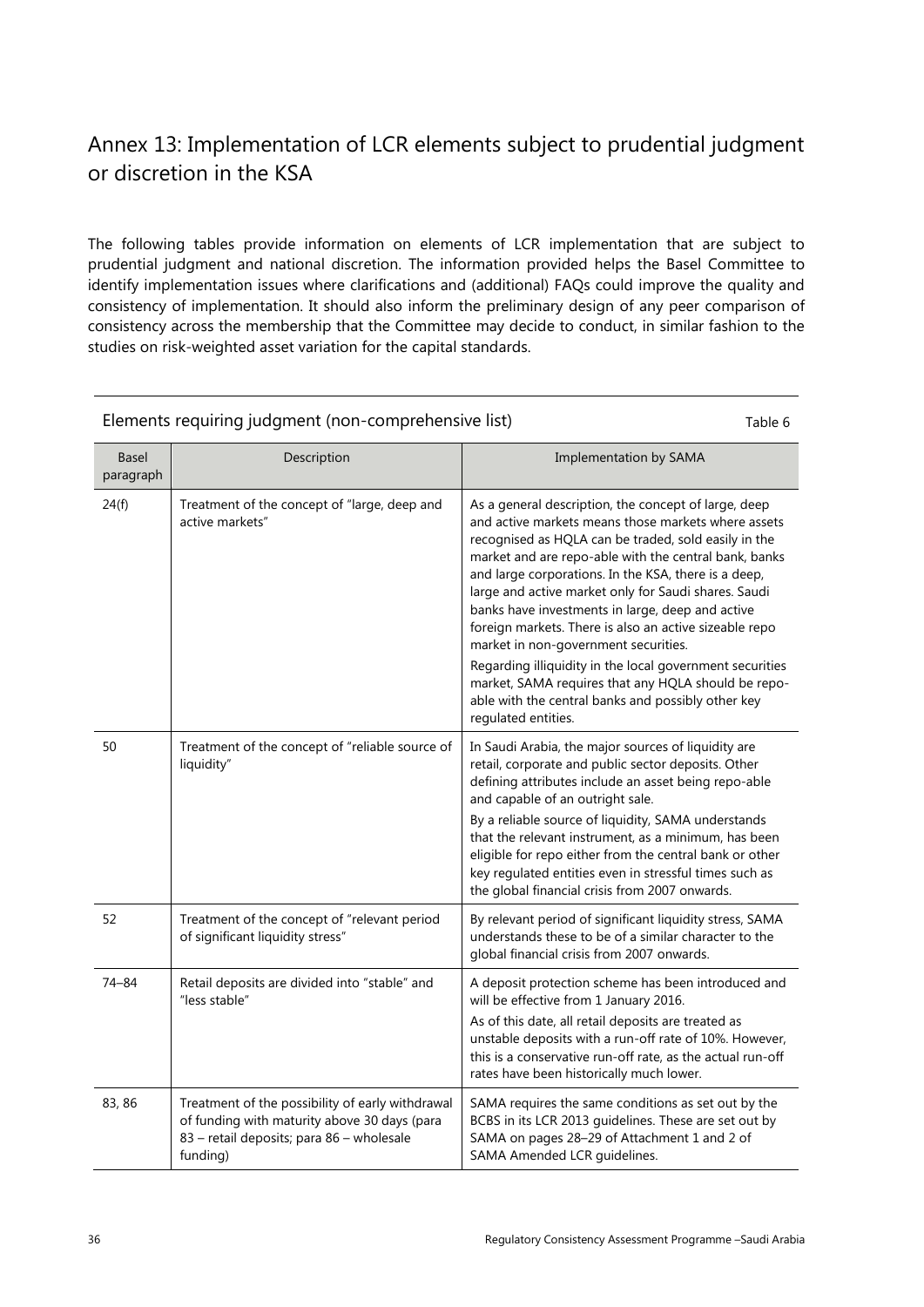| $90 - 91$  | Definition of exposure to small business<br>customers is based on nominal euro amount<br>(EUR 1 million) | SAMA defines small business customer and the group<br>as a whole with total consolidated funding of less than<br>EUR 1 million.                                                                                                                                                                                                          |
|------------|----------------------------------------------------------------------------------------------------------|------------------------------------------------------------------------------------------------------------------------------------------------------------------------------------------------------------------------------------------------------------------------------------------------------------------------------------------|
| $94 - 103$ | Deposits subject to "operational"<br>relationships"                                                      | SAMA through its Circular #361000009335 of 10<br>November 2014 provided guidance on the<br>implementation of para 93 concerning Operational<br>Deposits. Para 93 requirements include that banks<br>wishing to utilise a preferential 25% cash outflows rate<br>with regard to operational deposits must obtain<br>SAMA's authorisation. |
| 131(f)     | Definition of other financial institutions and<br>other legal entities                                   | In keeping with BCBS definition.                                                                                                                                                                                                                                                                                                         |

## Elements left to national discretion (non-comprehensive list) Table 7

| <b>Basel</b><br>paragraph | Description                                                                                                                                                                                                                                                                                                                                                                                                                                                                                                                                                                                                                         | <b>Implementation by SAMA</b>                                                                                                                                                        |
|---------------------------|-------------------------------------------------------------------------------------------------------------------------------------------------------------------------------------------------------------------------------------------------------------------------------------------------------------------------------------------------------------------------------------------------------------------------------------------------------------------------------------------------------------------------------------------------------------------------------------------------------------------------------------|--------------------------------------------------------------------------------------------------------------------------------------------------------------------------------------|
| 5                         | These two standards [the LCR and NSFR]<br>comprised mainly specific parameters which<br>are internationally "harmonised" with<br>prescribed values. Certain parameters,<br>however, contain elements of national<br>discretion to reflect jurisdiction-specific<br>conditions. In these cases, the parameters<br>should be transparent and clearly outlined in<br>the regulations of each jurisdiction to provide<br>clarity both within the jurisdiction and<br>internationally.                                                                                                                                                   | SAMA guidance document contains prescribed BCBS<br>parameters with regard to these two standards.                                                                                    |
| 8                         | Use of phase-in options                                                                                                                                                                                                                                                                                                                                                                                                                                                                                                                                                                                                             | The same phase in-options laid down by BCBS have<br>been adopted by SAMA. These are set out on pages<br>11-12 of Attachment 1 and 2 of SAMA's Amended LCR<br>Guidelines.             |
| 11                        | The Committee also reaffirms its view that,<br>during periods of stress, it would be entirely<br>appropriate for banks to use their stock of<br>HQLA, thereby falling below the minimum.<br>Supervisors will subsequently assess this<br>situation and will give guidance on usability<br>according to circumstances. Furthermore,<br>individual countries that are receiving financial<br>support for macroeconomic and structural<br>reform purposes may choose a different<br>implementation schedule for their national<br>banking systems, consistent with the design of<br>their broader economic restructuring<br>programme. | SAMA in its Amended LCR Guidelines document of<br>July 2013 has provided that, during a period of stress,<br>the stock of a bank's HQLA could fall below the<br>minimum requirement. |
| 50(b)                     | Eligibility of central bank reserves                                                                                                                                                                                                                                                                                                                                                                                                                                                                                                                                                                                                | Central bank reserves are eligible as Level 1 assets<br>because banks can access liquidity against their<br>reserves.                                                                |
| 50(c)                     | Marketable securities that are assigned a 0%<br>risk-weight under the Basel II Standardised<br>Approach for credit risk                                                                                                                                                                                                                                                                                                                                                                                                                                                                                                             | SAMA conforms to this BCBS requirement.                                                                                                                                              |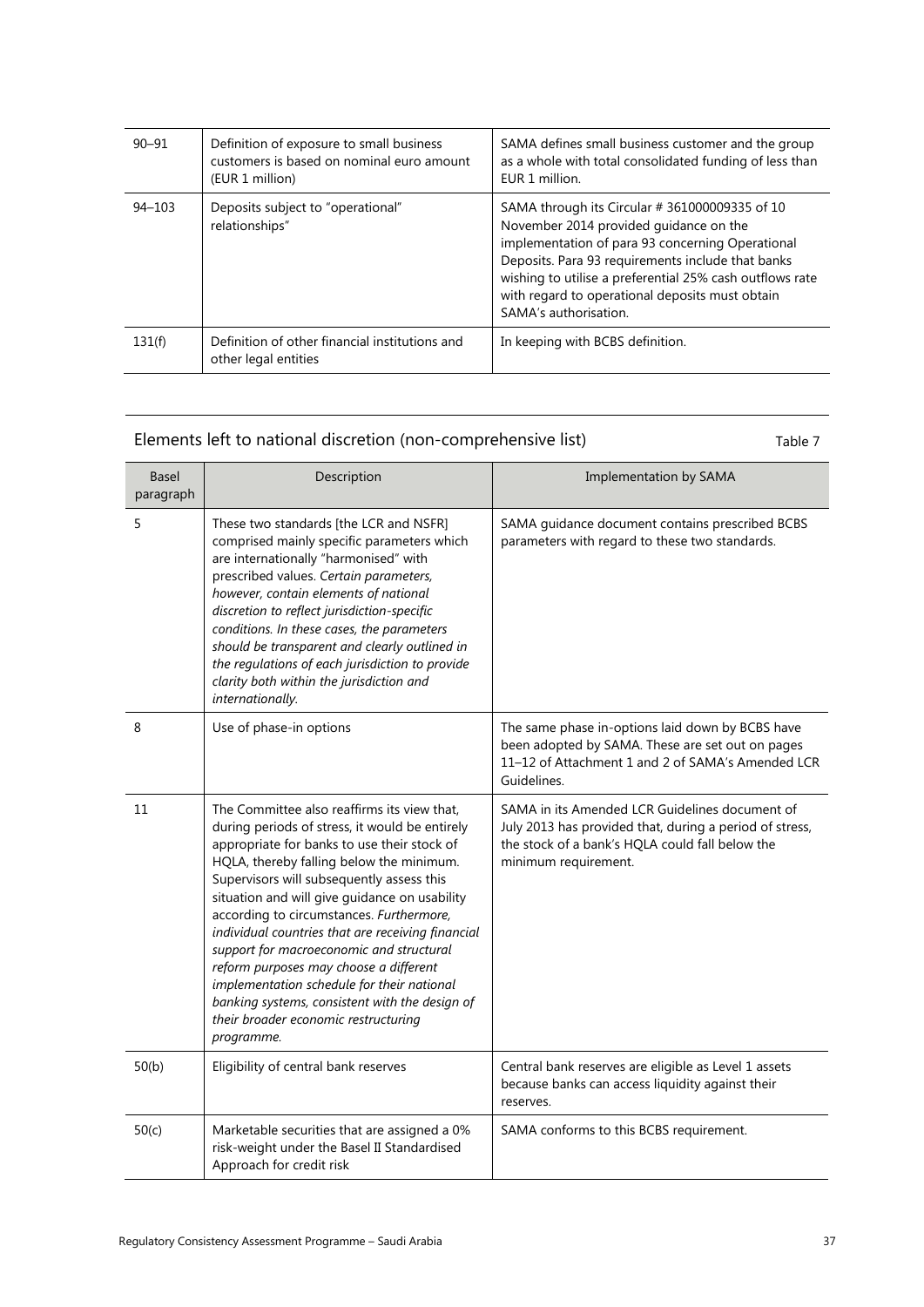| $53 - 54$ | Eligible Level 2B assets                                                                                   | Currently, SAMA does not utilise Level 2B assets for<br>the purpose of the LCR.                                                                                                                                       |  |
|-----------|------------------------------------------------------------------------------------------------------------|-----------------------------------------------------------------------------------------------------------------------------------------------------------------------------------------------------------------------|--|
| 54a       | Provision relating to the use of restricted<br>contractual committed liquidity facilities<br>$(RCLF)^{12}$ | Para 54a relates to Level 2B assets, which are not<br>permitted by SAMA.                                                                                                                                              |  |
| 55(f)     | Treatment for jurisdictions with insufficient<br>HQLA (subject to separate peer review<br>process)         | As a jurisdiction, Saudi Arabia has sufficient HQLA.                                                                                                                                                                  |  |
| 68        | Treatment of Shariah-compliant banks                                                                       | No special treatment is given to Shariah-compliant<br>banks.                                                                                                                                                          |  |
| 78        | Treatment of deposit insurance                                                                             | SAMA issued in April 2015 the final rule for its deposit<br>insurance scheme, which goes into effect on 1 January<br>2016                                                                                             |  |
| 79(f)     | Categories and run-off rates for less stable<br>deposits                                                   | There are currently no stable deposits (however, refer<br>to our response for Paragraph 78, above) in the KSA<br>market (because of a lack of deposit insurance).<br>Consequently, a run-off rate of 10% is assigned. |  |
| 123       | Market valuation changes on derivative<br>transactions                                                     | SAMA's requirements on valuation changes are the<br>same as set out by BCBS in the 2013 LCR guidelines.<br>These are set out on page 63 of Attachment 1 and 2 of<br>SAMA's Amended LCR Guidelines.                    |  |
| 134-140   | Run-off rates for other contingent funding<br>liabilities                                                  | The following are the run-off rates for funding<br>obligations which were issued via a circular on 20<br>January 2015.                                                                                                |  |
|           |                                                                                                            | Description<br>Rates                                                                                                                                                                                                  |  |
|           |                                                                                                            | Item 254: <sup>13</sup> Unconditionally<br>revocable uncommitted credit<br>3.00%<br>and liquidity facilities                                                                                                          |  |
|           |                                                                                                            | Item 255:1 Trade finance-related<br>obligations including guarantees<br>2.00%<br>and letters of credit                                                                                                                |  |
|           |                                                                                                            | Item $2561$ Guarantees and<br>letters of credit unrelated to<br>2.00%<br>trade finance and obligations                                                                                                                |  |
|           |                                                                                                            | Item 257: <sup>1</sup> non-contractual<br>1.00%<br>obligations                                                                                                                                                        |  |
| 160       | Weight assigned to other contractual inflows                                                               | SAMA has currently assigned a 0% weight to other<br>contractual inflows. This is more conservative.                                                                                                                   |  |
| 164–165   | Determination of scope of application of LCR<br>(whether to apply beyond "internationally                  | Amended LCR applies on a consolidated basis.<br>Currently applies to locally incorporated banks only.                                                                                                                 |  |

<span id="page-40-0"></span><sup>12</sup> See www.bis.org/publ/bcbs274.htm.

<span id="page-40-1"></span> $13$  These refer to the row number in SAMA's Amended LCR Prudential Return.